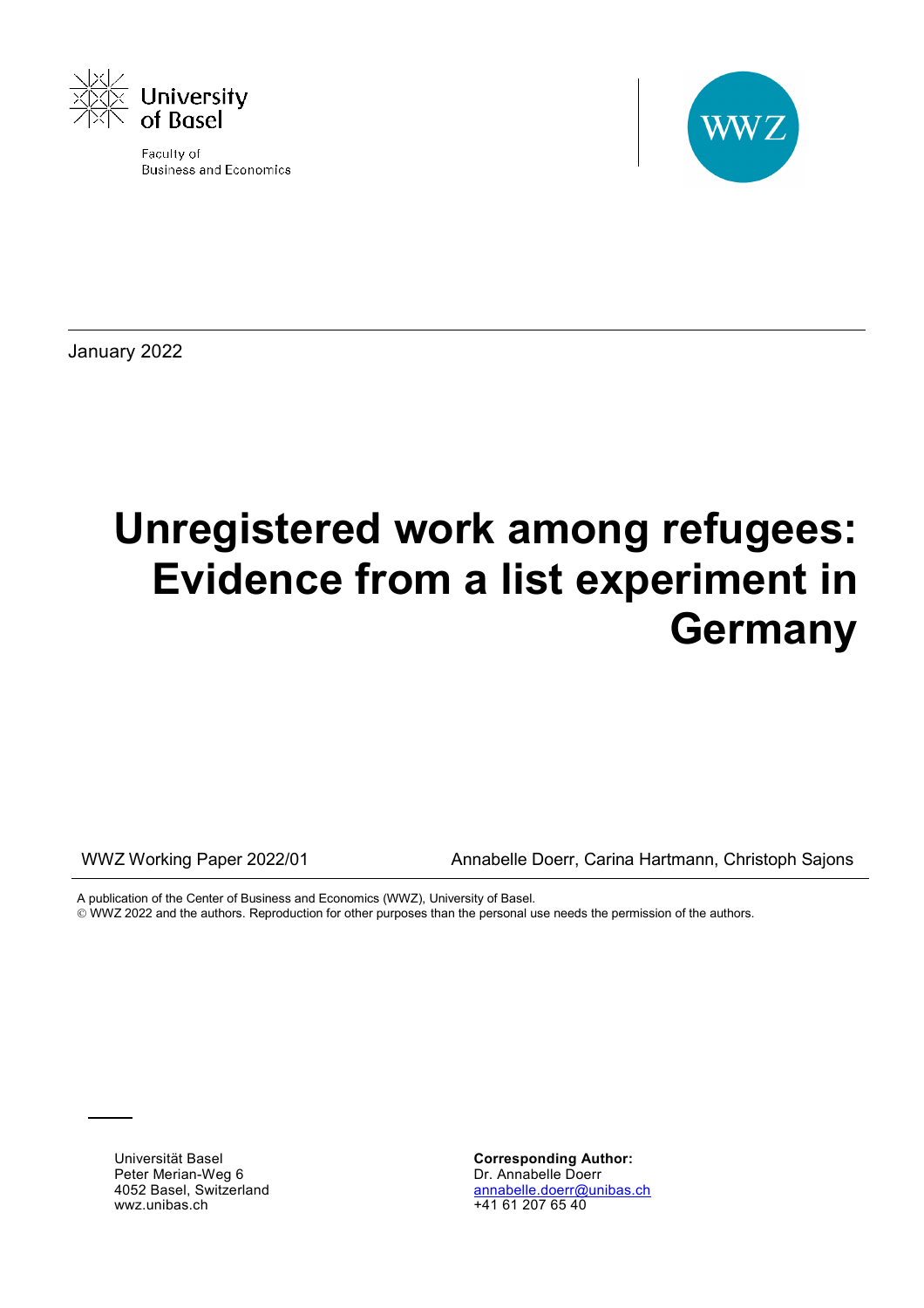## Unregistered work among refugees: Evidence from a list experiment in Germany<sup>∗</sup>

Annabelle Doerr<sup>1</sup>, Carina Hartmann<sup>2</sup>, and Christoph Sajons<sup>2,3</sup>

<sup>1</sup>University of Basel

<sup>2</sup>University of Mannheim, Institute for SME Research <sup>3</sup>Mannheim Centre for European Social Research

#### Abstract

The integration of refugees in host countries' labor markets is complicated by structural barriers, missing formal qualification and language deficiencies. This leads to widespread concern that refugees may end up in informal and precarious employment relationships. Empirical evidence on the prevalence of unregistered work is missing, however, due to the sensitive and illegal nature of this phenomenon. In this paper, we conduct a list experiment to measure unregistered work among refugees in Germany. Our results indicate that 31% have had experience with an unregistered job since their arrival. Refugees who report that they do not have work permission show a significantly higher likelihood of experiencing unregistered work. Furthermore, the lack of post-secondary education and vocational degrees, and a low German proficiency predict the risk to work without registration.

Keywords: Unregistered work, Informal employment, List experiment, Refugees, Germany, Survey experiment JEL Codes: J46, J61, C83

<sup>∗</sup>We thank the local authorities and the ministry of social affairs and integration of the state of Baden-Württemberg for their financial and administrative support in the data collection. Annabelle Doerr gratefully acknowledges financial support by the Leopoldina (LS-2017-16). We would like to thank Omar Flayyih and Gülsah Karakoc for their great support in organizing and conducting the data collection, as well as seminar participants at the Walter Eucken Institute, University of Mannheim, University of Würzburg, the ESPE annual conference 2021, and the IAB conference on refugee migration for their many helpful comments and suggestions.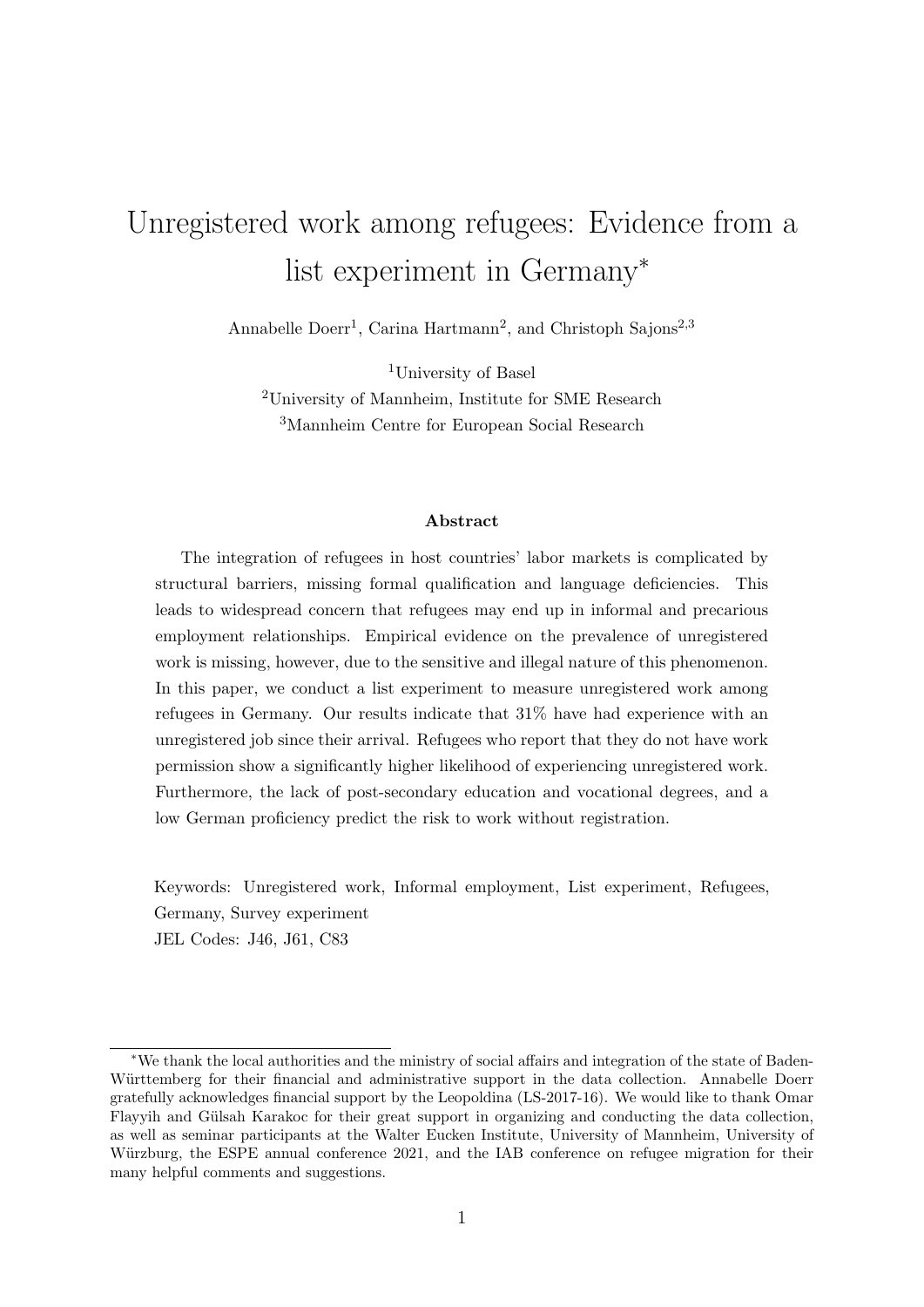## <span id="page-2-1"></span>1 Introduction

The number of refugees worldwide is at a record high and millions of people are seeking protection in another country [\(UNHCR, 2021\)](#page-31-0). Given the unstable economic, ecological, and security situation in the countries of origin, many refugees will stay in their current host countries for a long period of time and often even for good. The integration of these individuals into the labor market is a crucial step towards a sustainable inclusion in the host societies, but this challenges refugees, companies and political decision-makers alike. Recent studies show that refugees need significantly more time to find employment than other groups of migrants [\(Brell et al., 2020;](#page-28-0) [Dustmann et al., 2017;](#page-29-0) [Fasani et al., 2021\)](#page-29-1). Major obstacles include certain aspects of asylum regulations, e.g., spatial dispersion policies, physical and mental health problems caused by traumatic experiences during forced displacement, low formal qualifications, and low proficiency in the host countries' languages.

At the same time, refugees show a great willingness to work in order to earn a living, pay back debts from their flight, and support their relatives still living in their countries of origin [\(Hartmann et al., 2018\)](#page-30-0). This combination provides fertile ground for a situation in which refugees engage in the informal labor market.<sup>[1](#page-2-0)</sup> This is problematic for both refugees and host countries. On the one hand, unregistered work exposes the affected workers to exploitative work conditions, bears the risk of negative consequences for their legal status, and potentially slows down their integration into the formal labor market. On the other hand, it also harms society as a whole through tax evasion, benefit fraud, and unfair competition of companies relying on cheap informal labor [\(European Commission, 2019;](#page-29-2) [International Labor Organisation, 2017,](#page-30-1) [2013\)](#page-30-2).

In this paper, we measure the prevalence of unregistered work among refugees in Germany and their risk factors. We answer the following research questions: What is the share of refugees who experienced to work without registration since their arrival in Germany? And what characteristics are related to a higher risk of being exposed to unregistered work? So far, our knowledge about the prevalence of unregistered work in general and among refugees in particular is very limited and relies mainly on anecdotal evidence (e.g., [Deutschlandfunk, 2016;](#page-29-3) [ZEIT Online, 2017;](#page-32-0) Süddeutsche Zeitung, 2016). The difficulty of gaining empirical evidence on this topic is rooted in the nature of unregistered work not being documented. Fear of possible sanctions and feelings of shame complicate the data collection because affected individuals tend to remain silent about their experiences.

<span id="page-2-0"></span><sup>1</sup> Unregistered work is defined in Germany as doing jobs with the intention to earn money that are not registered with the tax authorities or the social insurance ( $\S1$  Schwarzarbeitsbekämpfungsgesetz). Throughout this paper, we will use the term "unregistered work" interchangeably for "illegal work", "informal employment", and "undeclared work".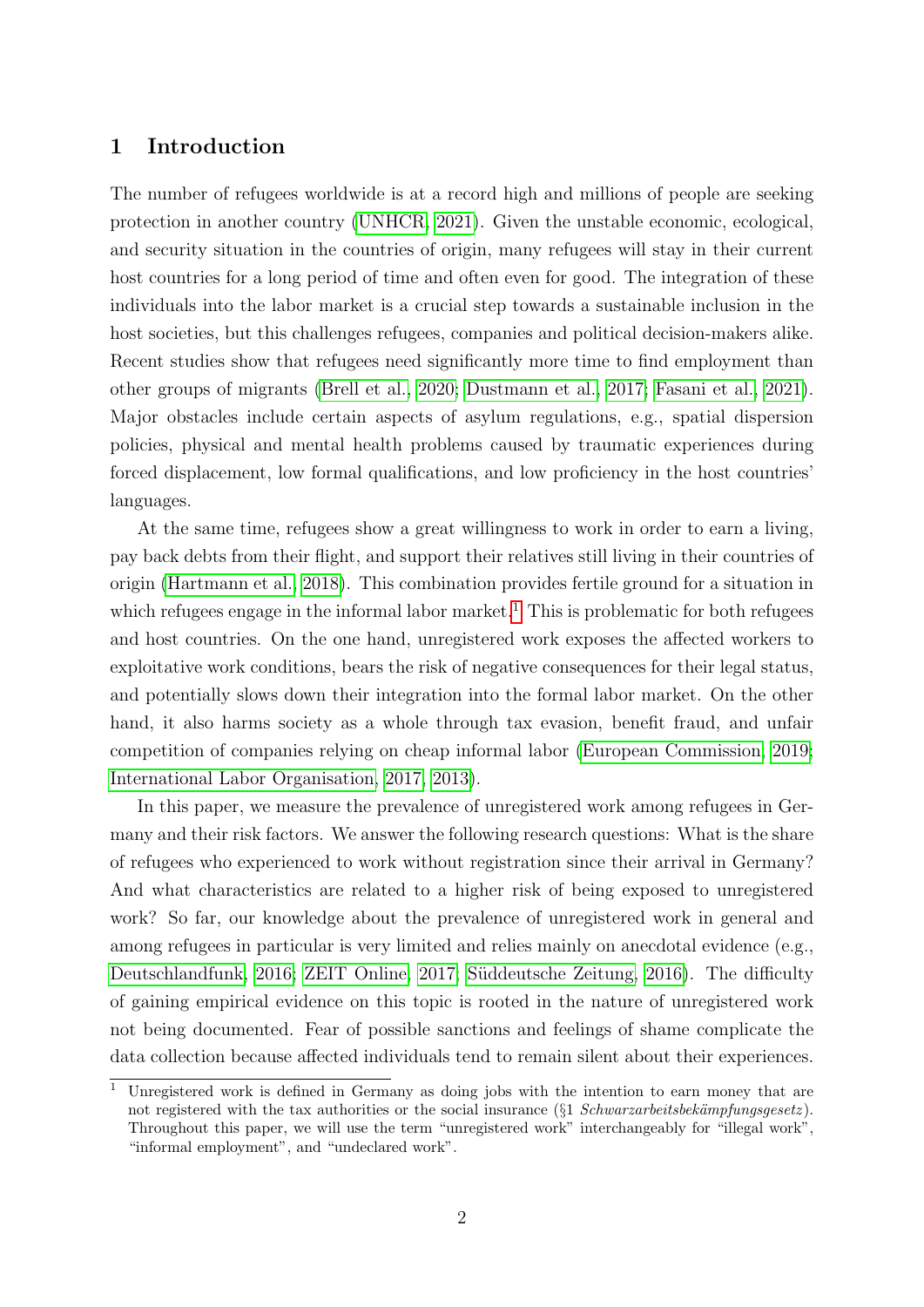Existing approaches of directly or indirectly asking individuals in surveys about experiences with undeclared work (e.g., [European Commission, 2019;](#page-29-2) [Feld and Larsen, 2012\)](#page-30-3) are therefore prone to social desirability bias and likely underestimate the true prevalence of unregistered work.[2](#page-3-0)

We overcome the challenge of measuring unregistered work by implementing a list experiment in a survey among 1,200 refugees in the German state of Baden-Württemberg. In a list experiment, researchers randomly assign the respondents to two groups. The control group is confronted with a list of non-sensitive items, in our case possible experiences on the German labor market. The treatment group receives the same list plus the sensitive item of interest, here the experience of unregistered work. In both groups, the participants do not have to state which of the items they have experienced already only how many in total. From the differences of the replies between the two groups, we can then infer the share of respondents who have experienced unregistered work. This method guarantees a high degree of anonymity to respondents and thus helps to elicit truthful responses to sensitive questions that reveal inappropriate behavior or illegal activities which are related to shame and social desirability bias [\(Droitcour et al., 1991;](#page-29-4) [Kuklinski et al.,](#page-30-4) [1997\)](#page-30-4).[3](#page-3-1)

List experiments have been successfully applied in political and social sciences to estimate the prevalence of illegal conduct like vote buying and drug use (e.g., Carkoğlu and Aytaç, 2015; [Wolter and Laier, 2014\)](#page-32-1), as well as to investigate attitudes towards minorities (e.g., [Kuklinski et al., 1997;](#page-30-4) [Coffman et al., 2016\)](#page-29-6) and very sensitive issues related to armed conflicts, war crimes, or female genital cutting (e.g., [Blair et al., 2014;](#page-28-1) [Traunmueller](#page-31-2) [et al., 2019;](#page-31-2) [De Cao and Lutz, 2018\)](#page-29-7). Most closely related to our paper, [Kirchner et al.](#page-30-5) [\(2013\)](#page-30-5) examine methods to overcome the social desirability bias in answering behavior to questions about undeclared work activities in Germany. They report a significantly higher prevalence rate of undeclared work in a list experiment compared to direct questioning.

We find that about 30% of refugees in our sample have experienced at least one episode of working without registration since their arrival in Germany. Thus, the share of respondents with that experience is as high as three fourths of those in regular employment at that time of the survey or at some point since their arrival in Germany (together 41%). In a subgroup analysis, we identify particularly vulnerable groups, e.g., female refugees, Syrians, refugees with an approved asylum application, refugees without a work permission, or refugees who worked in occupations that are prone to unregistered work

<span id="page-3-0"></span><sup>&</sup>lt;sup>2</sup> Other methods rely on macroeconomic indicators, such as national accounting (e.g., [Schneider and](#page-31-3) [Boockmann, 2016,](#page-31-3) [2018\)](#page-31-4), aggregated labor input and output ratios (e.g., [Williams et al., 2017\)](#page-31-5), or the electricity consumption (e.g., Altindağ et al., 2020) to indirectly estimate the size of the informal economy. None of these methods can differentiate the share of unregistered work on the overall informal economy or can identify how particular subgroups of individuals are affected.

<span id="page-3-1"></span><sup>&</sup>lt;sup>3</sup> For an overview of list experiments and other indirect question methods, see [Blair](#page-28-2) [\(2015\)](#page-28-2).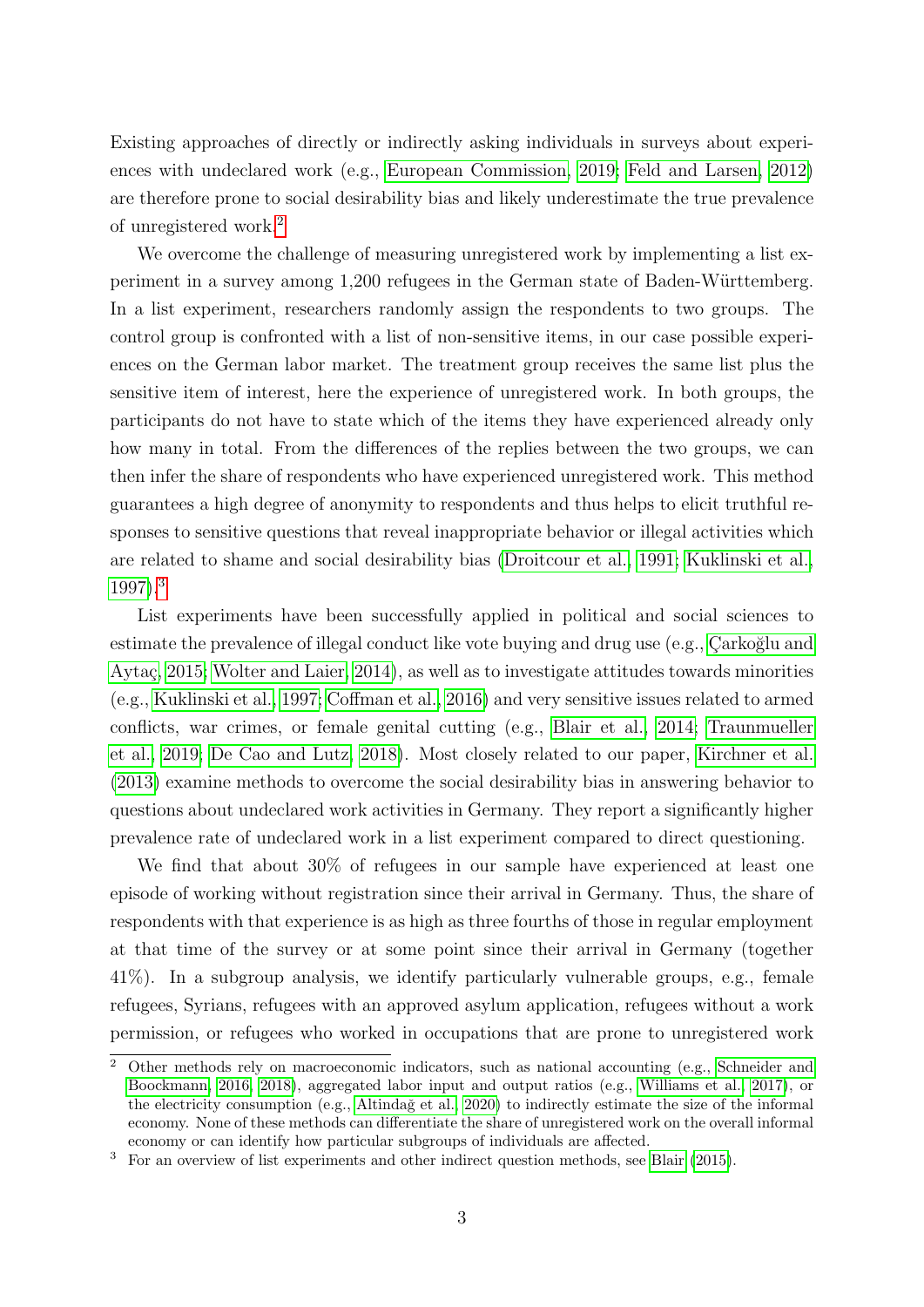in Germany among others. Since many of these characteristics are highly correlated, we implement a multivariate analysis. We identify the lack of a work permission, low levels of vocational and post-secondary education, and low German proficiency as predictive risk factors.

Our work contributes to understanding the phenomenon of unregistered work among refugees. While the few existing studies on this topic exclusively focus on the impact of refugee inflows in countries with a large informal sector such as Turkey (Altinda $\zeta$  et al., [2020\)](#page-27-0) or Jordan [\(Lockhart, 2019\)](#page-31-6), we focus on Germany as a developed country with a regulated labor market and a relatively small informal sector [\(Medina and Schneider,](#page-31-7) [2018\)](#page-31-7). Furthermore, our findings complement the literature that discusses the integration of refugees in formal labor markets [\(Dustmann et al., 2017;](#page-29-0) [Fasani et al., 2021\)](#page-29-1). We find that many of the characteristics that are identified as obstacles for the successful inclusion of refugees in the formal labor market are in turn positively correlated with experiences at the informal labor market. By identifying these predictive risk factors, our study provides a starting point for a discussion about policy instruments to reduce undeclared work among refugees.

In the remainder of this paper, we first describe the institutional context and summarize the situation of refugees at the German labor market in Section 2. Section 3 then provides information on the data collection followed by the presentation of the list experiment and a summary of sample characteristics. In Section 4, we lay out the empirical strategy. In Section 5, we present the results. Section 6 discusses possible limitations of the study and concludes.

## <span id="page-4-1"></span>2 Institutional context in Germany

According to the economic theory of crime, individuals engage in illegal activities when the expected utility of these activities is greater than the benefits from available alternatives [\(Becker, 1968\)](#page-28-3). In the case of unregistered work, the main alternatives are working on the regular labor market or staying out of the labor force. The latter includes inactivity as well as preparing for later entry by getting education or participating in a training course.<sup>[4](#page-4-0)</sup> In this section, we describe the institutional setting for refugees in Germany with respect to each of these options to gain an understanding of their situation and identify potential obstacles that might hinder their labor market integration.

<span id="page-4-0"></span><sup>4</sup> Regular employment could be combined with unregistered work, e.g., by doing some unregistered work as a side job to a regular employment. However, we abstract from these specific arrangements and focus on the general circumstances and mechanisms.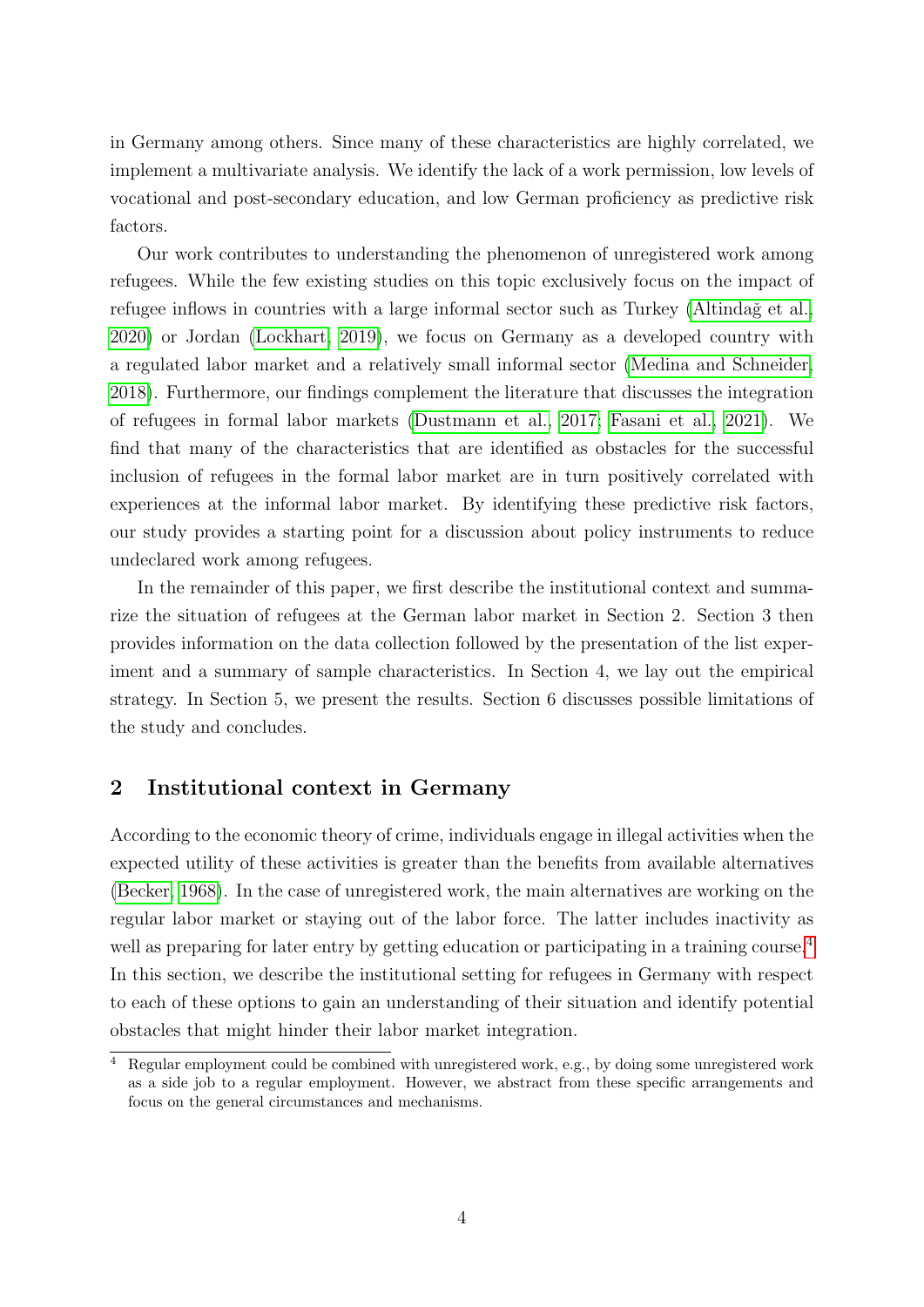#### <span id="page-5-5"></span>2.1 Access to the labor market

An important institutional aspect for the labor market integration of refugees<sup>[5](#page-5-0)</sup> is whether and when they are allowed to work. In Germany, this depends on a combination of legal status and time passed since the asylum application was submitted (see Figure [1\)](#page-6-0).<sup>[6](#page-5-1)</sup> Refugees can apply for asylum directly after entering the country to start the formal process and obtain a residence permission until receiving a decision on the application (Aufenthaltsgestattung). During the first three months of the asylum process, asylum seekers are not allowed to take up employment. With the beginning of the fourth month, they can start searching for jobs and, with an employer's intention to hire them, apply for work permission at the local foreigners' office for a specific position and employer. Officials examine whether the applicants have a right to work and if yes, forward the application to the Federal Employment Agency for an inspection of whether the conditions of the job meet common standards or are deemed exploitative.<sup>[7](#page-5-2)</sup> If the Federal Employment Agency does not object, the work permission is granted. In case the asylum decision is still pending after 48 months of staying in Germany, the requirement to apply for a specific work permission becomes obsolete and the asylum seeker can commence any work.<sup>[8](#page-5-3)</sup>

After examination of the asylum case, the decision of the Federal Office for Migration and Refugees ( $Bundesamt für Migration und Flüchtlinge$ ,  $BAMF$ ) can have two outcomes. One is to recognize the need for protection in the form of granting asylum, refugee status, subsidiary protection, and prohibition of deportation  $(Asylberechtigung, Flüchtlingschutz,$ Subsidiürer Schutz, and Abschiebungsverbot). In all four cases, the refugee obtains temporary residence permission and unrestricted labor market access for up to three years. If the conditions in the country of origin have not improved substantially and the state of integration is advanced, refugees in these legal states can apply for a permanent residence permit (Niederlassungserlaubnis) after three to five years. The requirements for application include among others: independence from government benefits, intermediate proficiency in German, health insurance, accommodation, and a spotless criminal record.[9](#page-5-4)

Alternatively, the BAMF rejects the asylum application. Then, the individual has to either leave the country (*Ausreisepflicht*) or apply for temporary tolerance (*Duldung*) that

<span id="page-5-0"></span><sup>5</sup> In Germany, the word "refugee" is used both to describe people fleeing their home countries in general and as a specific legal status. If not stated otherwise, we refer to the general concept in this paper.

<span id="page-5-1"></span><sup>6</sup> In this paragraph, we describe the legal framework for refugees in Germany enacted in 2014, which significantly reduced barriers to employment.

<span id="page-5-2"></span><sup>&</sup>lt;sup>7</sup> In some of the federal states, the Federal Employment Agency additionally examines whether there are equally suited German or EU nationals for the job and only approves the request if none are available.

<span id="page-5-3"></span><sup>8</sup> According to [Bundestag](#page-29-8) [\(2019\)](#page-29-8), an asylum decision is reached after 13-14 months on average, but it can take much longer in complicated cases or if the asylum seeker appeals the decision in court.

<span id="page-5-4"></span><sup>&</sup>lt;sup>9</sup> More detailed and current information on the possible outcomes of the asylum process and the respective conditions for staying and working in Germany can be found on the website of the Federal Office for Migration and Refugees at www.bamf.de.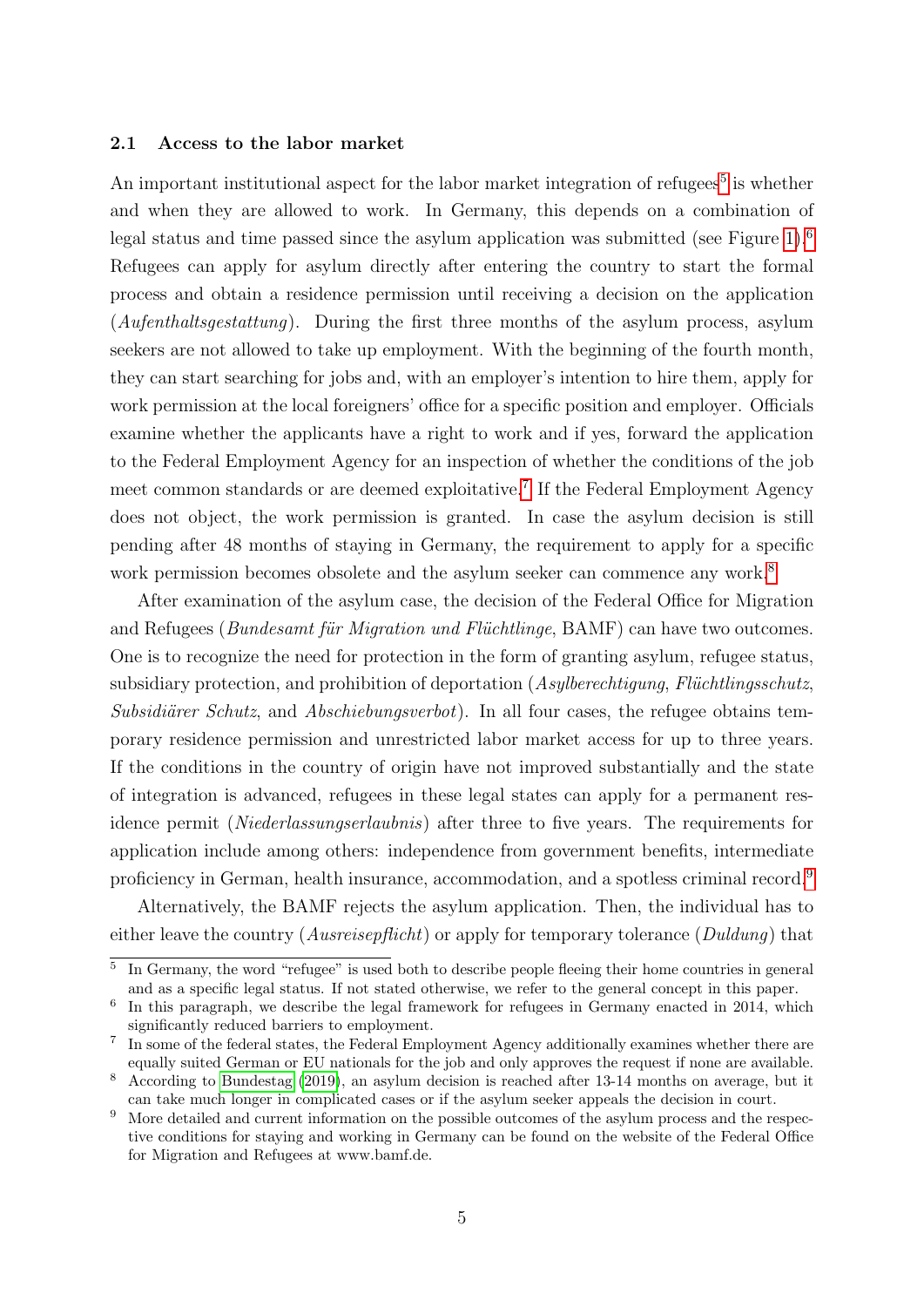<span id="page-6-0"></span>

#### Figure 1: The asylum process in Germany

Note - Own illustration based on [Statistisches Bundesamt](#page-31-8) [\(2020\)](#page-31-8) and [BAMF](#page-27-1) [\(2019\)](#page-27-1).

lasts six months and can be renewed multiple times [\(BAMF, 2019;](#page-27-1) Sachverständigenrat deutscher Stiftungen für Integration und Migration, 2019). In the first case, individuals are not allowed to work since they are supposed to leave the country as soon as possible. If they are temporarily tolerated, they continue in the same regime as during the asylum process, i.e., they need to apply for a work permission for each specific job and are not allowed to start a business. Individuals who have lived in Germany with temporary tolerance for more than seven years can apply for a temporary residence permit and a permanent permit later, if they have acquired a certain state of integration, which is determined by the refugee's ability to earn their own living, their German proficiency, and cultural knowledge.

Summing up, refugees in Germany gain access to the labor market relatively early.<sup>[10](#page-6-1)</sup> During the first three months after entering the country, and in case their asylum application is rejected and they have to leave the country, refugees are not allowed to work at all. In all other cases, they have the chance to take up employment either with an unrestricted or with an employer-specific work permit. Thus, formal obstacles should not hinder their labor market integration in theory. However, the exact conditions and regulations for

<span id="page-6-1"></span><sup>&</sup>lt;sup>10</sup> In comparison, the earliest possibility to work in France and the UK is after six and 12 months, respectively [\(AIDA, 2019b](#page-27-2)[,a\)](#page-27-3). In the US, refugees can apply for work permits directly after arrival, but the number of permits is capped [\(Congressional Research Service, 2018\)](#page-29-9).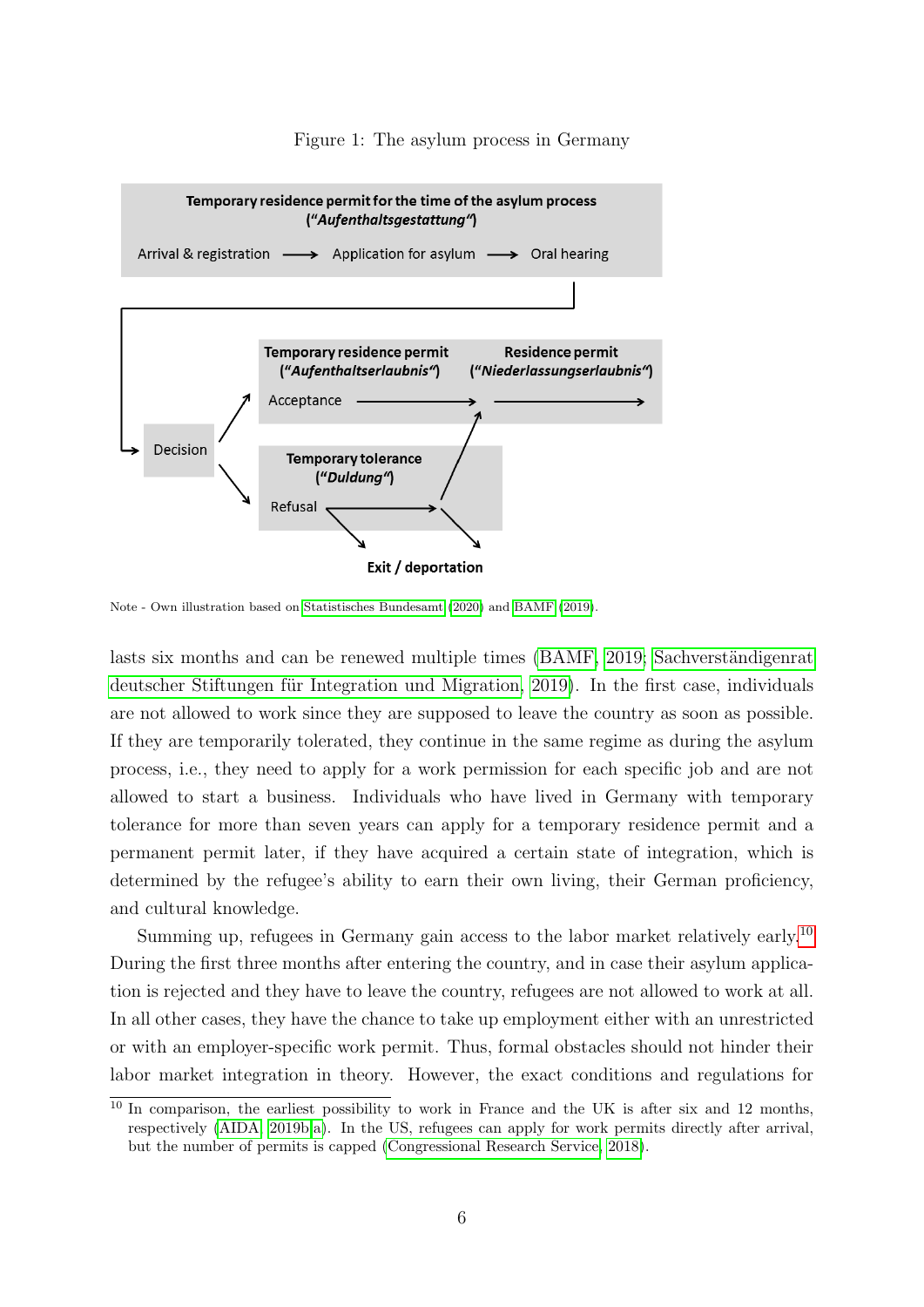each legal status can be hard to understand, and actually starting a job requires to find an employer and to take a number of administrative steps with an outcome that may not be transparent for the refugee.

#### 2.2 Welfare and asylum benefits system

In general, the amount of benefits refugees receive in Germany depends on their legal status, the time passed since their asylum application, and the household size. Considering an adult refugee without children, the monthly benefits for an asylum seeker (Asylbewerberleistungen) in 2018, the year of our data collection, is 354 Euros in the first 15 months after the asylum application and 416 Euros afterwards (GGUA,  $2018$ ).<sup>[11](#page-7-0)</sup> For a childless couple, the rates are 636 and 748 Euros, and for a family with two children under the age of six the rates amount to 1,064 and 1,228 Euros, respectively. In each case, the government additionally provides accommodation (mostly rooms in residences for asylum seekers, but also private apartments) and covers expenses for necessary medical treatment. The government also organizes and covers childcare, education for children, and provides vouchers for school lunch and extra-curricular activities. Asylum seekers can additionally apply for extra funding for particular needs like new furniture (see Asylbewerberleistungsgesetz, version from October 24, 2015).

The benefits for asylum seekers can be considered as rather generous in international comparison (comparable numbers for a single refugee in, for instance, the UK or France in 2018 are 186 and 204 Euros per month, see [AIDA, 2019b,](#page-27-2)[a\)](#page-27-3). At the same time, refugees face high benefit reduction rates of 75% when they start regular employment [\(GGUA,](#page-30-7) [2019\)](#page-30-7). This lowers the incentives to work and results in a phenomenon known as the "welfare trap", which makes it hard for involved individuals to become independent of the welfare system (e.g., [Blank, 2002;](#page-28-4) [Blundell, 2001;](#page-28-5) [Lemieux and Milligan, 2008\)](#page-30-8).

Overall, this system provides incentives to pursue unregistered work because earnings from informal employment are not subject to benefit reduction, and therefore, directly increase the disposable income. This might be particularly relevant for refugees with low education, and those who lack the necessary formal certificates to work in their profession, because their formal wages tend to be relatively low.[12](#page-7-1) However, it is also worth considering the non-monetary advantages of taking up regular employment that may counteract the financial disincentives built into the support system for refugees. First, working in a regular job is important for most individuals since it increases self-

<span id="page-7-0"></span> $11$  The latter number is the same level of benefits as in the general social assistance program, the meanstested unemployment benefit II (Arbeitslosengeld II). The incentive effects discussed in this section therefore continue to be relevant after the decision on the asylum application as well.

<span id="page-7-1"></span><sup>&</sup>lt;sup>12</sup> Even if a refugee possesses a formal education or employment certificate, it takes a lot of time, effort and costs to get it examined and recognized by the German authorities (e.g., [Bauder, 2005;](#page-28-6) [Frank](#page-30-9) [et al., 2012\)](#page-30-9).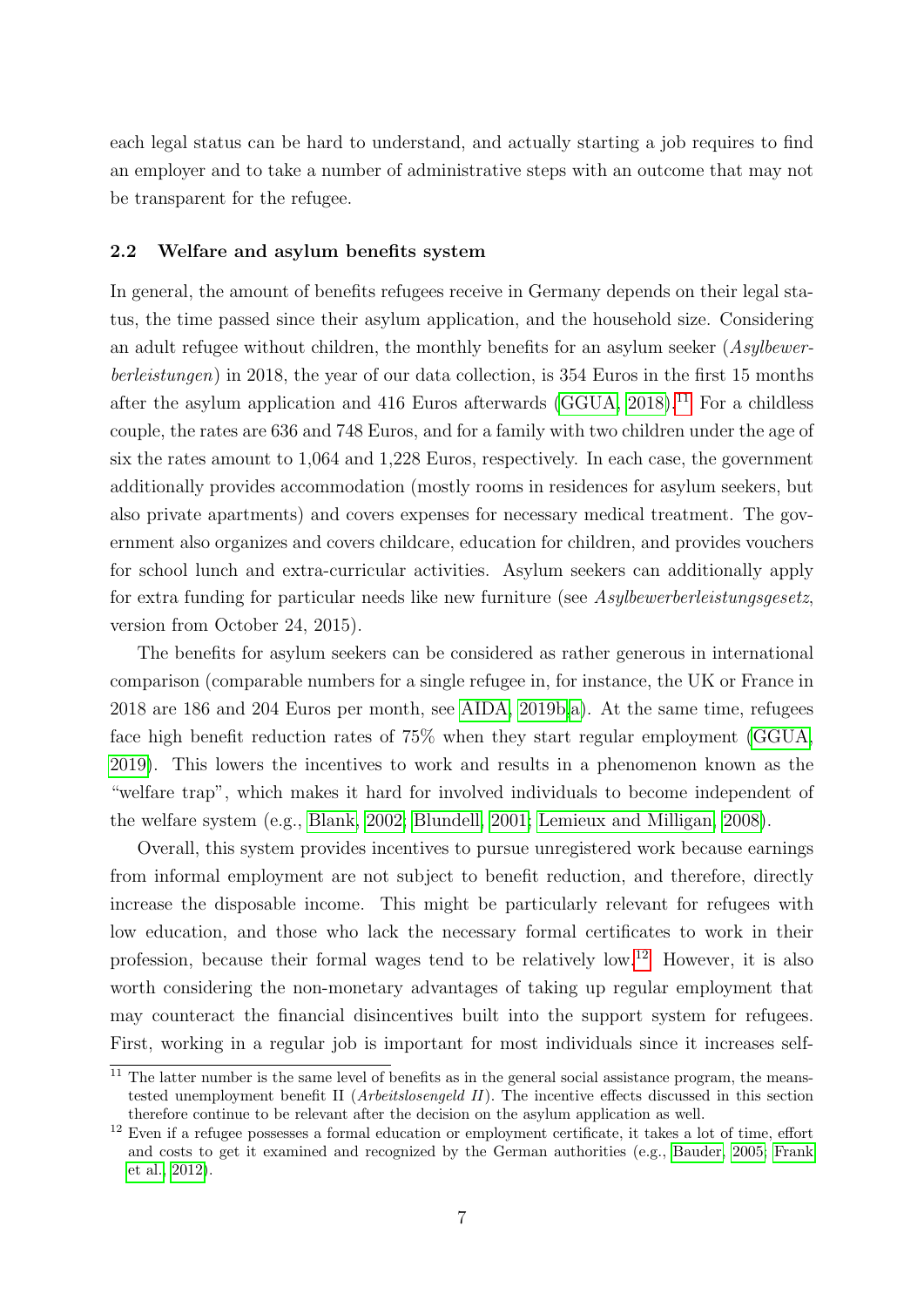esteem and leads to higher social acceptance (see, e.g., [Dooley and Prause, 1995;](#page-29-10) [Herbst,](#page-30-10) [2013\)](#page-30-10). Second, and probably more important, being financially independent is typically required to obtain a permanent residence permit and also helps on the rental market. These aspects might counteract the incentives of unregistered work to a certain extent.

#### 2.3 Penalties for unregistered work

Besides legal alternatives and financial incentives to work without registration, Becker's framework features another determinant of the expected utility from illegal behavior: the probability of being detected and fined, and the severity of penalties [\(Becker, 1968\)](#page-28-3). The higher the likelihood that an individual gets caught in a criminal act and the harsher the resulting legal consequences, the lower his or her willingness to engage in this behavior.

In Germany, the fight against illegal economic activity is spearheaded by the Financial Investigation Office for Clandestine Employment at the Federal Customs Administration which monitors companies and carries out unannounced control visits. If unregistered work is detected, the penalty can reach up to several thousand Euros and five years in jail.[13](#page-8-0) Apart from direct punishment, individuals with a monetary fine of more than 90 times the net daily income or a sentence of more than three months in jail get an entry in their official criminal record. For refugees, this precludes the application for a permanent residence permit (see section [2.1\)](#page-5-5). In the case of families, this would not only affect the wrongdoers themselves, but also their partners and children.

While the consequences can be significant, the rate of detection and punishment has been low for years, mainly due to the substantial under-staffing at the Financial Investigation Office (see various reports in German, e.g., [Bundesrechnungshof, 2008;](#page-28-7) [Deutsche](#page-29-11) [Handwerkszeitung, 2018;](#page-29-11) [Tagesschau, 2020\)](#page-31-10). Thus, there may be many opportunities to work without registration in sectors that are difficult to monitor, e.g., construction, gastronomy, and household services.

Summing up, several factors influence the probability to work without registration in Germany. (1) While asylum seekers are allowed to start looking for a job very early, the process to actually start an employment involves interaction with several government agencies and can be tedious, especially if the individual is still in the asylum process or only temporarily tolerated in the country. (2) The financial support for refugees should cover the basic need without (other) income, yet it may build a significant entry barrier to regular jobs and an incentive to accept unregistered work at the same time. And (3), although sentences for convicted illegal workers may be severe, the probability of

<span id="page-8-0"></span><sup>&</sup>lt;sup>13</sup> A number of laws and directives can be applied to punish unregistered work, with the most relevant ones for this paper stated in §8 Schwarzarbeitsbekämpfungsgesetz (working without permission and/or registration), §13 Asylbewerberleistungsgesetz (failure to report income as asylum seeker), §370 Abgabenordnung (tax evasion), and §263 Strafgesetzbuch (benefit fraud).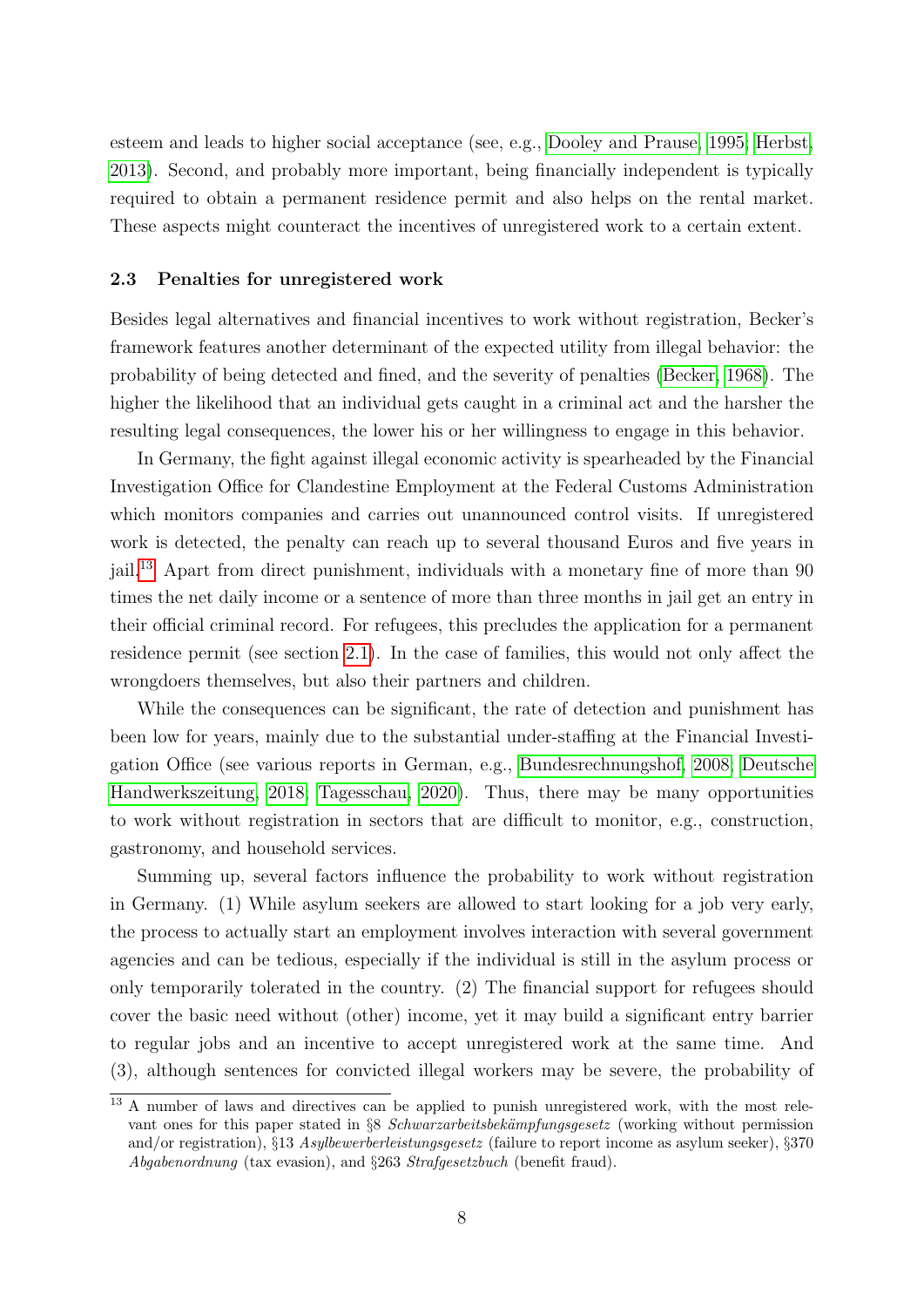detection is very low. Given these circumstances, we expect to find a significant amount of experience with unregistered work among refugees in Germany.

#### 2.4 The official employment situation of refugees in Germany in 2018

Most refugees in Germany report a strong desire to work and to earn their living [\(Hart](#page-30-0)[mann et al., 2018\)](#page-30-0). Given the obstacles created by the institutional environment, and the fact that most refugees entered the country without knowledge of German, it is not surprising, that the labor market integration of the latest cohorts of refugees was moderate in 2018, even though the economy had expanded in the previous years and many employers reported problems to fill vacancies. More specifically, the nationally representative IAB-BAMF-SOEP refugee survey indicates that 21% of adult refugees who arrived between 2013 and 2016 had found a job by the second half of 2017, including apprenticeships and marginal employment (Brücker et al., 2019). At the time of our survey in spring and summer of 2018, this share had already increased to 26%. This indicates substantial progress over time.

In terms of job quality, 52% of employed refugees worked in jobs with skilled tasks in 2018, whereas 44% worked in low-paid assistant jobs which are often offered with temporary contracts and concentrated in low-wage sectors such as cleaning, gastronomy, and agriculture. Less than a quarter of employed refugees had permanent contracts [\(Hart](#page-30-0)[mann et al., 2018\)](#page-30-0). The average gross earnings of working refugees were comparatively low but steadily increasing (about 800 Euro in 2016 and 1,300 Euro in 2018). A refugee with a full-time job earned about 55% of the median wage of a full-time employee in Germany (Brücker et al., 2019). This indicates that the labor market integration of refugees was improving, but still rested on weak foundations.

#### <span id="page-9-0"></span>3 Data collection

#### <span id="page-9-1"></span>3.1 The ifm Refugee Survey 2018

For this study, we use data collected in the ifm Refugee Survey, a cross-sectional survey of 1,279 refugees living in publicly provided, mostly centralized residences in the state of Baden-Württemberg (BW), the third largest of Germany's federal states with over 10 million inhabitants. It was conducted between mid-April and mid-July 2018 to obtain a comprehensive overview of the state of labor market integration of refugees three years after the increased inflow of asylum seekers in 2015. The data collection was financially supported by the state government and assisted by local authorities, which shared aggregate information about the residences in their respective districts and the composition of residents. For logistical reasons, we used a clustered sampling approach and selected two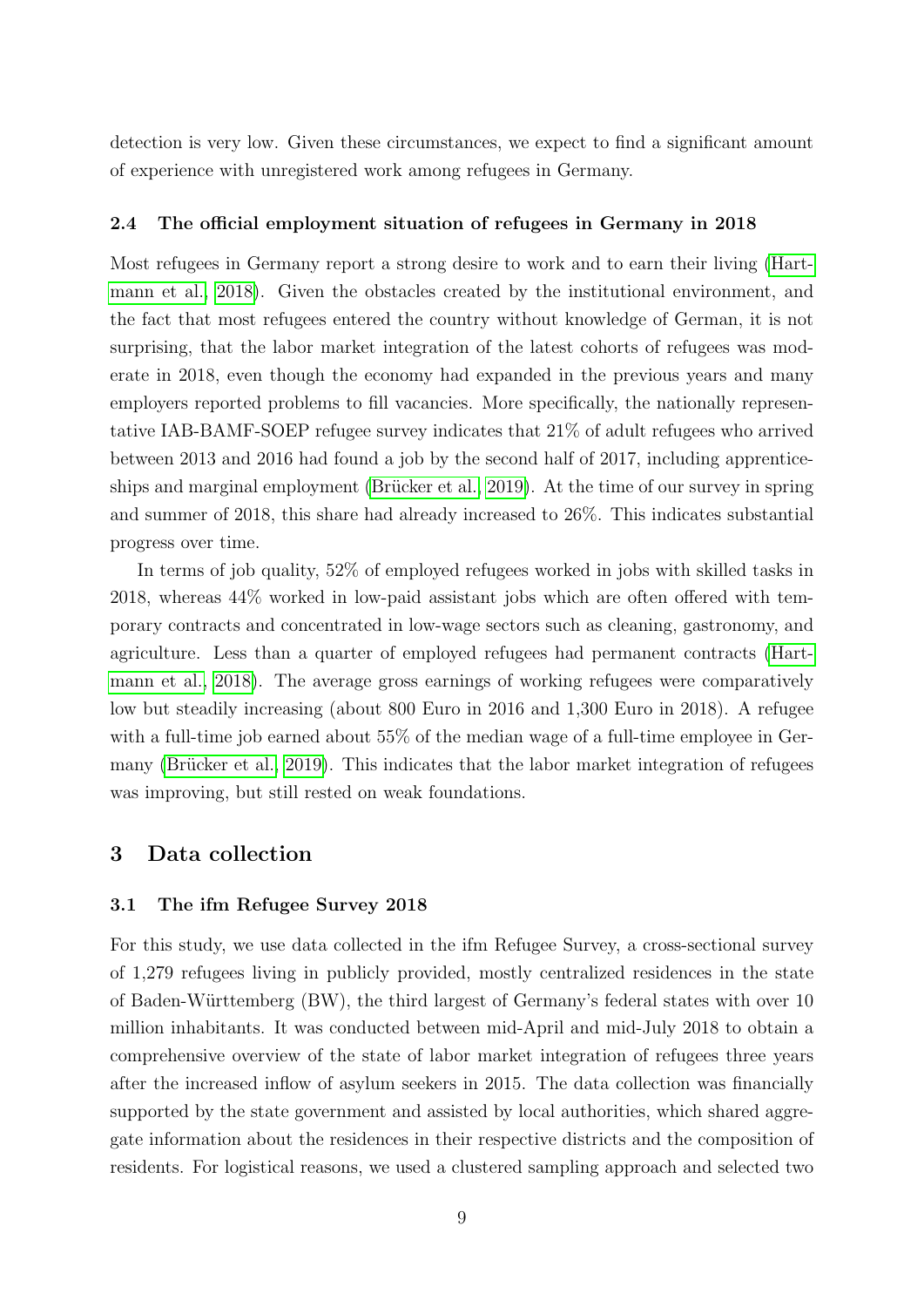to three districts from each of the state's four administrative regions. In each district, the interviews took place in almost all of the medium- to large-sized residences (20 to 200 inhabitants). $^{14}$  $^{14}$  $^{14}$ 

Each visit to a residence took place in the afternoon and early evening (usually between 3 and 7 pm) to ensure that all inhabitants had a chance to participate in the voluntary interviews, even if they worked or went to language or integration courses. The schedules were arranged in accordance with the responsible local social workers or residence managers and advertised to the inhabitants in advance by means of multi-language posters hung up in community areas. To facilitate the contact with the residents, most interviewers are of Middle Eastern or African origin and thus spoke the mother tongue of a substantial part of our target group. The interviewers worked in mixed-gender teams of three to five persons, depending on the size of the targeted residence. They actively recruited participants by approaching individuals in public spaces, community rooms, and at the doors of the private rooms to explain the study objectives. Although we did not offer monetary incentives or in-kind gifts for participation, about half of the contacted people agreed to participate in the survey.

The questionnaire was available in the languages of the main countries of origin of asylum seekers: English, Arabic, and Persian. Combined, about 70-80% of refugees come from countries in which one of these three languages is an official language. The questions covered a whole range of items, starting with demographic information, the migration and asylum process, education and professional experience in the home country, as well as self-assessed skills and preferences. The core of the survey was a section about the current state of labor market integration, job search activities and limitations followed by questions on German language proficiency and the willingness to invest in vocational training. The interviews were conducted as computer-assisted personal interviews (CAPI) and lasted between 25 and 60 minutes.

#### <span id="page-10-1"></span>3.2 The list experiment

The list experiment was implemented at the end of the section about labor market integration in Germany. Respondents were randomly assigned to a treatment and a control group. Individuals in the control group were shown a list of five non-sensitive items, in our case, standard experiences on the German labor market they may have had already, and were asked to answer the following question:

<span id="page-10-0"></span> $\frac{14}{14}$  The main exceptions were residences in which large changes in inhabitants had recently taken place or were about to happen as well as few residences with predominantly African-origin individuals in the immediate aftermath of highly publicized quarrels between refugees from this group and the police during that time.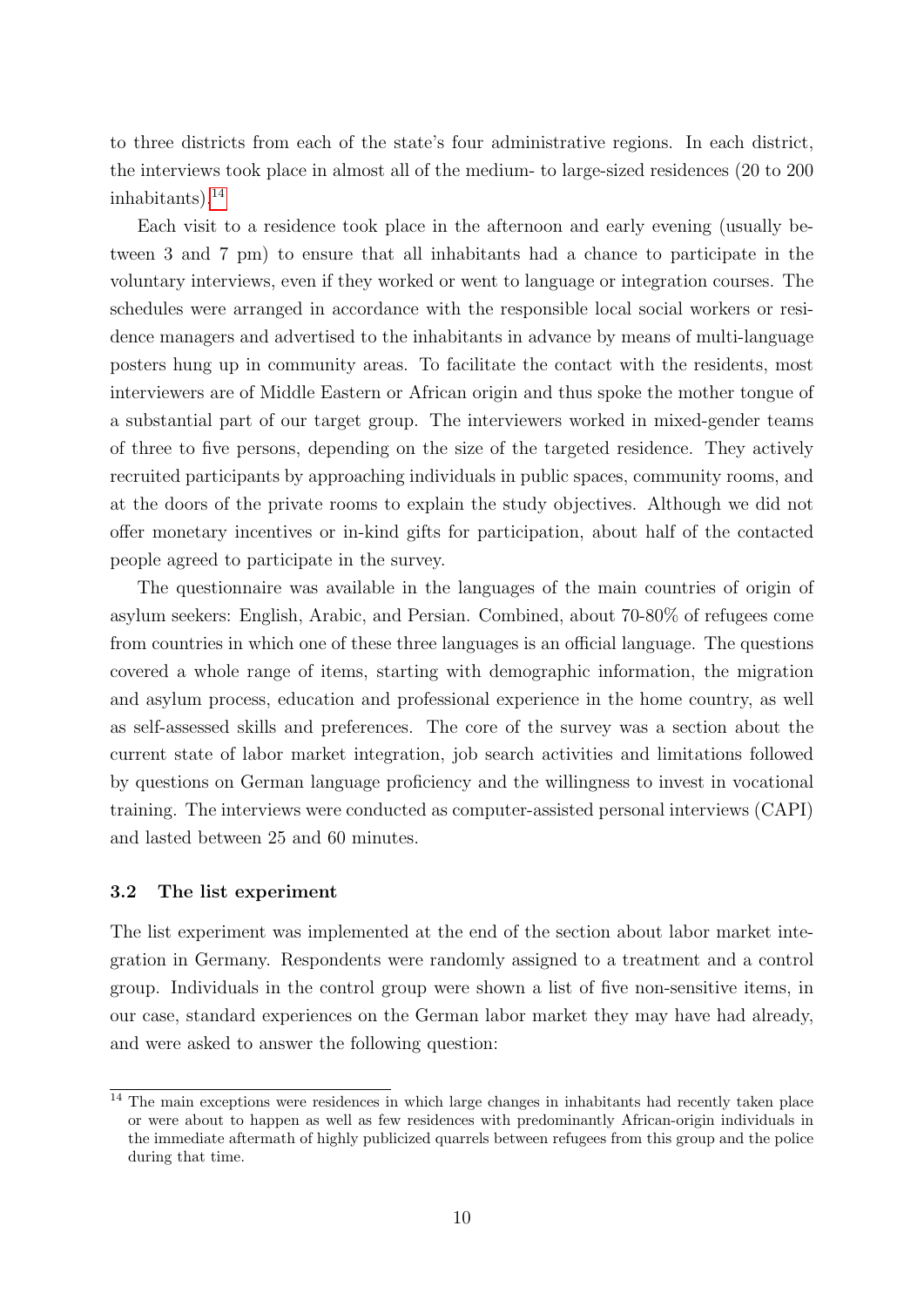If you think about your experiences on the German labor market so far: How many of the following situations have you experienced? (Provide a number between 0 and 5)

- (1) I have/had difficulties to get my academic degree recognized.
- (2) I have/had difficulties to get my professional education recognized.
- (3) I have found a job within 2 months of searching.
- (4) I have found a job with the help of the local employment agency.
- (5) I work/have worked in a job with requirements lower than my education.

Individuals in the treatment group faced the same list of non-sensitive items plus the sensitive item of interest, here, the experience of unregistered work. They were asked the same question, but should provide a number between 0 and 6.

(6) I work/have worked in a job in which I was not officially registered

The interviewers explained to the respondents that they did not have to provide an answer to any individual item, but only indicate the number of experiences already made. Thus, not even the interviewers could infer which of the items were experienced by the respondent. This provides a high degree of anonymity (see [Droitcour et al., 1991;](#page-29-4) [Wolter](#page-32-1) [and Laier, 2014\)](#page-32-1), which is important when asking sensitive questions in general, and may be crucial for refugees who might have low trust in German official institutions, and face the risk of losing their work or residence permit in case of illegal behavior. To strengthen this aspect, we instructed the interviewers to read out and explain the task, but then hand over the tablets to the respondents who typed in the corresponding number themselves. This added an extra layer of confidentiality and protection, as the interviewers did not see the respondents' answers. We provide screenshots of the list experiment in the survey in Figure [A.1](#page-33-0) a and b in Appendix [A.](#page-2-1)

In setting up this design, we followed the recommendations in the literature by choosing control items that show thematic coherence to experiences on the labor market [\(Droitcour](#page-29-4) [et al., 1991\)](#page-29-4) and by introducing a negative correlation between items [\(Glynn, 2013\)](#page-30-11), e.g., between items (1) or (2) and (3). Furthermore, none of the items should create a strong resonance which would lead to a bias called contrast effects [\(Glynn, 2013;](#page-30-11) [Kuklinski et al.,](#page-30-4) [1997\)](#page-30-4). Finally, the whole approach was examined and approved by the ethics commission of the University of Freiburg (Approval EK 13/17).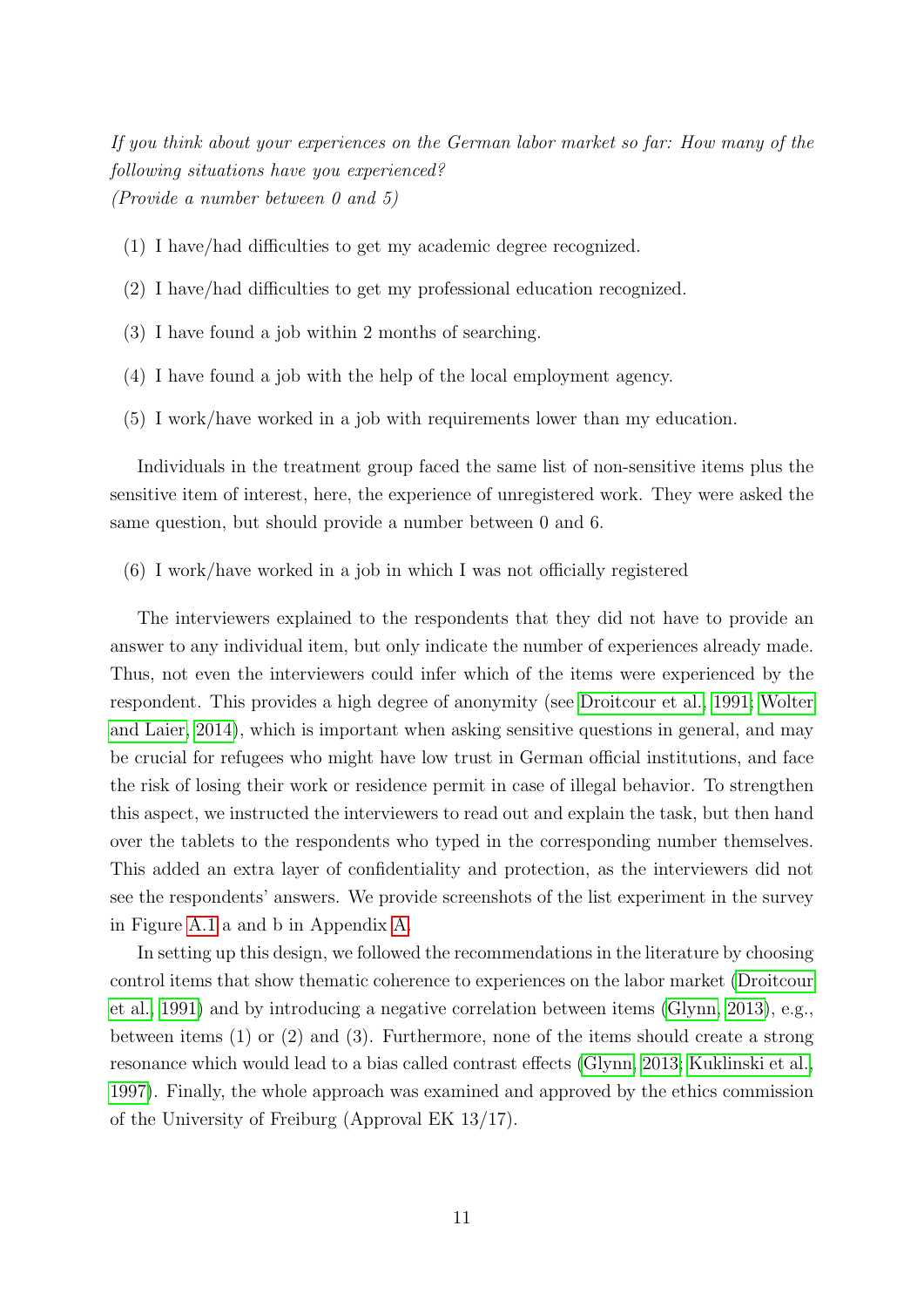#### <span id="page-12-1"></span>3.3 Sample statistics

The questionnaire was completed by 1,259 respondents. In Table [1,](#page-13-0) we report mean values and standard deviations of individual characteristics for all respondents in the sample (columns 1 and 2). Women represent a quarter of the sample and the average age of respondents is 31 years. 44% are married or live in a partnership, the average number of children is 1.2, and respondents went to school for 9.5 years on average. The main countries of origin are Syria (23%), Afghanistan (16%), Iraq (14%), Gambia (13%), Nigeria (10%), and Iran (6%). At the time of the interviews, the refugees had spent two years and four months in Germany on average. One fifth still waited for the outcome of their asylum application, whereas 42% had been assigned some protection status and the remaining 37% were rejected (most of them stayed in Germany with a temporary tolerance which must be renewed every six months). Given that we targeted refugee residences for the survey, hardly any respondents in our sample lived in private apartments. Finally, more than a quarter of the participants reported to be engaged in some kind of work activity which includes full- and part-time employment, mini jobs, publicly-sponsored 1-Euro jobs, apprenticeships, internships, and participation in a labor market related training course. Given the fact that refugees are almost randomly distributed across states and districts in Germany according to a national distribution quota based on tax income and population levels, the ifm Refugee sample should be relatively similar to the national population of refugees living in publicly provided residences.

We assess the representativeness of our sample to the population of refugees in Germany by reporting the corresponding summary statistics of the 2018 wave of the IAB-BAMF-SOEP refugee sample.[15](#page-12-0) In columns 3-4, we show the weighted averages and standard deviations for refugees in the IAB-BAMF-SOEP sample who lived in the state of BW in 2018 (both in private housing and refugee residences). In columns 5-6, we additionally report the respective numbers for the whole of Germany. The ifm refugee sample is very similar to state and federal numbers in terms of gender and age composition, the fraction of individuals in a partnership, and the average number of children. It also mirrors the average years of education and the percentage of people who are still waiting for their asylum decision.

We find differences between our sample and the IAB-BAMF-SOEP sample which reflect our approach of recruiting study participants in refugee residences. Respondents in our sample spent less time in Germany, live under less stable legal conditions (37% vs. less than 10% of participants had a asylum application rejected), and are less advanced

<span id="page-12-0"></span><sup>&</sup>lt;sup>15</sup> This add-on to the German Socio-Economic Panel started in 2016 and targets households of refugees who entered Germany between 2013 and 2016, using the Central Register of Foreigners in Germany (Ausländerzentralregister) as sampling frame. More information about the IAB-BAMF-SOEP refugee sample and how it can be accessed can be found at www.diw.de.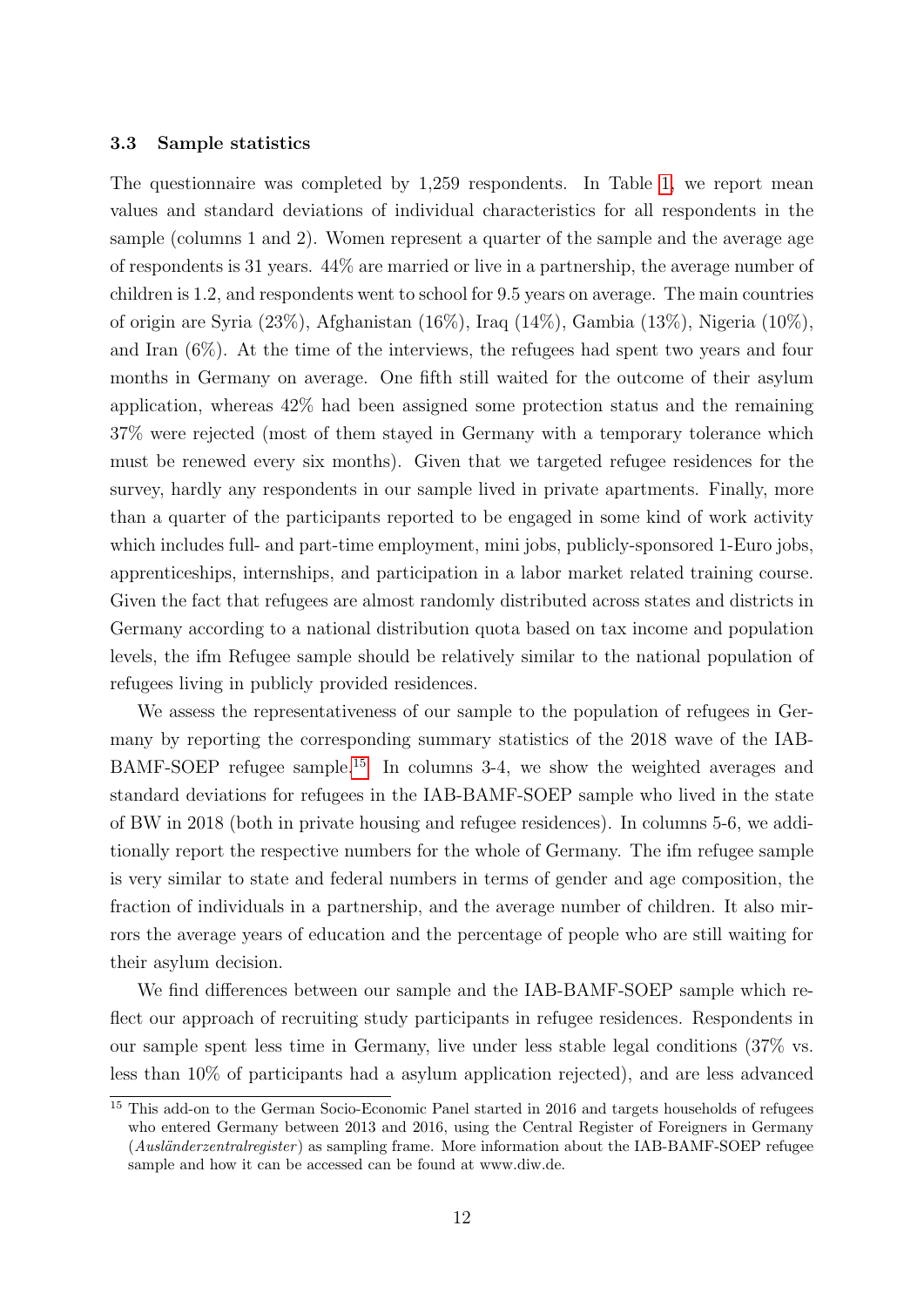|                             | ifm sample |                |           | <b>IAB-BAMF-SOEP</b> |           | IAB-BAMF-SOEP |
|-----------------------------|------------|----------------|-----------|----------------------|-----------|---------------|
|                             |            | <b>BW 2018</b> |           | <b>BW 2018</b>       |           | Germany 2018  |
|                             | Mean       | <b>SD</b>      | Mean      | <b>SD</b>            | Mean      | <b>SD</b>     |
|                             | (1)        | (2)            | (3)       | (4)                  | (5)       | (6)           |
| Personal characteristics    |            |                |           |                      |           |               |
| Female                      | 0.240      | (0.427)        | 0.250     | (0.433)              | 0.298     | (0.457)       |
| Age in years                | $31.4\,$   | (9.6)          | 31.0      | (9.3)                | 31.8      | (10.7)        |
| Married/Partnership         | 0.435      | (0.496)        | 0.415     | (0.493)              | 0.475     | (0.499)       |
| No. of children             | 1.162      | (1.559)        | 1.220     | (1.796)              | 1.278     | (1.848)       |
| Years of schooling          | $9.6\,$    | (3.1)          | $9.6\,$   | (2.8)                | 9.9       | (3.1)         |
| Country of origins          |            |                |           |                      |           |               |
| Syria                       | 0.225      | (0.418)        | 0.407     | (0.492)              | 0.426     | (0.495)       |
| Afghanistan                 | 0.162      | (0.369)        | 0.151     | (0.358)              | 0.151     | (0.358)       |
| Iraq                        | 0.140      | (0.347)        | 0.096     | (0.295)              | 0.102     | (0.303)       |
| Gambia                      | 0.128      | (0.334)        | 0.064     | (0.245)              | 0.010     | (0.100)       |
| Nigeria                     | $0.102\,$  | (0.303)        | $0.015\,$ | (0.121)              | 0.019     | (0.136)       |
| Iran                        | 0.061      | (0.240)        | 0.009     | (0.097)              | 0.026     | (0.160)       |
| African countries           | 0.103      | (0.304)        | 0.102     | (0.302)              | 0.132     | (0.339)       |
| Other countries             | 0.079      | (0.269)        | 0.156     | (0.364)              | 0.134     | (0.340)       |
| <b>Situation in Germany</b> |            |                |           |                      |           |               |
| Years since arrival         | 2.4        | (1.2)          | $3.0\,$   | (0.8)                | 3.0       | (0.8)         |
| Private apartment           | 0.031      | (0.174)        | 0.625     | (0.485)              | 0.743     | (0.437)       |
| Work in last 7 days         | 0.260      | (0.439)        | 0.460     | (0.499)              | 0.354     | (0.478)       |
| Asylum application          |            |                |           |                      |           |               |
| Pending                     | 0.203      | (0.402)        | 0.252     | (0.434)              | $0.156\,$ | (0.363)       |
| Approved                    | 0.422      | (0.494)        | 0.675     | (0.469)              | 0.750     | (0.433)       |
| Rejected                    | 0.375      | (0.484)        | 0.073     | (0.260)              | 0.093     | (0.291)       |
| Num. of observations        |            | 1,259          |           | 457                  |           | 4,184         |
| Weighted                    |            |                |           | 71,636               |           | 669,183       |

<span id="page-13-0"></span>Table 1: Descriptives statistics of the ifm Refugee sample and representativeness

Note - BW is the abbreviation for Baden-Württemberg. In both samples, we only include adult individuals without German citizenship (to exclude German partners in the same household) who have arrived in Germany after 2012. The number of children refers to children under 18 in the case of the ifm Refugee sample BW and to all given births for the IAB-BAMF-SOEP sample. Population weights are applied for the IAB-BAMF-SOEP (2018) sample.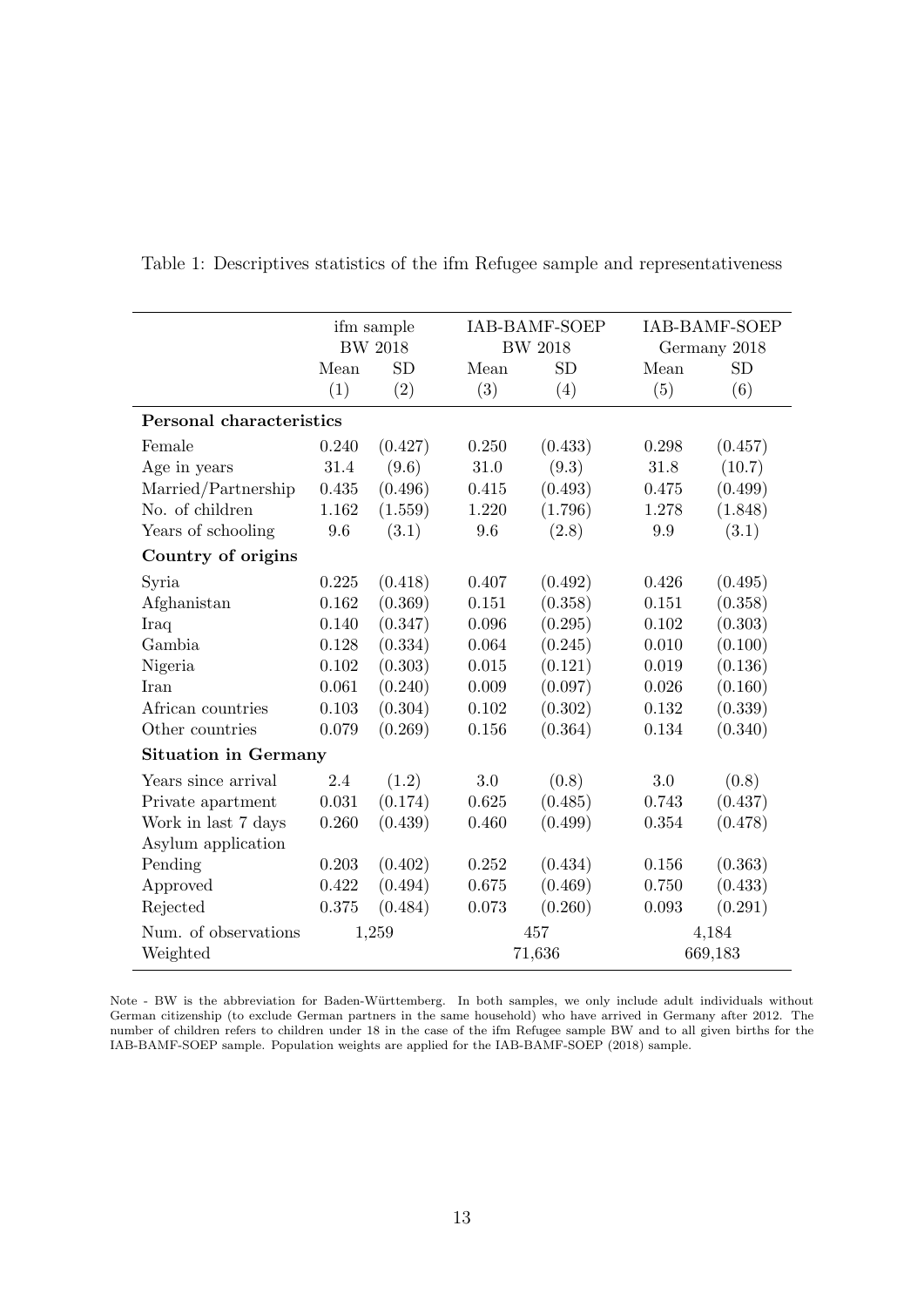in terms of their labor market integration (26% in our sample report some kind of workrelated activity vs. 46% in BW and 35% in the German-wide sample). In line with these numbers, our sample contains less Syrians, but more individuals from Iraq, Gambia, Nigeria, and Iran. This is reasonable as the majority of Syrians entered Germany three years before the interview and almost automatically obtain refugee protection status, which means that they are less likely to still live in central residences. In contrast, individuals from Iraq and Iran have lower admission rates, and those from Gambia and Nigeria are hardly accepted at all (see [BAMF, 2020\)](#page-27-4). Obtaining private housing is therefore difficult for these groups.

These differences indicate that the ifm sample is not representative for the population of refugees in Germany and has a tilt towards more difficult cases. Conducting a subgroup analysis will therefore be important to gauge the direction to which the aggregate findings for the incidence of unregistered work may be biased. If we find more experience with unregistered work among refugees with less stable legal status, for instance, then the results should be interpreted as an upper bound for the corresponding numbers in the general population of refugees.

### <span id="page-14-0"></span>4 Empirical strategy

#### 4.1 Identifying assumptions

With the list experiment, we measure the share of respondents who experienced at least one episode of unregistered work since their arrival in Germany by comparing the answering behavior of respondents between treatment and control group. The identification of this parameter is based on three assumptions: (1) successful randomization of the treatment, (2) no design effects, and (3) the absence of liars [\(Blair and Imai, 2012\)](#page-28-9). In this section, we discuss the plausibility and implications of these assumptions. To relate to the existing literature on list experiments, we use the notation of [Imai](#page-30-12) [\(2011\)](#page-30-12) and [Blair](#page-28-9) [and Imai](#page-28-9) [\(2012\)](#page-28-9). Further details on the methodology are provided in Appendix [C.](#page-9-0)

We denote T as the treatment indicator, with  $t = 0$  for the control group and  $t = 1$ for the treatment group. The total number of control items is indicated by J. In this study, individuals in the control group face a list of five items  $J = 5$  with  $j = 1, ..., 5$ whereas the members of the treatment group see the same list plus the sensitive item, thus  $J+1=6$ . Furthermore, we denote the affirmation state of respondent i to each item j as binary indicator  $Z_{ij}(t)$  for  $j = 1, ..., 5$  and  $t = 0, 1$ . For example,  $Z_{i3}(1) = 1$  therefore means that respondent i found a job in Germany within 2 months of searching (situation 3 of the experiment) given that he or she was part of the treatment group. In the case of the sensitive item, the experience of unregistered work,  $Z_{i,J+1}(t)$  is only relevant for the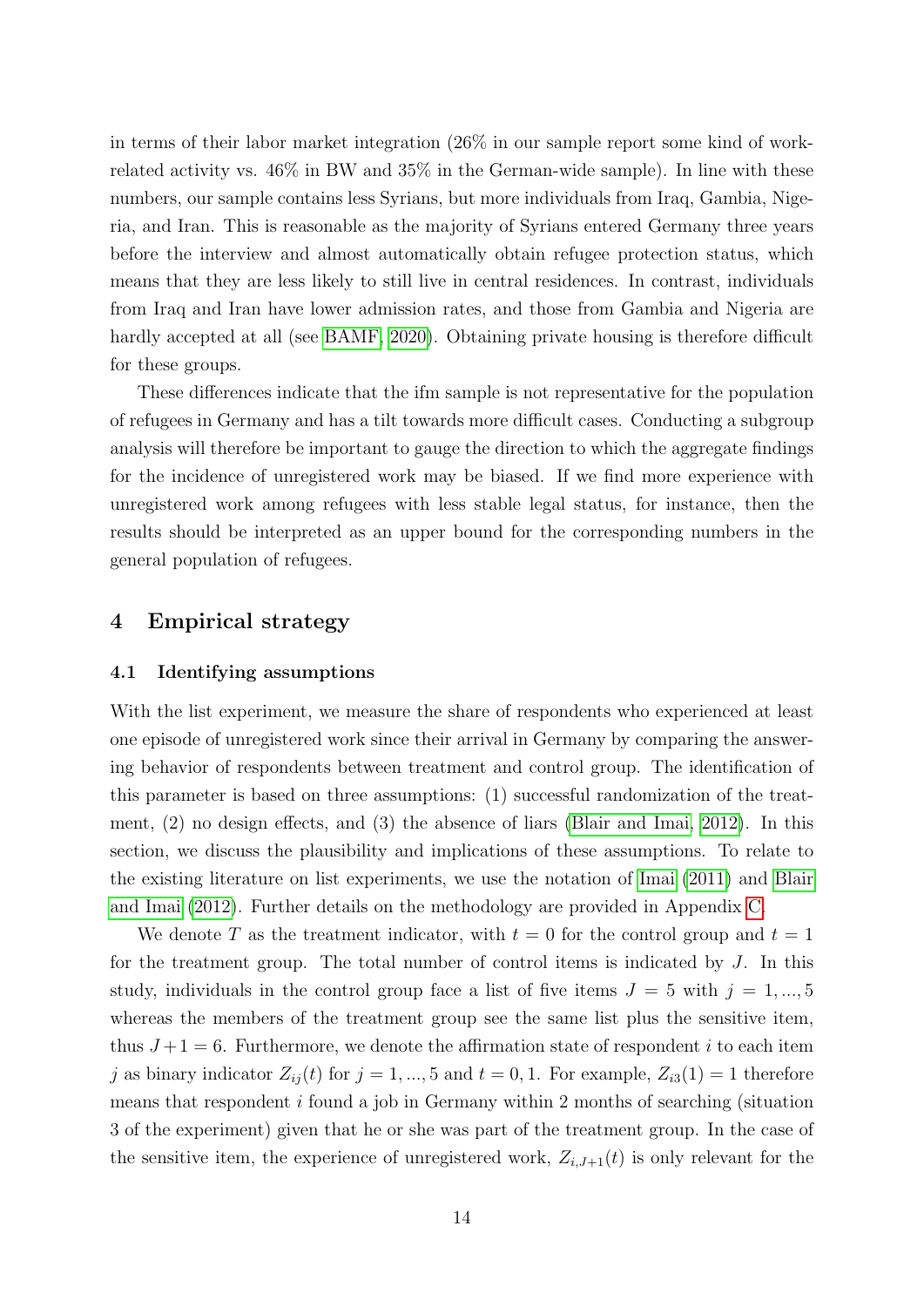treatment group  $Z_{i6}(1)$ , as respondents in the control group do not face it in their list of experiences.  $Z_{i,j}^*$  indicates the truthful answer of respondent i to the j-th item with  $j = 1, ..., J + 1$ . Finally, the recorded number in the experiment is the sum of items that were experienced by the respondents  $Y_i$ . It is  $Y_i(0) = \sum_{j=1}^J Z_{ij}(0)$  in the control group and  $Y_i(1) = \sum_{j=1}^{J+1} Z_{ij}(1)$  in the treatment group.

Assumption (1) Randomization. Respondents  $i = 1, ..., N$  are randomly allocated to either treatment or control group,

$$
\{\{Z_{ij}(0), Z_{ij}(1)\}_{j=1}^J, Z_{i,J+1}(1)\} \perp T_i.
$$
\n(1)

Assumption (1) implies that potential and truthful responses to the items of the list experiment are jointly independent of the treatment assignment. This means that the respondents in treatment and control group should be very similar to each other in all aspects, including their experiences with the sensitive and non-sensitive situations in our list experiment. Then, we can treat them as reasonable counterfactuals for each other. In our case, assumption (1) should hold because the survey software "harvestyourdata" randomly allocated the respondents to the two experimental groups. We assess if randomization was successful by comparing the characteristics of respondents in the treatment and the control group in Table [B.1.](#page-34-0) The richness of data collected in the ifm Refugee survey allows us to consider personal and family characteristics, education and skill variables, information on the labor market integration, legal aspects and regional information in the balancing tests. The results show that the groups are very similar with the regional distribution as the only significant difference among all considered characteristics.<sup>[16](#page-15-0)</sup> Additionally, a test for joint significance of respondent characteristics with respect to predicting treatment assignment leads to insignificant results (see p-value: 0.493 in Table [B.1\)](#page-34-0). All these indicators suggest that randomization was successful.

Assumption (2) No design effect. For all respondents  $i = 1, ..., N$ , including the sensitive item does not change the response behavior to the control items,

$$
\sum_{j=1}^{J} Z_{ij}(0) = \sum_{j=1}^{J} Z_{ij}(1).
$$
 (2)

If assumption (2) is violated and respondents change their answers to the control items due to the presence of the sensitive item, any difference in the stated total count of experiences between the two groups may be caused either by actual differences in the

<span id="page-15-0"></span><sup>&</sup>lt;sup>16</sup> We find a significantly higher share of individuals in the treatment group in the district of Freiburg and a significantly lower share in the district of Karlsruhe.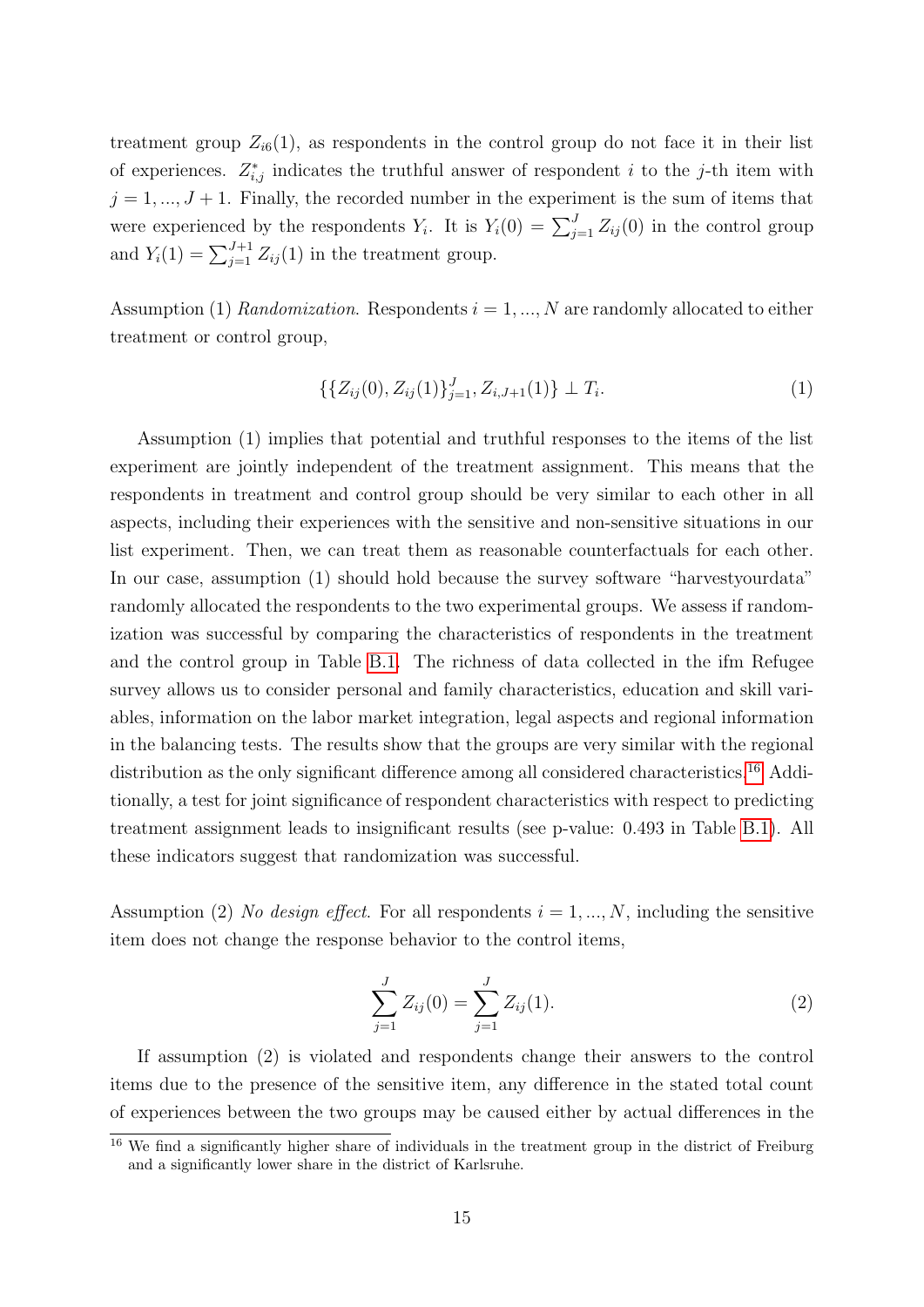experience of unregistered work or by individuals in the treatment group adjusting their answer to the control items (or any combination of the two effects). To examine whether this assumption holds here, we apply the test developed by [Blair and Imai](#page-28-9) [\(2012\)](#page-28-9) to detect violations of the no-design-effect assumption and do not find evidence for a design effect in our data.[17](#page-16-0) We therefore consider assumption (2) fulfilled in our application.

Assumption (3) No liars. For all respondents  $i = 1, ..., N$ , the answer to the sensitive item represents a truthful response,

$$
Z_{i,J+1}(1) = Z_{i,J+1}^*.
$$
\n(3)

Assumption (3) is violated if respondents fear for their anonymity because they would have to indicate that they experienced all or none of the non-sensitive items when answering honestly [\(Kuklinski et al., 1997\)](#page-30-4). Ceiling effects occur when respondents experienced all non-sensitive items and answer with count J instead of  $J + 1$ , because agreeing with all statements would identify them as having experienced the sensitive situation. Floor effects result out of a similar reaction. Respondents who have not experienced any of the control items but only experienced the sensitive item, might believe that honestly answering with '1' could reveal too much about their work behavior and therefore indicate zero. Both types of violations lead to an underestimation of the parameter of interest.

In our setting, any bias resulting from ceiling effects should be minimal since most refugees had limited labor market experience in Germany at the time of the experiment. This is reflected in a very low proportion of respondents in the control group who affirm all non-sensitive items (see, Table [2\)](#page-19-0). However, a high proportion (about 62%) of respondents answer with count '0' which indicates that assumption (3) is violated by floor effects. We discuss how we implement a procedure to model floor effects and to correct the resulting bias in the next section.

#### 4.2 Adjusting for floor effects

In the presence of floor effects, one option would be to derive bounds on the true share of respondents who experienced unregistered work [\(Blair and Imai, 2012;](#page-28-9) [Manski, 2007\)](#page-31-11). This approach is easy to implement and does not require any additional assumptions. We report the bounds in the results section of the paper, and show details on their calculation in Appendix [C.4.](#page-39-0) However, the range between the lower and upper bound is wide, and the estimation of bounds cannot be incorporated in a multivariate analysis. Therefore, [Blair](#page-28-9) [and Imai](#page-28-9) [\(2012\)](#page-28-9) propose an alternative approach of directly modelling floor effects. They assume that the group of liars consists of two types of respondents - those who answer

<span id="page-16-0"></span> $\frac{17}{17}$  Appendix [C.2](#page-10-1) provides more information about this procedure and reports the results.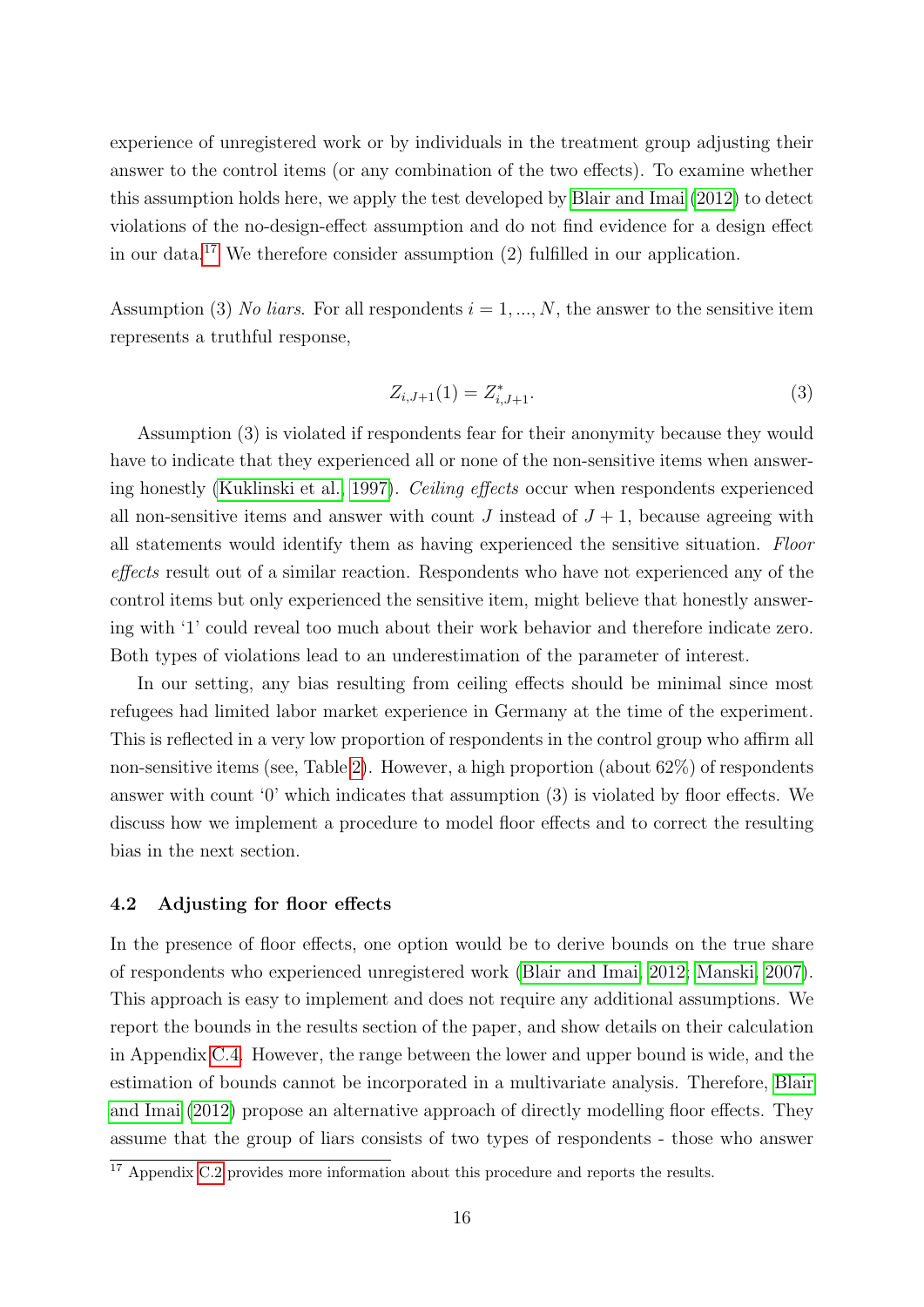dishonestly due to general privacy concerns, and those who base the lying decision on their answers to the control items (which leads to ceiling and/or floor effects). In order to distinguish these liars and to directly model floor effects, it is necessary to impose an additional assumption.

Assumption (4) Conditional independence. For all  $y = 1, ..., J$ , the respondents' truthful answer to the sensitive item is independent of their answers to the control items conditional on pretreatment covariates  $X_i = x$ ,

$$
Pr(Y_i(0) = y | Z_{i,J+1}^* = 1, X_i = x) = Pr(Y_i(0) = y | Z_{i,J+1}^* = 0, X_i = x).
$$
\n(4)

Assumption (4) is similar to the Conditional Independence Assumption in observational studies. We assume that we can control for the covariates that explain the systematic differences between the two types of liars. Following the recommendation of [Blair and](#page-28-9) [Imai](#page-28-9) [\(2012\)](#page-28-9), we condition on pretreatment covariates that have high predictive power in explaining respondents' answering behavior to the control items. For example, "activity on the labor market" might be an important control variable because it could explain the differences in lying behavior. Subjects without experience at the formal labor market may answer dishonestly because their responses to the control items are zero. Respondents with experience on the formal labor market might answer dishonestly independent of their responses to the control items and due to general privacy concerns. Since the control items in our experiment largely focus on experiences during job search, we use an indicator for gender, indicators of vocational degree, and an indicator for current or already successful job search as additional pre-treatment covariates to capture respondents activity on the labor market when we implement the correction procedure.

#### 4.3 Identification and estimation

Under assumptions (1) to (3), the proportion of refugees who experienced unregistered work can be identified from the difference between the count averages of the two comparison groups. We can easily estimate this proportion using a difference-in-means (DiM) estimator of the form

$$
\hat{\tau}_{DiM} = \frac{1}{N_1} \sum_{i=1}^{N} T_i Y_i - \frac{1}{N_0} \sum_{i=1}^{N} (1 - T_i) Y_i,
$$

where  $N_1$  and  $N_0$  represent the number of observations in the treatment and control group, and  $\hat{\tau}_{DiM}$  provides an unbiased estimate of the parameter of interest,  $E(\hat{\tau}_{DiM}) =$  $Pr(Z_{i,J+1}(1) = 1)$ . In the empirical analysis, we start by running linear regressions (OLS)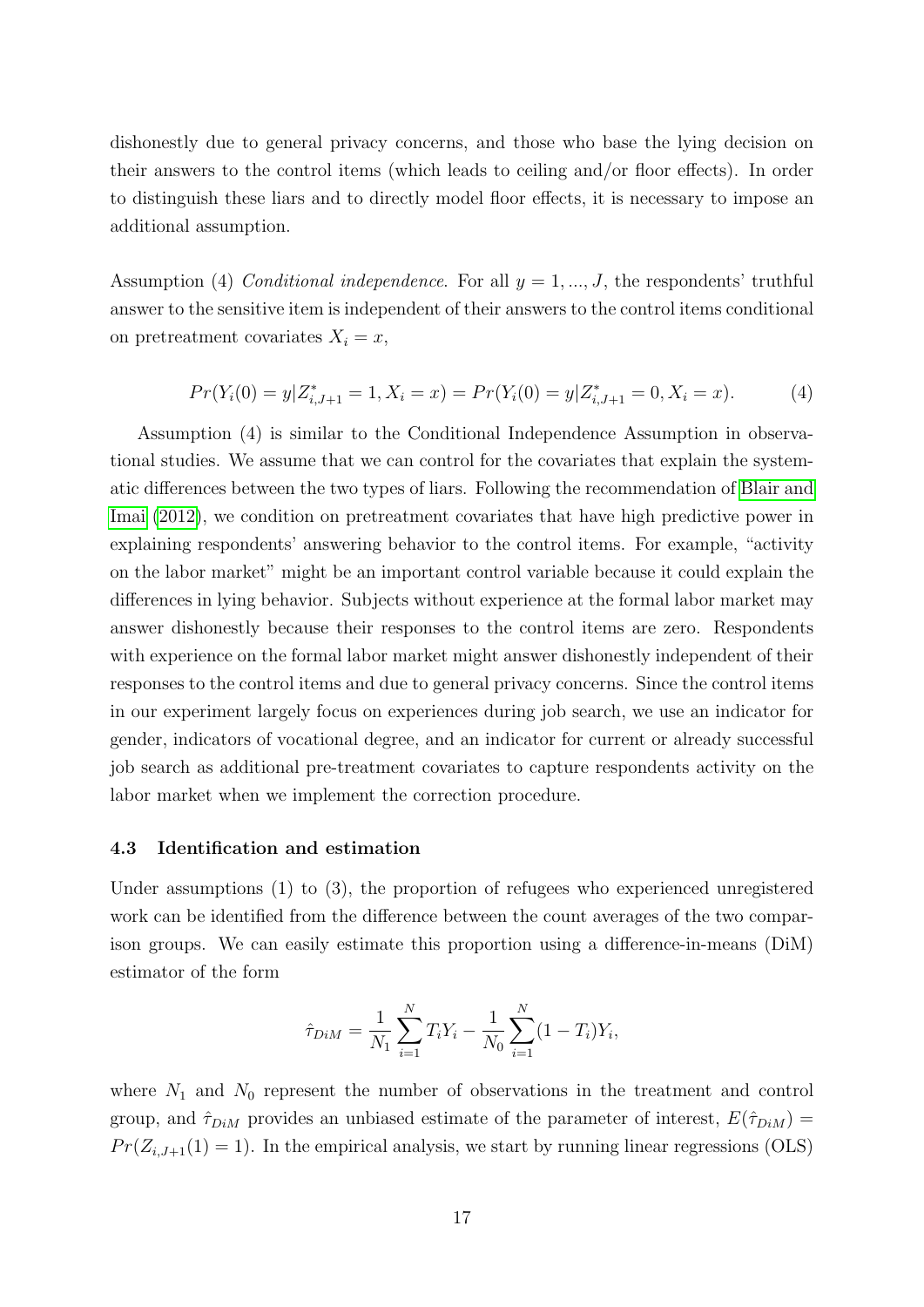without covariates. The coefficient from this regression is numerically equivalent to the DiM estimator. We include regional indicators as controls to account for the regional imbalances between the treatment and control groups.

Under assumptions (1) to (3), the joint distribution of respondent types  $\tau_{yz} = Pr(Y_i(0) =$  $y, Z_{i,J+1}^* = z$  with  $z = 0, 1$  is identified from the observed data. This allows us to estimate the proportion of refugees who experienced unregistered work more efficiently. Details on the identification of the joint distribution are presented in Appendix [C.1.](#page-9-1) In order to use the information from the joint distribution, we follow [Blair and Imai](#page-28-9) [\(2012\)](#page-28-9) who use two binomial regression models to estimate the joint distribution of respondent types,

$$
g(x, \delta) = Pr(Z_{i,J+1}^*(1) = 1 | X_i = x)
$$

$$
h_z(y; x, \psi_z) = Pr(Y_i(0) | Z_{i,J+1}^* = z, X_i = x)
$$

with  $x \in X$ ,  $y = 0, ..., 5$ , and  $z = 0, 1$ . Both models allow the incorporation of control variables which is important to conduct multivariate analysis and to identify correlations of the sensitive item and respondents' characteristics.  $g(x, \delta)$  is the model for the conditional expectations of the sensitive item given  $X_i$ , and  $h_z(y; x, \psi_z)$  is the model for the conditional expectations of the control items given a set of covariates  $X_i$ . We apply a Maximum-Likelihood estimation (MLE) as proposed by [Imai](#page-30-12) [\(2011\)](#page-30-12) and [Blair](#page-28-9) [and Imai](#page-28-9) [\(2012\)](#page-28-9). Details on the likelihood function are presented in [C.3.](#page-12-1)

Under assumptions (1) to (4), the joint distribution of respondent types  $\tau_{yz}$  is identified even if floor effects exist. Following the [Blair and Imai](#page-28-9) [\(2012\)](#page-28-9) correction procedure to correct for floor effects, we adjust the likelihood function for the probability of incorrect reporting and estimate the resulting model with MLE (see Appendix [C.4](#page-39-0) for details). All results are obtained in R by using the codes implemented in the programming package 'list' by [Blair et al.](#page-28-10) [\(2014\)](#page-28-10). The reported standard errors in each case are robust to the presence of heterogeneity.

#### 5 Results

#### 5.1 Experience with unregistered work

We start with a descriptive summary of the responses to the list experiment. In Table [2,](#page-19-0) we show the non-response rates as well as absolute and relative frequencies of the total counts for each experimental group. Three observations are noteworthy: First, the low percentage of non-responses  $(6\%$  and  $5\%$  in the control and treatment group) indicates that the way the question was asked and administered did not lead to a large fraction of respondents unable or unwilling to answer. Second, we observe similar distributions of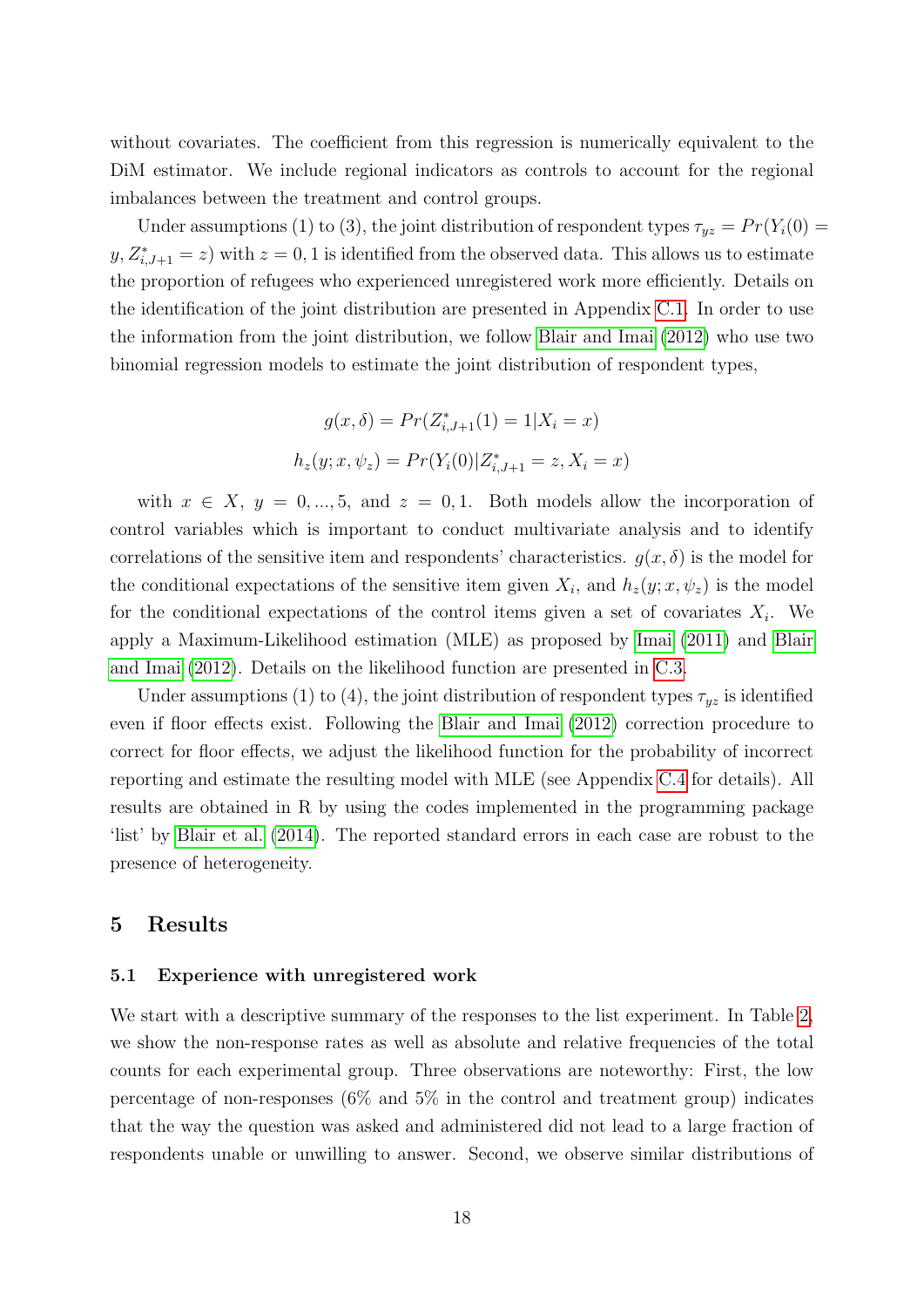answers in both groups, each strongly skewed to the right with almost 60% of respondents reporting count '0' as their answer. This distribution indicates the possibility of sizeable floor effects. And third, the mean number of reported items amounts to 0.547 in the control group and to 0.669 in the treatment group. Thus, a simple difference in means estimator yields a share of 12% of refugees who experienced unregistered work in Germany.

<span id="page-19-0"></span>

|           |     |                       |                | Item count   |              |                |                     |                |           |           |
|-----------|-----|-----------------------|----------------|--------------|--------------|----------------|---------------------|----------------|-----------|-----------|
| Group     | N   | $\%$ non-<br>response |                | $\theta$     | 1            | $\overline{2}$ | 3                   | $\overline{4}$ | 5         | 6         |
| Control   | 637 | 6.44                  | N<br>%         | 395<br>62.01 | 108<br>16.95 | 71<br>11.15    | 15<br>2.35          | 4<br>0.63      | 3<br>0.47 |           |
|           |     |                       | Mean           |              |              |                | 0.547               |                |           |           |
| Treatment | 622 | 5.31                  | N<br>%<br>Mean | 366<br>58.84 | 125<br>20.10 | 52<br>8.36     | 30<br>4.82<br>0.669 | 8<br>1.29      | 5<br>0.80 | 3<br>0.48 |

Table 2: Summary of responses to the list experiment

Table [3](#page-20-0) depicts the result of the DiM estimator and the corresponding standard error in column 1. In column 2, we add regional fixed effects to control for the imbalanced distribution to the comparison groups over the four regions of the state. Both estimates are almost identical and statistically significant at the 5% significance level, suggesting that unregistered work has been experienced by a sizeable share of refugees (around 12%). In comparison, the list experiment of [Kirchner et al.](#page-30-5) [\(2013\)](#page-30-5) reveals that only 6.4% of the German population worked without registration in 2010. In column 3, we estimate the binomial logistic models with MLE as proposed by [Imai](#page-30-12) [\(2011\)](#page-30-12). The outcome is very similar with a share of 11% of respondents with experience of unregistered work. The smaller standard error shows that MLE leads to a higher precision in the estimates as it takes the joint distribution of counts into consideration rather than only the means.

In the presence of floor effects, the estimates in column 1-3 measure the lower bound of the share of refugees who experienced unregistered work since their arrival in Germany. The bounds imply that the true proportion of refugees who experienced unregistered work varies between 12% and 74% which is a large range and not very informative (for details on the calculation see Appendix [C.4\)](#page-39-0). In column 4, we account for the violation of the  $No$ liar assumption caused by floor effects by applying the [Blair and Imai](#page-28-9) [\(2012\)](#page-28-9) correction approach. The share of respondents with unregistered work experience increases to 31% suggesting that every third refugee has already worked without registration since arriving in Germany. Compared to the 41% of respondents who reported having a job at the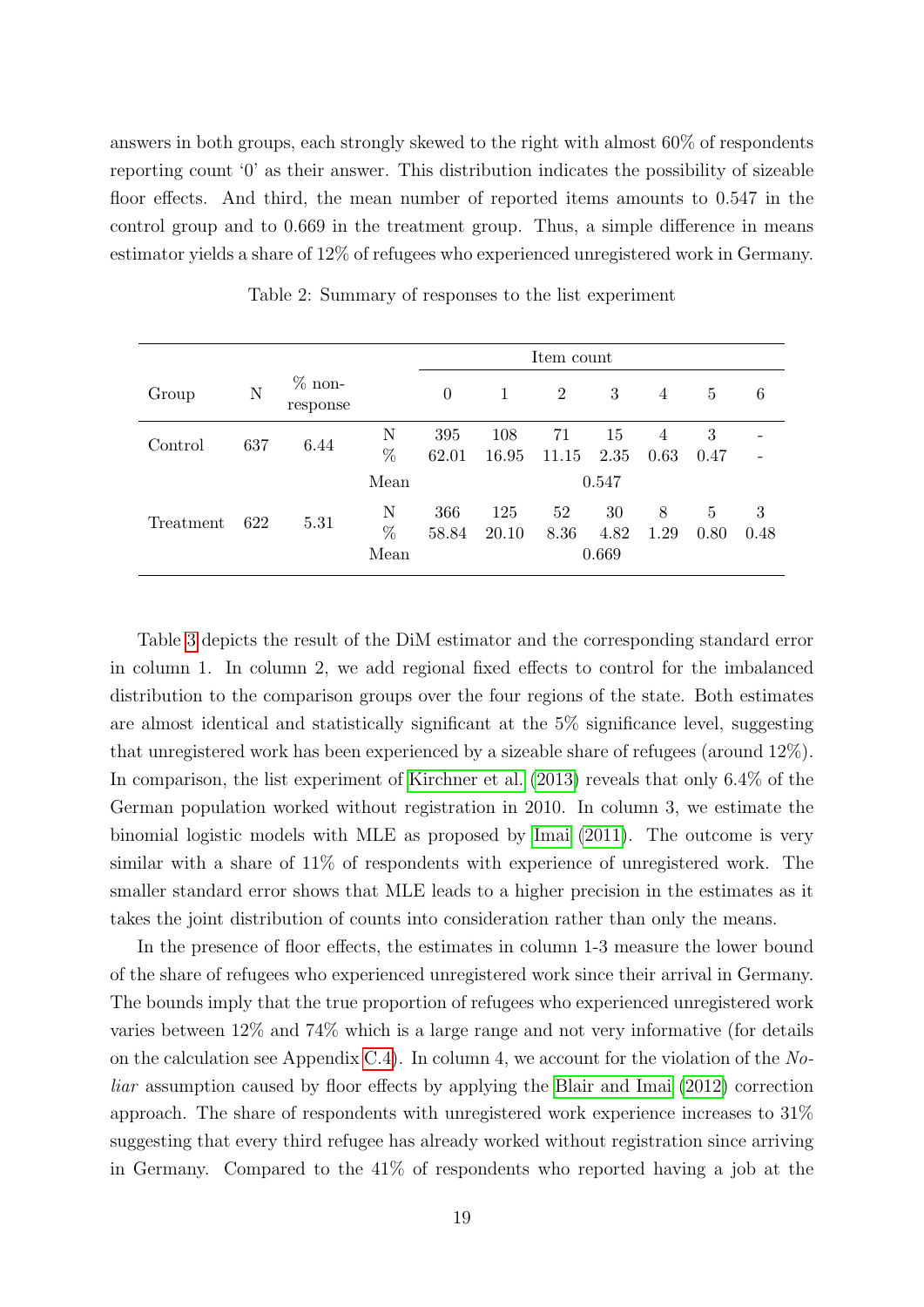<span id="page-20-0"></span>

|                                        | (1)<br>DiM           | (2)<br>OLS           | (3)<br>MLE            | 4)<br>MLE             |
|----------------------------------------|----------------------|----------------------|-----------------------|-----------------------|
| Share experienced<br>unregistered work | $0.122**$<br>(0.058) | $0.118**$<br>(0.058) | $0.113***$<br>(0.025) | $0.311***$<br>(0.011) |
| Num. of observations                   | 1185                 | 1185                 | 1185                  | 1185                  |
| Regional controls                      | no                   | yes                  | yes                   | yes                   |
| Adjust for floor effects               | no                   | no                   | no                    | yes                   |

Table 3: Results of the list experiment

time of the interview or at some point in time before in Germany, this suggests that the experience with unregistered work is roughly three fourths as common as the experience with registered employment.

The size of the estimate appears large but plausible. In Section [2,](#page-4-1) we discuss the institutional and structural barriers that complicate an easy integration into the regular labor market. In particular, the complexity of the asylum process and status-specific work permits may be difficult to understand and the benefit system for refugees provides little financial incentive to start registered employment. Furthermore, the list experiment asked respondents for their overall cumulative experiences on the German labor market since their arrival instead of specifying a particular calendar year. Thus, the experiences with unregistered work could be spread out over a multi-year period. Our estimate also closely matches the assumed parameter of 25% of refugees working without registration in a simulation study on the changes of the shadow economy due to the refugee inflow in 2015 [\(Schneider and Boockmann, 2016\)](#page-31-3). This indicates that we are in a ballpark that is generally considered very realistic.

#### 5.2 Subgroup analysis

In the next step, we perform a subgroup analysis. We split the sample along different dimensions and report the resulting subgroup-specific shares of experience with unregistered work in Figure [2.](#page-21-0) The results display a wide range of that experience starting from 14% for refugees who reported having worked within the last seven days before the interview up to 43% for female respondents. Other groups with significantly higher than average shares of experience with unregistered work include refugees with approved asy-

Note - The dependent variable is the response to the list experiment question. It could be 0, 1, 2, 3, 4, or 5 for respondents in the control group. It could be 0, 1, 2, 3, 4, 5, or 6 for respondents assigned to the treatment group. Column (1) present the coefficient of the treatment indicator from linear regression without covariates which is equivalent to differencein-means (DiM). In column (2), we control for regional imbalances. In columns (3), we implement the binary logistic regression estimated by Maximum-Likelihood estimation (MLE). In column (4), we additionally adjust for floor effects. Heteroskedasticity-consistent robust standard errors are presented in parentheses.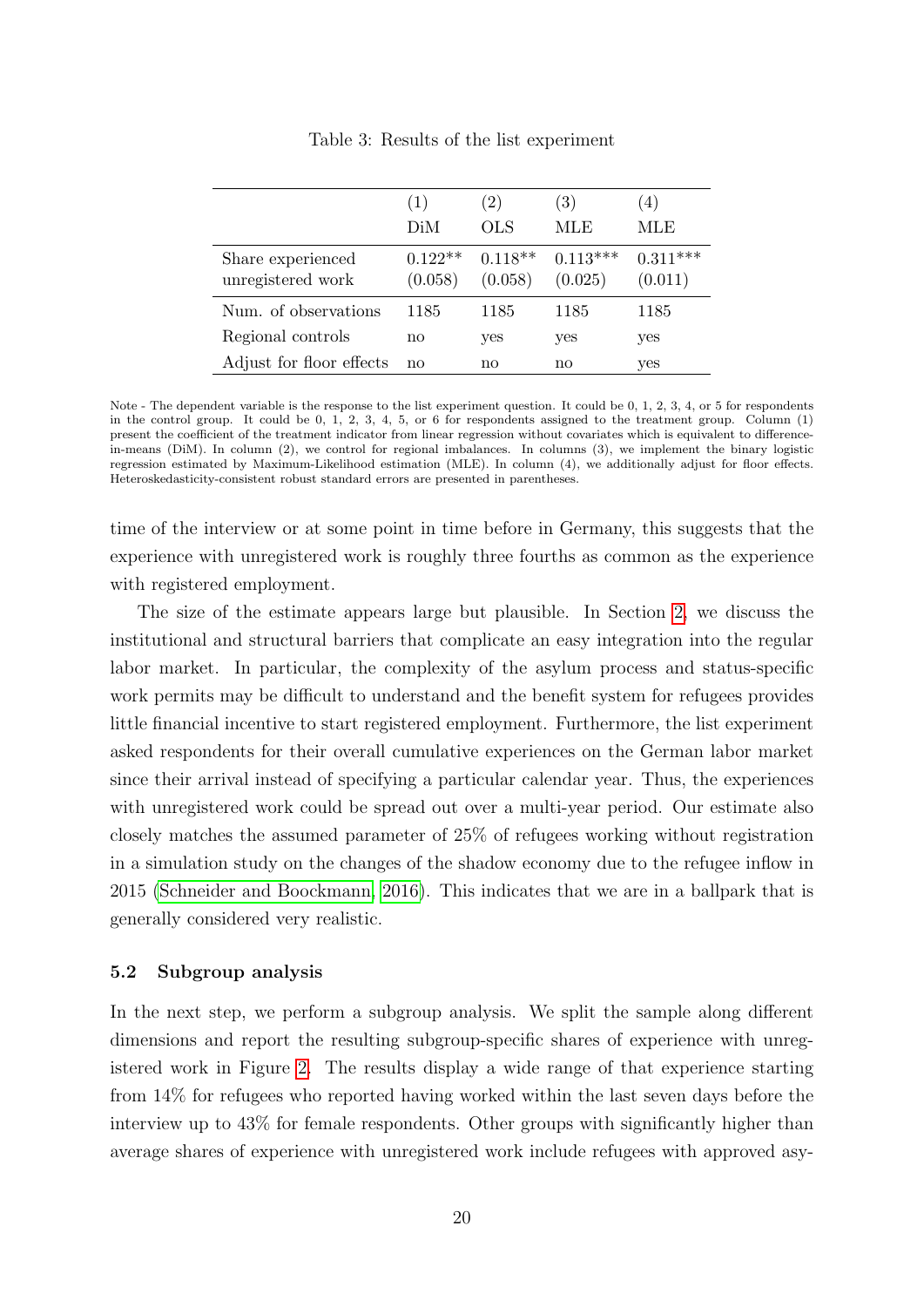lum, refugees who report to lack work permission, and those who worked in their home countries in occupations that are prone to unregistered work in Germany, e.g., construction, gastronomy, and household services. Individuals who had not worked in the last seven days as well as those without college degree or vocational training also show higher than average rates of experience with informal employment. On the contrary, being male, having good or very good German proficiency, being vocationally trained and possessing a college degree is associated with less experiences of unregistered work.

<span id="page-21-0"></span>Figure 2: Share of respondents with unregistered work experience by subgroups



Share of respondents with experience of unregistered work

Note - The dots show the shares of respondents with unregistered work experience estimated by Maximum-Likelihood estimation (MLE) with adjustment for floor effects. The solid lines represent the 95% confidence intervals. The vertical line indicates the share of unregistered work experience in the overall sample (31%, see Table [3\)](#page-20-0). The number of observations in the different subgroups is shown in the square brackets. We consider gastronomy, construction, sales, and household services as occupations prone to unregistered work (URW). \*\*\*, \*\*, \* denote statistical significance at the 1/5/10 percent level.

As a plausibility check of our interpretation of the share of unregistered work experience as cumulative measure since arrival in Germany, we also split the sample of respondents into refugees who immigrated in 2015 or earlier and those who arrived later. We find that 36% of the individuals who spent more time in Germany at the time of the interview have experienced unregistered work, whereas this share amounts to 25% for later arrivals. This gives us confidence that the applied method leads to internally consistent estimates.

The subgroup analysis is also informative for the assessment of the external validity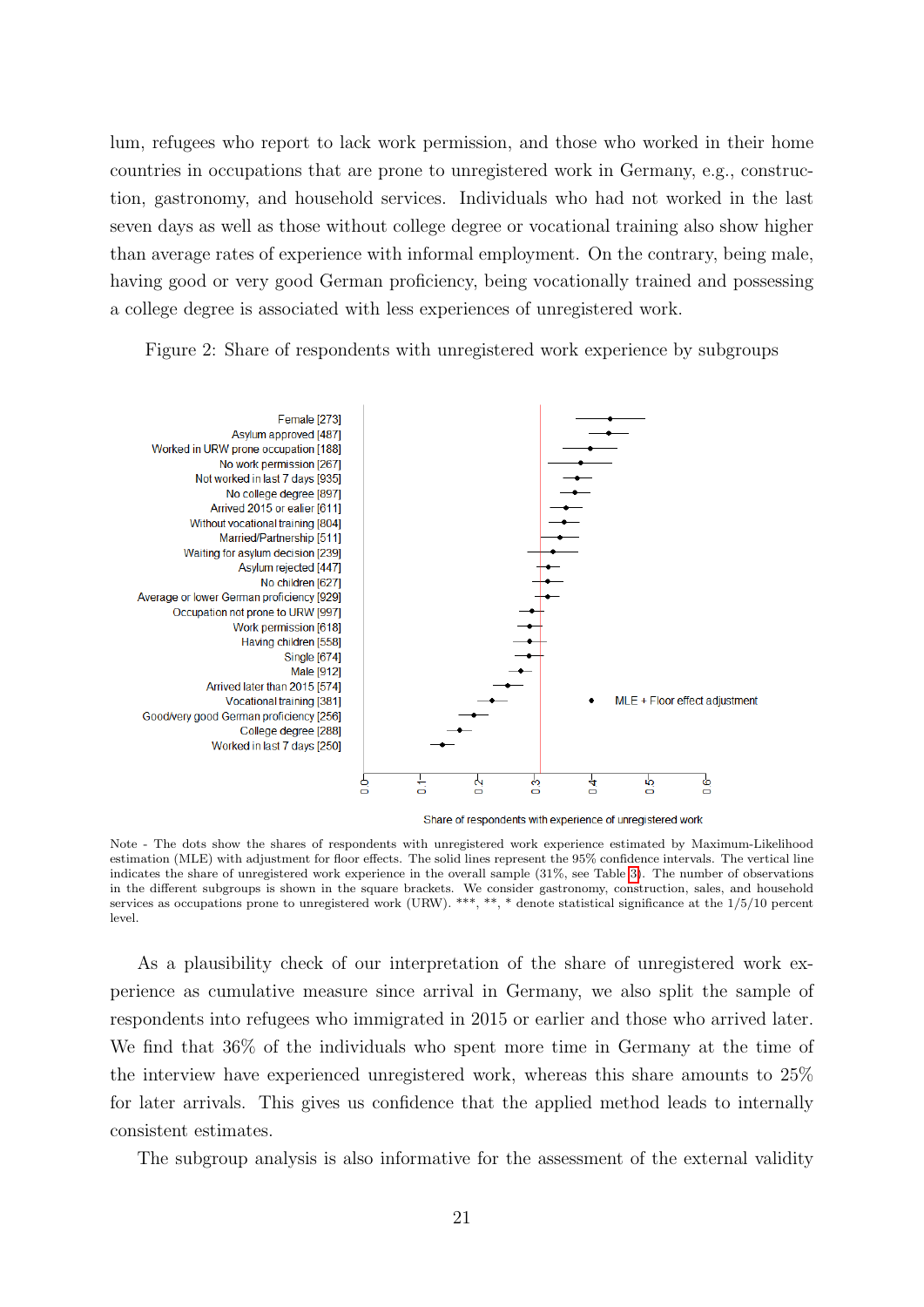of our findings. Respondents in our ifm Refugee sample spent less time in Germany on average. As shown in Table [1,](#page-13-0) respondents in our sample were less likely to have received a positive decision on their asylum application, and more likely to be rejected than the total refugee population. The findings for these subgroups suggest that the rate of experience with unregistered work would be higher in the population (see Figure [2\)](#page-21-0). At the same time, we observe more individuals in formal employment in the population compared to our sample. This suggests a bias in the opposite direction, as respondents who report to work are the subgroup with the lowest share of experience with the sensitive item.<sup>[18](#page-22-0)</sup>

#### 5.3 Multivariate analysis

While Figure [2](#page-21-0) reveals important subgroup differences in the experience of unregistered work, it is likely that some characteristics are correlated with each other. For instance, males report to possess a work permission significantly more often than women (80% vs. 69%) and are at the same time more often single (60% vs. 27%). We implement a multivariate regression analysis to account for possible correlations between these individual factors. List experiments do not allow to identify causal relationships between respondents' characteristics and the sensitive item, thus, we cannot identify which characteristics cause unregistered work. However, we can provide descriptive evidence on which characteristics are significantly correlated with the sensitive item and can be identified as predictive risk factors of experiencing unregistered work. The results are reported in Table [4.](#page-23-0)

Following our empirical strategy, Table [4](#page-23-0) reports the estimates of binomial logistic models with adjustment for floor effects. In accordance with the literature and because the regression results for the model of the control items are not of interest in list experiments, we focus on the results for the sensitive item  $g(x, \delta)$ .<sup>[19](#page-22-1)</sup> We start by controlling for gender, family status, and the presence of children (column 1). Then, we add information on the time of arrival in Germany and whether respondents report to possess a work permission (column 2), and finally also qualification characteristics, such as language proficiency and degrees (column 3). We do not focus on the asylum state as predictive risk factor as the status is subject to changes over time. However, we include the asylum status at the time of the interview, and indicators for regions and countries of origin as additional control variables.

All estimates mirror the pattern of the subgroup analysis in terms of the signs of the

<span id="page-22-0"></span><sup>&</sup>lt;sup>18</sup> Our sample also differs from the population of refugees in Germany in terms of the composition of the countries of origins. Specifically, we observe fewer Syrians and more individuals from African countries in our sample. As there is no reason to believe that origin itself is related to unregistered work and due to ethical considerations, we decided not to report subgroup results by country of origin.

<span id="page-22-1"></span><sup>&</sup>lt;sup>19</sup> The complete results for both binary logistic models are displayed in Appendix [D](#page-14-0)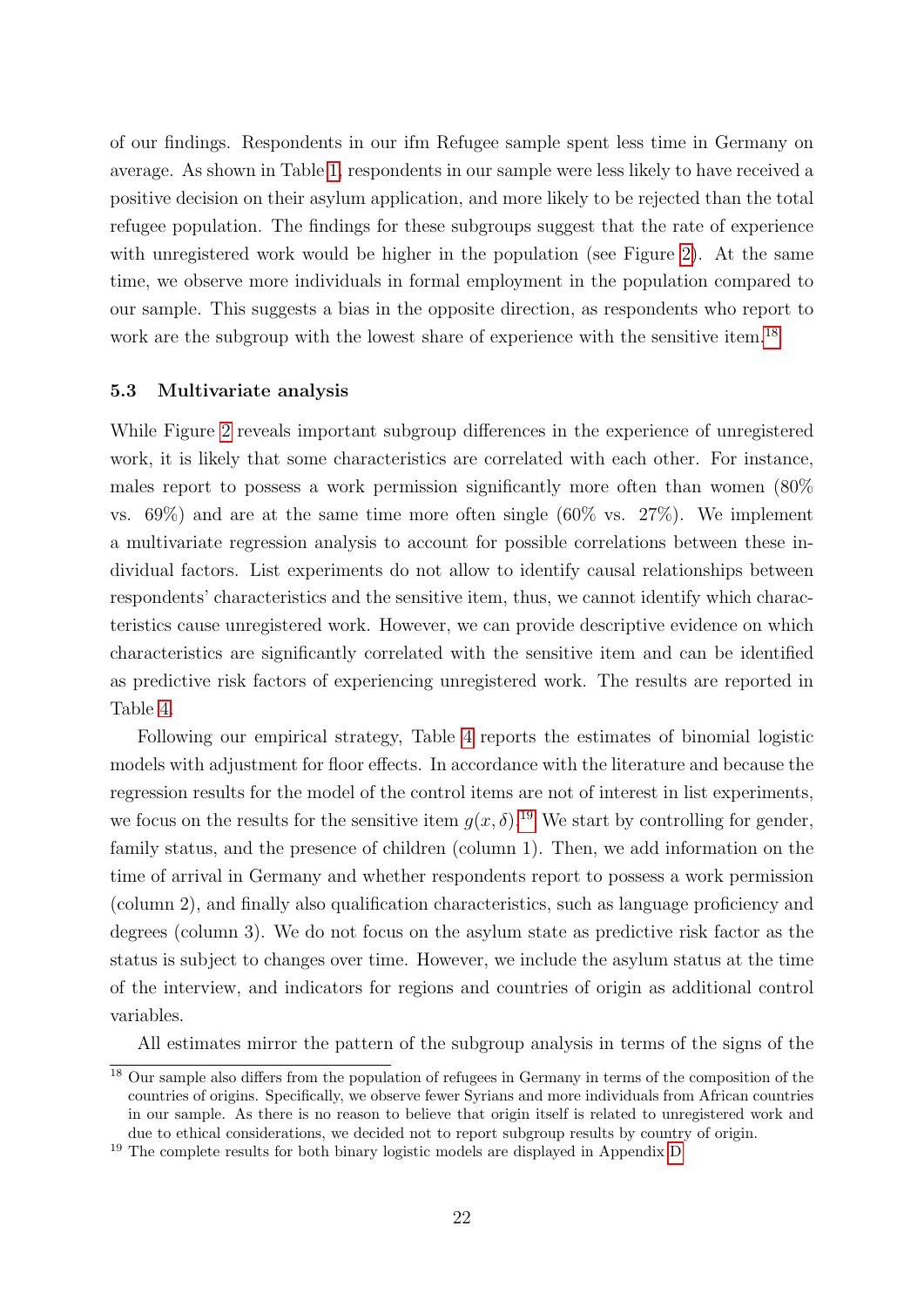<span id="page-23-0"></span>

|                              | (1)      |            |          | $\left( 2\right)$ |           | $\left( 3\right)$ |
|------------------------------|----------|------------|----------|-------------------|-----------|-------------------|
|                              |          | MLE        |          | MLE               |           | MLE               |
| Female                       | 0.641    | (0.593)    | 0.667    | (0.720)           | 0.685     | (0.751)           |
| Married/Partnership          | 0.609    | (0.704)    | 0.769    | (0.715)           | 0.674     | (0.749)           |
| No kids                      | 0.676    | (0.774)    | 0.622    | (0.689)           | 0.665     | (0.790)           |
| Arrival later than 2015      |          |            | $-0.682$ | (0.602)           | $-1.124*$ | (0.614)           |
| No work permission           |          |            | 1.281    | (1.039)           | $1.212*$  | (0.701)           |
| No vocational/college degree |          |            |          |                   | $0.944*$  | (0.488)           |
| Low German proficiency       |          |            |          |                   | $1.095*$  | (0.625)           |
| URW prone occupation         |          |            |          |                   | 0.668     | (0.617)           |
| Intercept                    | $-2.027$ | (1.096)    | $-2.062$ | (1.075)           | $-3.478$  | (1.296)           |
| Num. of observations         |          | 1,185      |          | 1,185             |           | 1,185             |
| Adjust for floor effects     |          | <b>Yes</b> |          | Yes               |           | Yes               |
| Additional controls          |          | Yes        |          | Yes               |           | Yes               |

Table 4: Multivariate analysis

Note - The dependent variable is the response to the list experiment question. It could be 0, 1, 2, 3, 4, or 5 for respondents in the control group, and 0, 1, 2, 3, 4, 5, or 6 for respondents assigned to the treatment group. We estimate binary logistic regression models by Maximum-Likelihood estimation (MLE) and adjustment for floor effects. We additionally control for regional imbalances, indicators of the countries of origin, asylum status and labor market activity at the time of the interview. The coefficients are reported in log-odds and can be transformed into a probability using  $p(x) = 1/(1 + e^{-x})$ . Heteroskedasticity-consistent robust standard errors are presented in parentheses. We consider gastronomy, construction, sales, and household services as occupations prone to unregistered work (URW). \*\*\*, \*\*, \* denote statistical significance at the 1/5/10 percent level.

relationships. We identify significant predictive risk factors of experiencing unregistered work in the full model in column 3. We find that while holding the other characteristics constant, respondents without work permission are significantly more likely to have worked without registration. Furthermore, respondents without vocational training or college degree as well as respondents whose German language proficiency was rated as average or below have a significant higher likelihood of experiencing unregistered work when we hold other respondent characteristics constant.

These findings fit well in the overall picture of factors that affect the labor market integration of refugees. Granting early labor market access is seen as an important policy to enable refugees to work, prevent the depreciation of human capital, and reduce the dependence on welfare [\(Brell et al., 2020\)](#page-28-0). In theory, all refugees are allowed to search for employment starting with the fourth months after they formally applied for asylum in Germany (see Section [2.1\)](#page-5-5). While refugees with a pending asylum decision and those rejected under temporary tolerance can apply for employer-specific work permission, those with a positive asylum decision are allowed to work without restriction. Yet 23% of our total sample reported not to be allowed to work. Among those respondents with approved temporary residence permission this number is 14%. It is possible that their perception of not having legal access to the labor market is shaped by negative experiences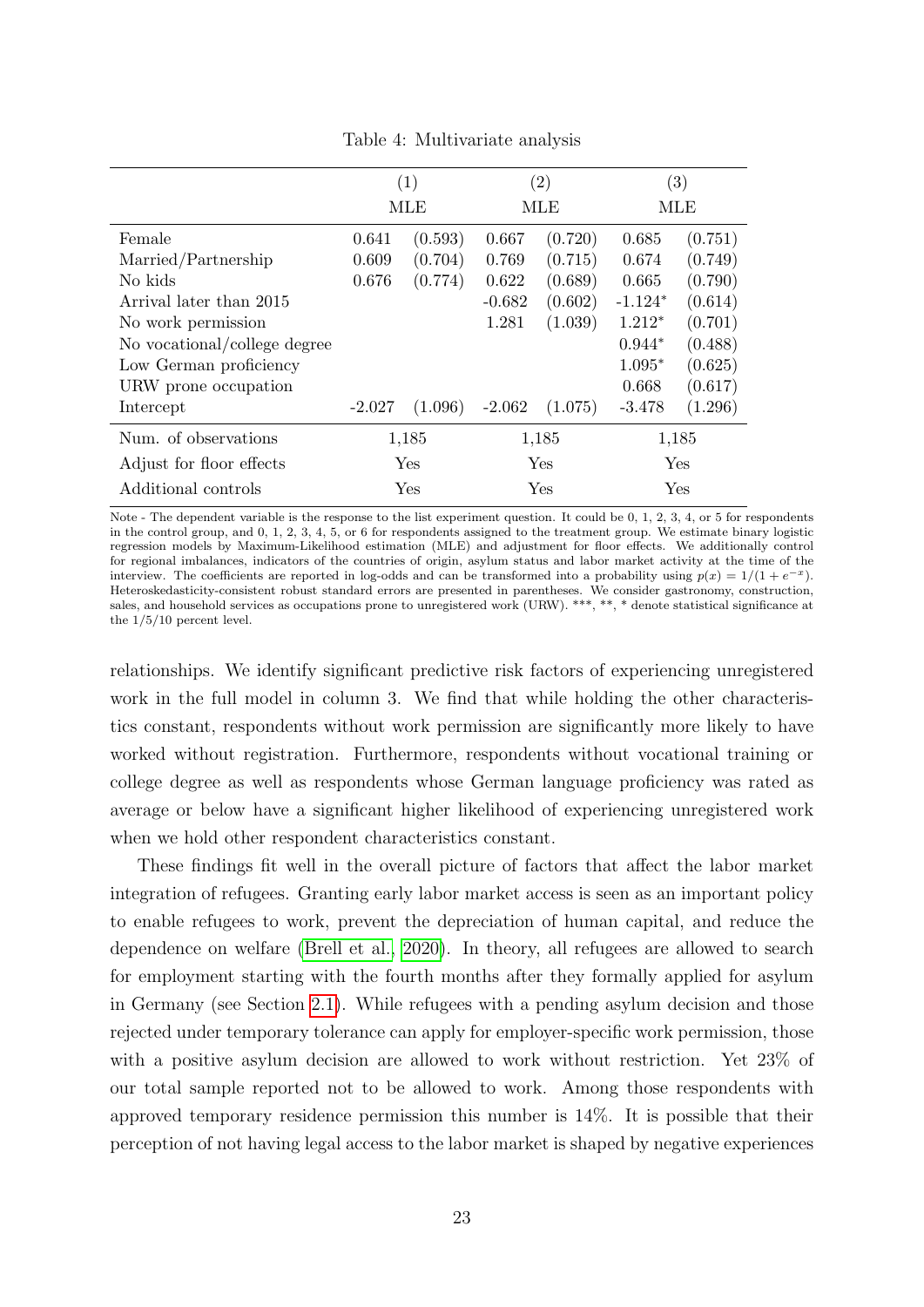or misunderstanding about their right to work.

Recent literature highlights the importance of foreign occupational degrees and their formal recognition on the labor market success of migrants (Brücker et al.,  $2021$ ). A lack of vocational or post-secondary degrees complicates the access to primary segments of the labor market and restricts work opportunities of migrants to low-paying, precarious, and informal jobs. Likewise, there is a strong consensus in the literature about the importance of language knowledge for migrants' job finding probabilities and their overall labor market success (e.g., [Brell et al., 2020;](#page-28-0) [Auer, 2018;](#page-27-5) [Dustmann and Fabbri, 2003\)](#page-29-12). [Fasani et al.](#page-29-1) [\(2021\)](#page-29-1) and [Bloch](#page-28-12) [\(2008\)](#page-28-12) even claim that low language proficiency is the main obstacle to employability in Europe and the UK. It is therefore not surprising that people with low German proficiency may end up in unregistered work in higher numbers.

#### 5.4 Self-reported reasons for unregistered work

After the list experiment, we directly asked all survey participants about possible reasons and explanations for why refugees might experience unregistered work in Germany. We first explained that some employers hire refugees, but do not officially register them, and that we are interested in learning about possible reasons for this behavior, both for the employer and refugee side. For each of these two sides, we then asked the respondents to choose one or more likely motivations from a predefined list and additionally gave them the option to provide as many further reasons as they wanted. Figure [A.1](#page-33-0) c and d in Appendix [A](#page-2-1) provides screenshots of these direct questions.

Panel (a) of Figure [3](#page-25-0) indicates that survey participants deemed the financial motives of employers as more relevant than non-monetary reasons for not registering their refugee employees. About 70% mentioned that employers do not register their workers to save tax payments and social security contributions. Likewise, the possibility to pay lower wages or to shirk wages was stated by 53% of respondents. The arguments that employers prefer the possibility to hire and fire workers at will or want to have power over them were only brought up by  $27\%$ . 5% of respondents (n=30) provided alternative reasons. Among those, 39% mentioned a lack of qualification, no language knowledge, and missing work permits or documents. Furthermore, 18% state that employers hire refugees without registration to help them earn a living.

A similar pattern emerges in Panel (b), where we directly asked for potential reasons of refugees to work without registration in Germany. Again, respondents saw the monetary benefits as main driver for why refugees would work without registration. Almost 60% of the answers stated the motivation of earning money as quickly as possible, and 40% thought that refugees want to save taxes and social security contributions or avoid cuts in their benefits. Furthermore, 30% of the respondents indicated a missing work permission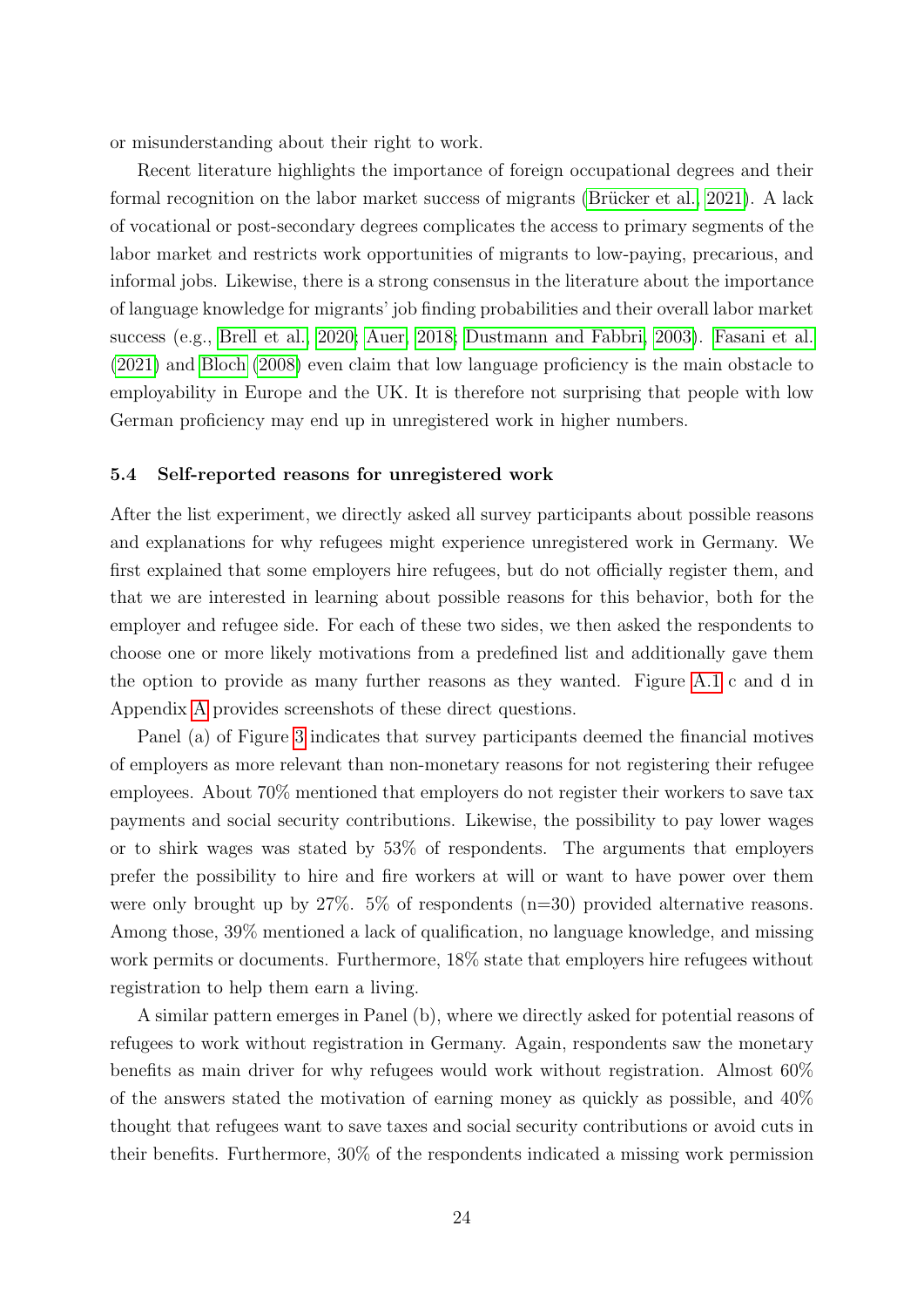

<span id="page-25-0"></span>Figure 3: Possible reasons for unregistered work from the perspective of refugees

Note - The shares relate to the number of participants answering the respective question (746 in Panel a, and 807 in Panel b). The exact wordings of the two questions are: (a) "Some employers in Germany hire refugees, but do not officially register them as workers. In your opinion, what are the main reasons for this?", and (b) "What do you think are the main reasons for refugees to work in jobs without official registration?". In both cases, the respondents were free to name as many possible reasons as they wanted.

as potential reason, 17% believed that the employer refuses to register the refugee, and 17% thought that refugees want to avoid paperwork and formalities. 9% (n=60) provided other explanations, such as the need to earn money to support families (35%), missing proficiency of the German language (22%), no chance to find better work (18%), and missing knowledge about laws and rules in Germany (12%). 36% of respondents did not know what to answer or were not willing to provide an answer to this question.

The answers to the direct questions about possible motives for working or hiring without registration suggest that monetary reasons for unregistered work dominate nonmonetary ones in the eyes of respondents. Furthermore, the answers support the findings from the empirical analysis. A low German proficiency, a missing work permit, and a lack of qualification are mentioned as reasons for the occurrence of unregistered work.

## 6 Discussion and conclusion

In this paper, we study the prevalence of unregistered work among refugees in Germany. Using a list experiment in a survey among more than 1,200 refugees living in centralized residences in 2018, we find that almost one out of three refugees has worked without registration since having arrived in Germany. This share is substantial and close to the fraction who reported to work in a regular job at the time of the survey or before (41%). Groups that are particularly vulnerable to experience unregistered employment are female refugees, refugees who worked in their home countries in an occupation that is prone to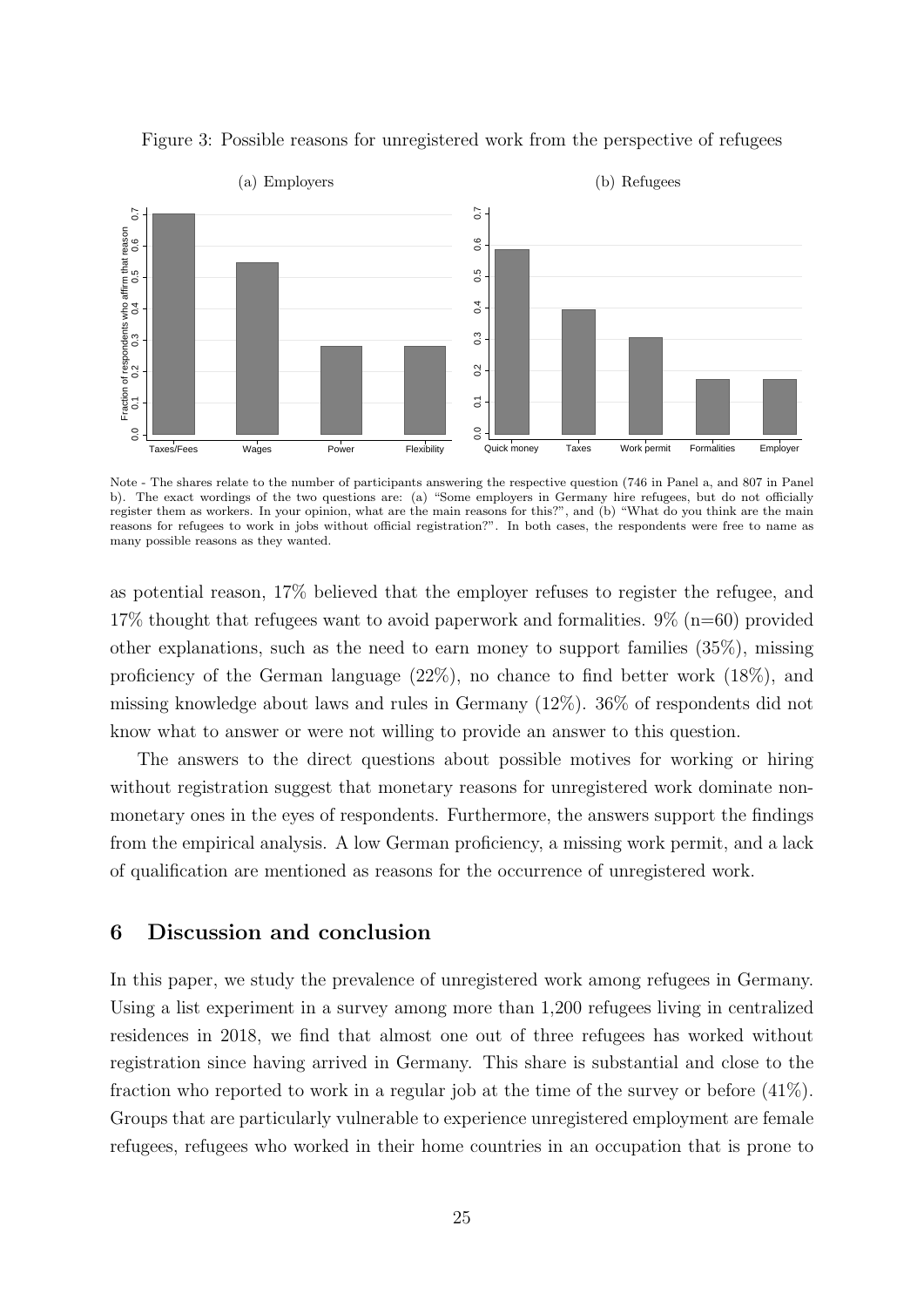illegal employment in Germany, those who report not being allowed to work, and those who have not completed a vocational training or college degree. By implementing a multivariate analysis to account for correlations between different respondent characteristics, we identify the perception of not being allowed to work, a lack of post-secondary educational degrees, and an average or lower proficiency of the German language as predictive risk factors.

Given the negative consequences of unregistered work, it is important to design and implement informed countermeasures. Our findings point towards three areas in which concrete measures may help to reduce the prevalence of informal employment relationships. First, it is important to reduce misperceptions about work permits for refugees. Authorities should provide targeted information about the process of obtaining a work permission and how requirements change with asylum states. It is important that refugees understand that the administrative steps to obtain a job-specific work permission if the asylum application is not granted or pending are installed to maintain labor, health, and wage standards and to prevent exploitative working conditions. At the same time, we believe that streamlining and speeding up the process may be very helpful for the acceptance of the system, as the affected individuals may not understand why they are kept back for weeks when they could work already. Second, as unregistered work is defined and treated differently in different countries, authorities should inform refugees clearly and at an early stage about unregistered work in Germany and how being caught affects future decisions on the asylum case, extensions of a temporary tolerance, or an application for permanent residence status. Third, given the consensus in the literature about the importance of language proficiency and qualification as determinants of integration in the host country's labor market and our finding about predictive risk factors of experiencing unregistered work, policy makers should incentivize and support investments in language and human capital acquisition, for example through courses specifically tailored to this group, more support in mastering the complicated procedures for the recognition of foreign degrees, and more liberal naturalization policies.

We acknowledge that the results of our study come with certain limitations. To start, we do not have a random sample of refugees which limits the external validity. Our sample is restricted to refugees who live in centralized public residences at the time of the interview. It is not representative for the population of refugees regarding certain characteristics. On the one hand, some groups of refugees who are under-represented in our sample (e.g., refugees with approved asylum) appear to having more experience with unregistered work. On the other hand, the general population of refugees seems stronger attached to the regular labor market at the time of the survey, which leads to a bias in the opposite direction.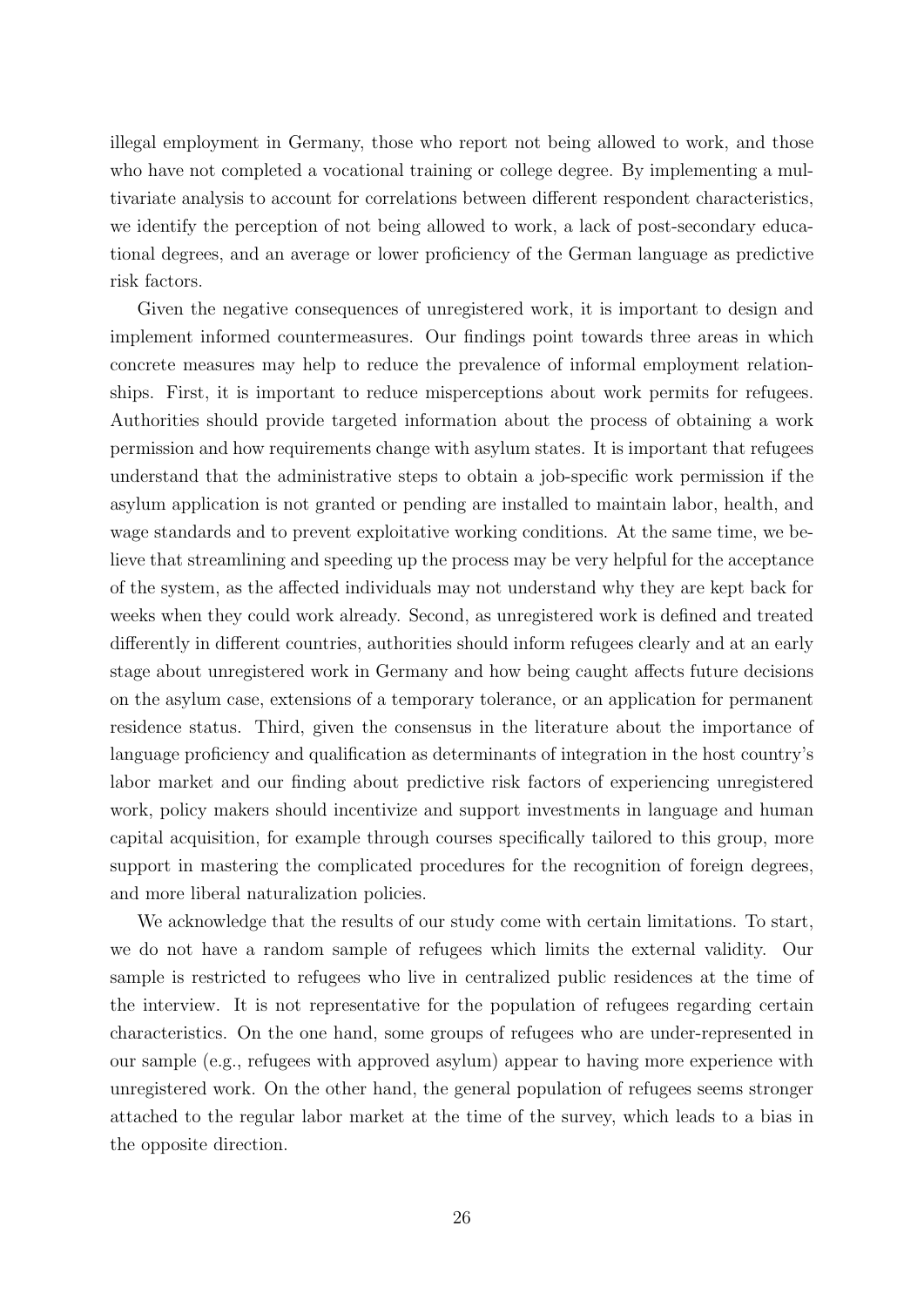Another limitation comes from the existence of floor effects. Our selection of nonsensitive items led to a majority of respondents indicating zero experiences in the list experiment. We solved this problem with the adjustment procedure proposed by [Blair](#page-28-9) [and Imai](#page-28-9) [\(2012\)](#page-28-9) which required to impose a non-testable identifying assumption. Finally, in our study, we formulated the sensitive item as having had experience with unregistered work at any time since arrival in Germany. Therefore, our estimate of interest is defined as the rate of accumulated experience with unregistered work. This is interesting but does not provide insight on the prevalence rate in a well-defined period of time, which may be more relevant to policy-makers, especially when it comes to developments over time or the comparison to natives or other migrant groups.

Given the importance of the topic and the potential of list experiments to contribute to an informed discussion about unregistered work, we strongly encourage future work in this area. An obvious starting point would be to repeat the analysis addressing the limitations laid out above. An important extension could be the inclusion of the native population or previous or other migrant cohorts in the same experiment to define a benchmark in the whole population. Additionally, list experiments could be used in randomized control trials to examine the effectiveness of measures to combat unregistered work. Finally, it would be important to complement our analysis of the supply side of unregistered work by studying the demand side (firms and private households) to obtain a more comprehensive understanding of the underlying mechanisms of unregistered work among refugees.

#### References

- <span id="page-27-3"></span>AIDA (2019a). Asylum information database - Country report: France. Update 2018.
- <span id="page-27-2"></span>AIDA (2019b). Asylum information database - Country report: United Kingdom. Update 2018.
- <span id="page-27-0"></span>Altindağ, O., O. Bakią, and S. V. Rozo (2020). Blessing or burden? Impacts of refugees on businesses and the informal economy. Journal of Development Economics 146, 102490.
- <span id="page-27-5"></span>Auer, D. (2018). Language roulette - The effect of random placement on refugees labour market integration. Journal of Ethnic and Migration Studies  $44(3)$ , 341–362.
- <span id="page-27-1"></span>BAMF (2019). Ablauf des deutschen Asylverfahren - Ein Überblick über die einzelnen Verfahrensschritte und rechtliche Grundlagen. Broschüre des Bundesamt für Migration und Flüchtlinge - Zweite aktualisierte Version.
- <span id="page-27-4"></span>BAMF (2020). Das Bundesamt in Zahlen 2019 - Asyl. Bundesamt für Migration und  $Fliichtlinge.$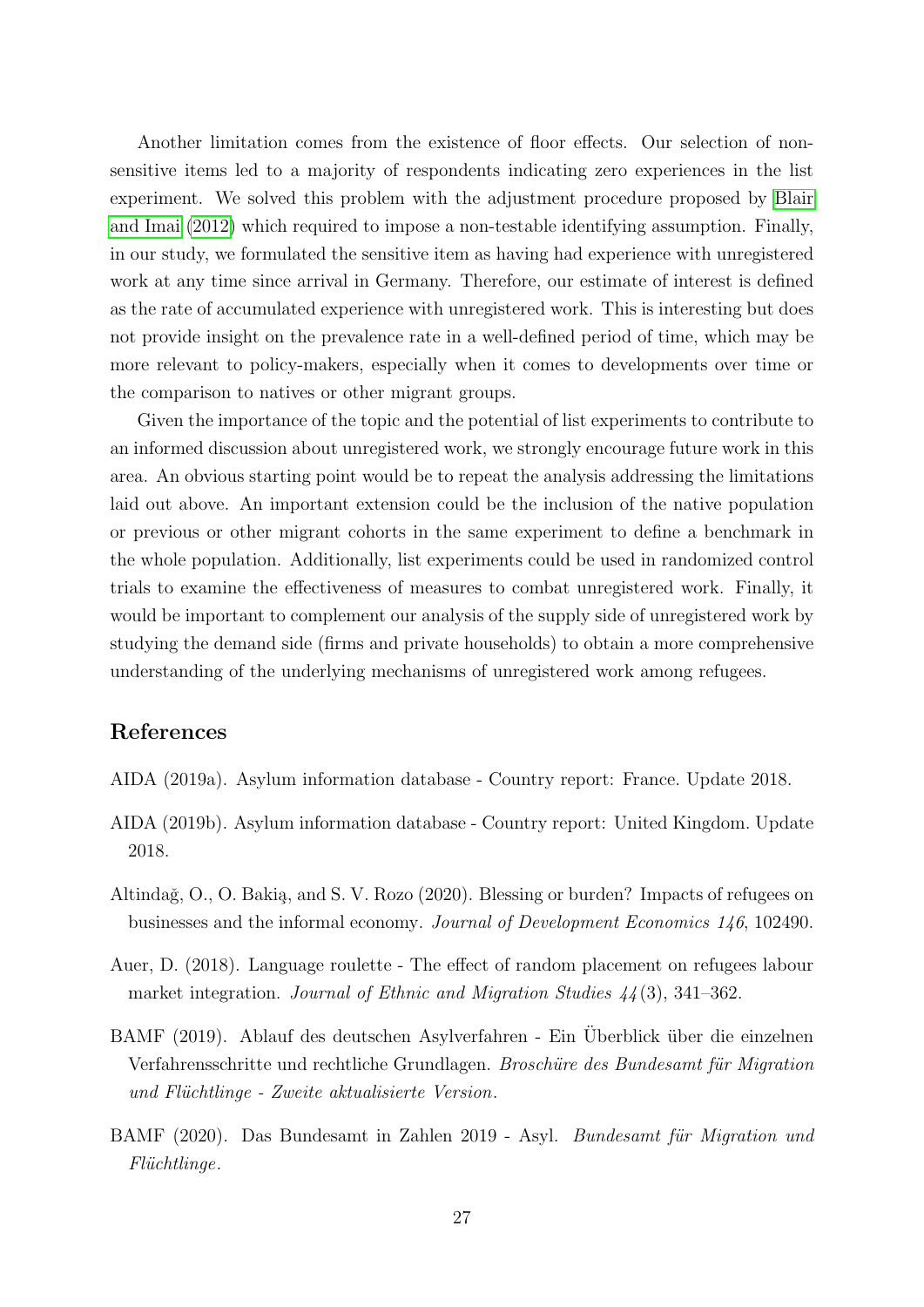- <span id="page-28-6"></span>Bauder, H. (2005). Institutional Capital and Labour Devaluation: The Non-Recognition of Foreign Credentials in Germany. European Journal of Economics and Economic Policies Intervention  $2(1)$ , 75–93.
- <span id="page-28-3"></span>Becker, G. S. (1968). Crime and Punishment: An Economic Approach. *Journal of Political* Economy  $76(2)$ , 169-217.
- <span id="page-28-2"></span>Blair, G. (2015). Survey Methods for Sensitive Topics. APSA Comparative Politics Newsletter 24 (1), 12–16.
- <span id="page-28-9"></span>Blair, G. and K. Imai (2012). Statistical analysis of List Experiments. Political Analysis 20, 47–77.
- <span id="page-28-1"></span>Blair, G., K. Imai, and J. Lyall (2014). Comparing and Combining List and Endorsement Experiments: Evidence from Afghanistan. American Journal of Political Science 58 (4), 1043–1063.
- <span id="page-28-10"></span>Blair, G., K. Imai, and B. Park (2014). List: Statistical Methods for the Item Count Technique and List Experiment. Available at theComprehensiveRArchiveNetwork, http://CRAN.R-project.org/package=list.
- <span id="page-28-4"></span>Blank, R. M. (2002). Evaluating Welfare Reform in the United States. Journal of Economic Literature XL, 1105–1166.
- <span id="page-28-12"></span>Bloch, A. (2008). Refugees in the UK Labour Market: The Conflict between Economic Integration and Policy-Led Labour Market Restriction. Journal of Social Policy 37 (1),  $21 - 36.$
- <span id="page-28-5"></span>Blundell, R. (2001). Welfare Reform for Low Income Workers. Oxford Economic Pa*pers*  $53(2)$ , 189–214.
- <span id="page-28-0"></span>Brell, C., C. Dustmann, and I. Preston (2020). The Labor Market Integration of Refugee Migrants in High-Income Countries. Journal of Economic Perspectives  $34(1)$ , 94 – 121.
- <span id="page-28-8"></span>Brücker, H., J. Croisier, Y. Kosyakova, H. Kroeger, G. Pietrantuono, N. Rother, and J. Schupp (2019). Language skills and employment rate of refugees in Germany improving with time. DIW Weekly Report 4-5-6 .
- <span id="page-28-11"></span>Brücker, H., A. Glitz, A. Lerche, and A. Romiti (2021). Occupational Recognition and Immigrant Labor Market Outcomes. Journal of Labor Economics 39 (2), 497–525.
- <span id="page-28-7"></span>Bundesrechnungshof (2008). Organisation und Arbeitsweise der Finanzkontrolle Schwarzarbeit (FKS). Sonderbericht 11.01.2008.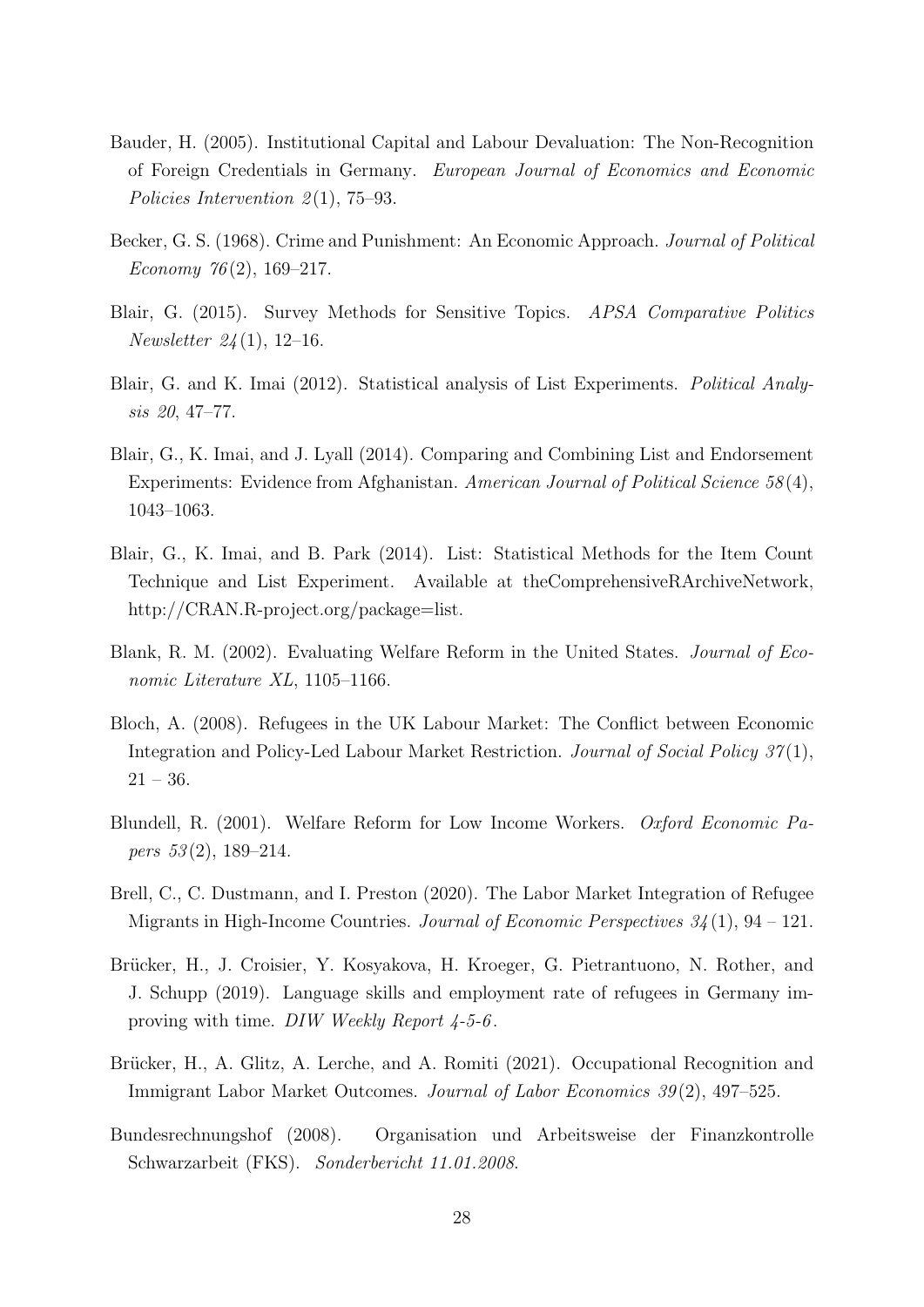<span id="page-29-8"></span>Bundestag (2019). Drucksache 19/3861.

- <span id="page-29-5"></span>Çarkoğlu, A. and S. E. Aytaç (2015). Who gets targeted for vote-buying? Evidence from an augmented list experiment in Turkey. European Political Science Review  $7(4)$ , 547–566.
- <span id="page-29-6"></span>Coffman, K. B., L. C. Coffman, and K. M. Marzilli Ericson (2016). The Size of the LGBT Population and the Magnitude of Antigay Sentiment are substantially underestimated. Managment Science 63(10), 3147–3529.
- <span id="page-29-9"></span>Congressional Research Service (2018). Refugee Admissions and Resettlement Policy 2018.
- <span id="page-29-7"></span>De Cao, E. and C. Lutz (2018). Sensitive Survey Questions: Measuring Attitudes Regarding Female Genital Cutting Through a List Experiment. Oxford Bulletin of Economics and Statistics  $80(5)$ ,  $871 - 892$ .
- <span id="page-29-11"></span>Deutsche Handwerkszeitung (2018). Illegale Beschäftigung auf dem Bau Schwarzarbeit: Warum es kaum zu hohen Strafen kommt. Politik und Wirtschaft 27. September 2018.
- <span id="page-29-3"></span>Deutschlandfunk (2016). Flüchtlinge und Schwarzarbeit - Gefangen in der Schattenwelt. https://www.deutschlandfunkkultur.de/fluechtlinge-und-schwarzarbeit-gefangenin-einer.1001.de.html?dram:articleid=368929.
- <span id="page-29-10"></span>Dooley, D. and J. Prause (1995). Effect of unemployment on school leavers' selfesteem. Journal of Occupational and Organizational Psychology 68 (3), 177–192.
- <span id="page-29-4"></span>Droitcour, J., R. A. Caspar, M. L. Hubbard, T. L. Parsley, W. Visscher, and T. M. Ezzati (1991). The Item-Count Technique as a Method of Indirect Questioning: A Review of Its Development and a Case Study Application. In P. P. Biemer, R. M. Groves, L. E. Lyberg, N. A. Mathiowetz, and S. Sudman (Eds.), Measurement Errors in Surveys.
- <span id="page-29-12"></span>Dustmann, C. and F. Fabbri (2003). Language Proficiency and Labour Market Performance of Immigrants in the UK. The Economic Journal 113(489), 695–717.
- <span id="page-29-0"></span>Dustmann, C., F. Fasani, T. Frattini, L. Minale, and U. Schönberg (2017). On the economics and politics of refugee migration. Economic Policy 32, 497 – 550.
- <span id="page-29-2"></span>European Commission (2019). Undeclared Work in the European Union.
- <span id="page-29-1"></span>Fasani, F., T. Frattini, and L. Minale (2021). (The Struggle for) Refugee integration into the labour market: Evidence from Europe. Journal of Economic Geography 00, 1 – 43.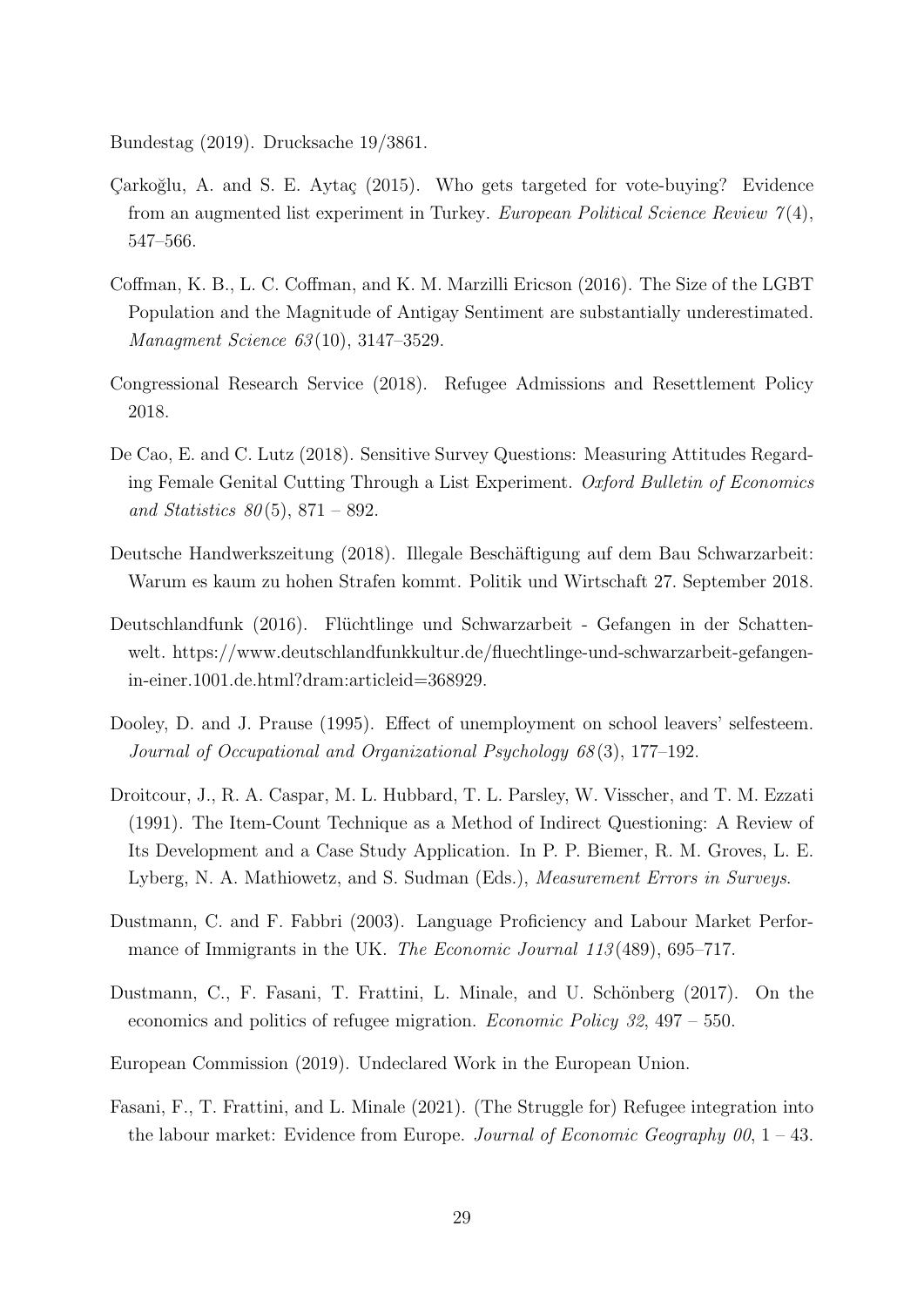- <span id="page-30-3"></span>Feld, L. P. and C. Larsen (2012). Undeclared Work, Deterrence, and Social norms - The Case of Germany. University Press of Southern Denmark.
- <span id="page-30-9"></span>Frank, A., D. Kurth, and I. Mironowicz (2012). Accreditation and quality assurance for professional degree programmes: comparing approaches in three European countries. Quality in Higher Education  $18(1)$ , 75–95.
- <span id="page-30-6"></span>GGUA (2018). Höhe der Leistungen nach SGB II und AsylbLG, Kindergeld, Kinderzuschlag, Unterhaltsvorschuss. GGUA Flüchtlingshilfe e. V. Arbeitshilfe Stand: 1.1.2018 .
- <span id="page-30-7"></span>GGUA (2019). Anrechnung von Einkommen und Vermögen für Geflüchtete im AsylbLG, SGB II und SGB XII. *GGUA Flüchtlingshilfe e. V. Arbeitshilfe Stand: 1.8.2019*.
- <span id="page-30-11"></span>Glynn, A. N. (2013). What can we learn with statistical truth serum? Design and analysis of list experiments. Public Opinion Quarterly 77, 159–172.
- <span id="page-30-0"></span>Hartmann, C., R. Leicht, and C. Sajons (2018). Potenziale und Hemmnisse der Integration vom Geflüchteten in den baden-württembergischen Arbeitsmarkt. Gesellschaftsreport BW, Ministerium für Soziales und Integration Baden-Württemberg 4.
- <span id="page-30-10"></span>Herbst, C. M. (2013). Welfare reform and the subjective well-being of single mothers. Journal of Population Economics 26 (1), 203–238.
- <span id="page-30-12"></span>Imai, K. (2011). Multivariate Regression Analysis for the Item Count Technique. Journal of the American Statistical Association 106 (494), 407–416.
- <span id="page-30-2"></span>International Labor Organisation (2013). Labour inspection and undeclared work in the EU. ILO Working Paper .
- <span id="page-30-1"></span>International Labor Organisation (2017). Undeclared Work Has Negative Consequences For All. ILO Broschure.
- <span id="page-30-5"></span>Kirchner, A., I. Krumpal, M. Trappmann, and H. von Hermanni (2013). Messung und Erklärung von Schwarzarbeit in Deutschland Eine empirische Befragungsstudie unter besonderer Berücksichtigung des Problems der sozialen Erwünschtheit. Zeitschrift für Soziologie 42(4), 291–314.
- <span id="page-30-4"></span>Kuklinski, J. H., M. D. Cobb, and M. Gilens (1997). Racial Attitudes and the "New South". Journal of Politics  $59(2)$ , 323-349.
- <span id="page-30-8"></span>Lemieux, T. and K. Milligan (2008). Incentive effects of social assistance: A regression discontinuity approach. *Journal of Econometrics 142(2)*, 807–828.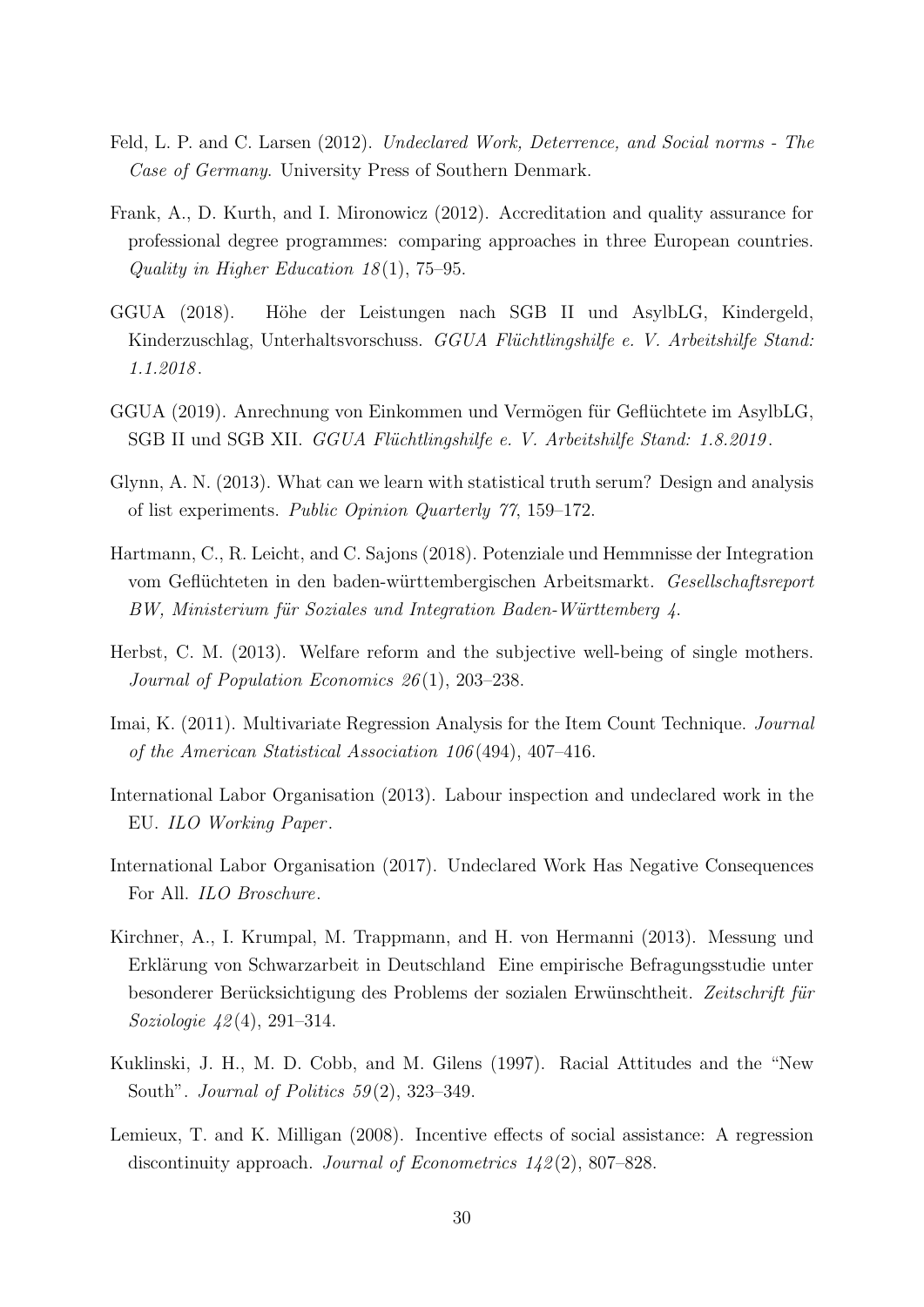- <span id="page-31-6"></span>Lockhart, D. (2019). The Syrian Refugee Crisis in Jordan and Its Impact on the Jordanian Economy. Executive Summary West Asia-North Africa Institute.
- <span id="page-31-11"></span>Manski, C. F. (2007). Identification for Prediction and Decision. Cambridge, MA: Harvard University Press.
- <span id="page-31-7"></span>Medina, L. and F. Schneider (2018). Shadow Economies Around the World: What Did We Learn Over the Last 20 Years? IMF Working Papers 17.
- <span id="page-31-9"></span>Sachverständigenrat deutscher Stiftungen für Integration und Migration (2019). Jahresgutachten 2019: Bewegte Zeiten: Rückblick auf die Integrations- und Migrationspolitik der letzten Jahre.
- <span id="page-31-3"></span>Schneider, F. and B. Boockmann (2016). Die Grösse der Schattenwirtschaft - Methodik und Berechnungen für das Jahr 2016. Arbeitspapier JKU and IAW.
- <span id="page-31-4"></span>Schneider, F. and B. Boockmann (2018). Die Grösse der Schattenwirtschaft - Methodik und Berechnungen für das Jahr 2018. Arbeitspapier JKU and IAW.
- <span id="page-31-8"></span>Statistisches Bundesamt (2020). Schutzsuchende - Ergebnisse des Ausländerzentralregisters. Fachserie 1 Reihe 2.4.
- <span id="page-31-1"></span>Süddeutsche Zeitung (2016). Darum arbeiten viele Flüchtlinge schwarz. https://www.sueddeutsche.de/politik/schwarzarbeit-darum-arbeiten-viele-fluechtlingeschwarz-1.3141622.
- <span id="page-31-10"></span>Tagesschau (2020). Bekämpfung von Schwarzarbeit - Ineffektiv und teuer? https://www.tagesschau.de/investigativ/br-recherche/finanzkontrolle-schwarzarbeit-101.html.
- <span id="page-31-2"></span>Traunmueller, R., S. Kijewski, and M. Freitag (2019). The Silent Victims of Sexual Violence during War: Evidence from a List Experiment in Sri Lanka. Journal of Conflict *Resolution* 63(9), 2015 – 2042.
- <span id="page-31-0"></span>UNHCR (2021). Global trends - forced displacement in 2019. United Nations High Commissioner for Refugees.
- <span id="page-31-5"></span>Williams, C. C., P. Bejakovic, D. Mikulic, J. Franic, A. Kedir, and I. A. Horodnic (2017). An evaluation of the scale of undeclared work in the European Union and its structural determinants: Estimates using the Labour Input Method. Report for the European Commission.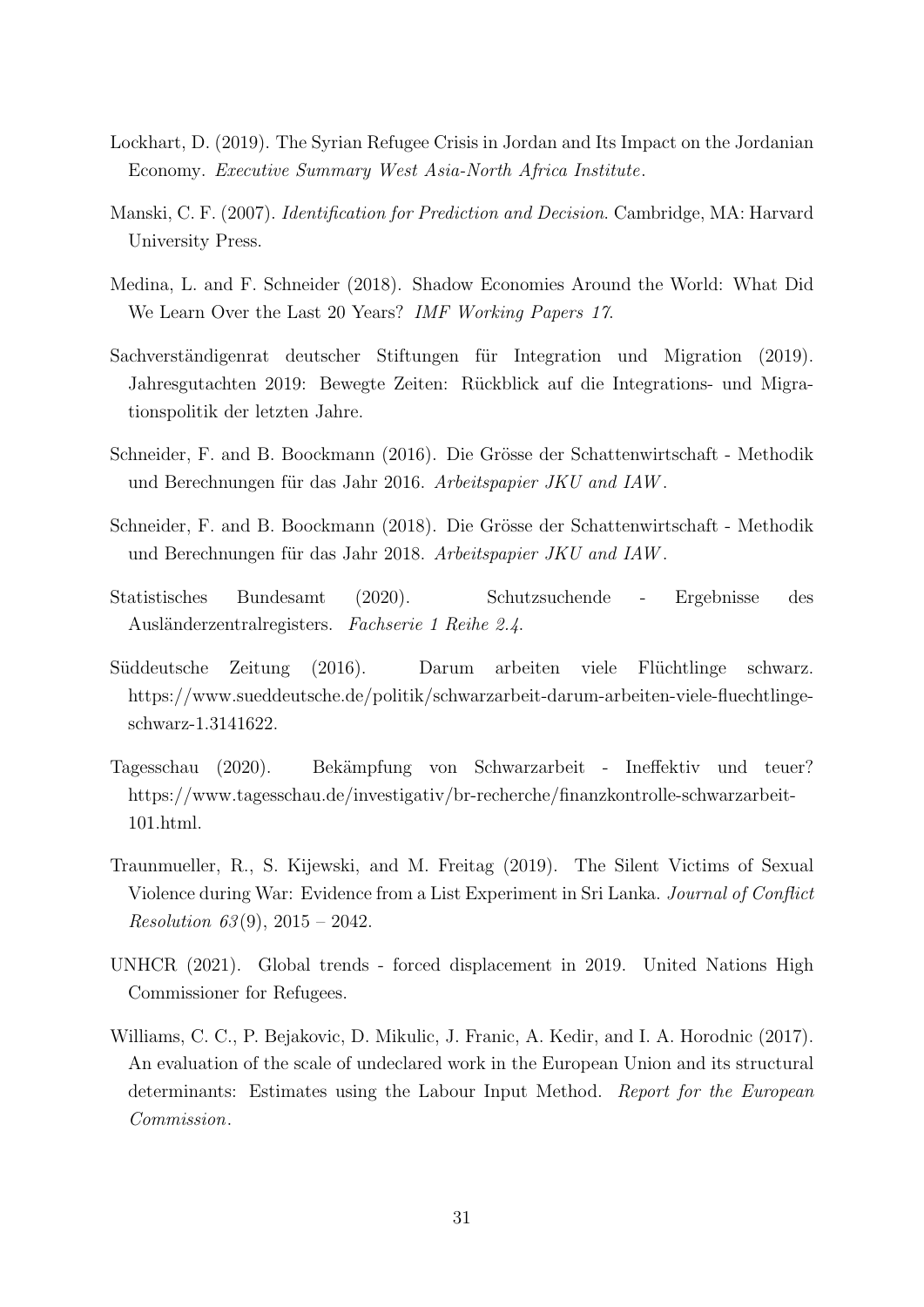- <span id="page-32-1"></span>Wolter, F. and B. Laier (2014). The Effectiveness of the Item Count Technique in Eliciting Valid Answers to Sensitive Questions. An Evaluation in the Context of Self-Reported Delinquency. Survey Research Methods 8(3), 153-168.
- <span id="page-32-0"></span>ZEIT Online (2017). Schwarzarbeit: Hätte, hätte, hätte. https://www.zeit.de/2017/23/asylbewerber-fluechtling-arbeitsmarkt-schwarzarbeit.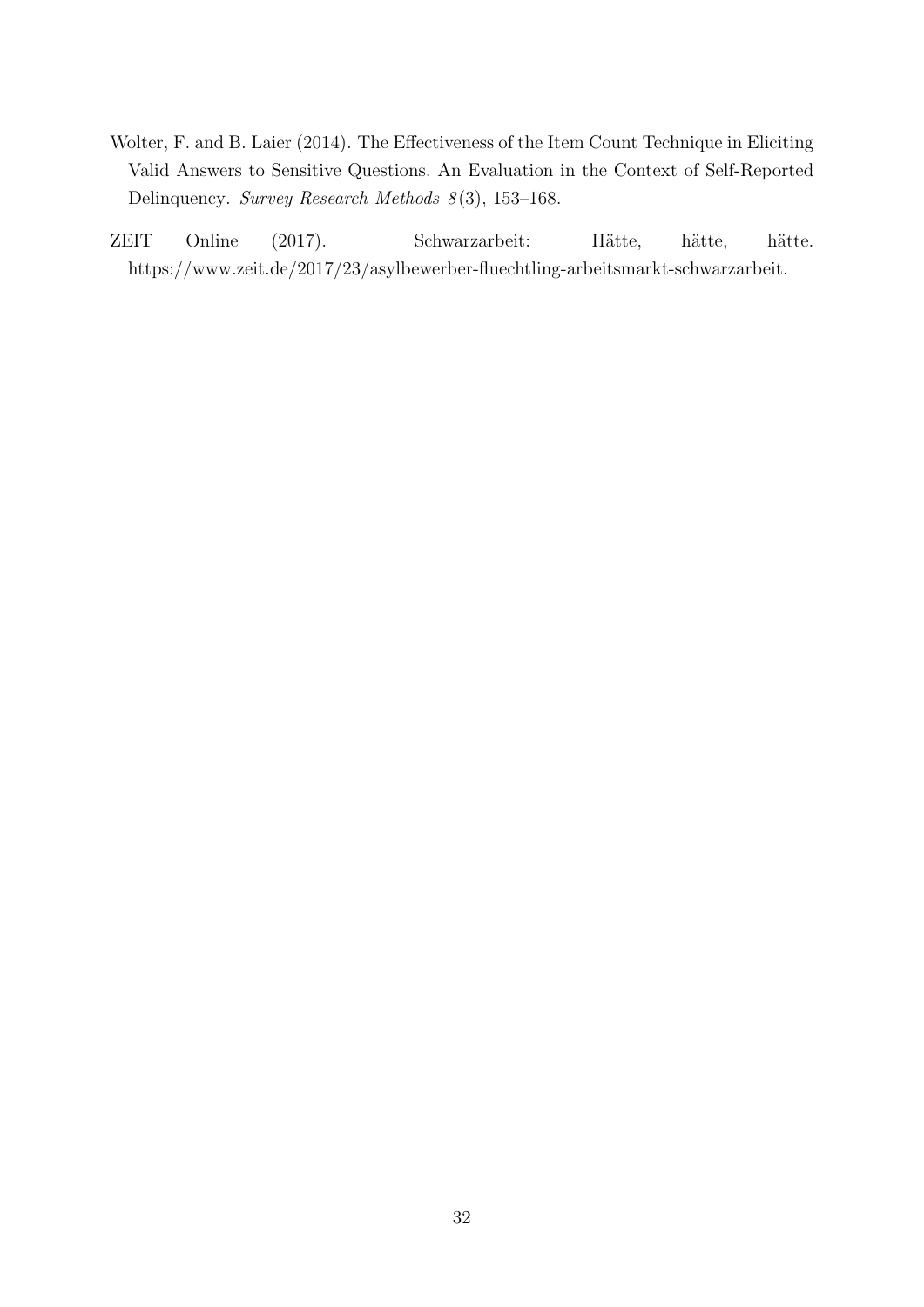## Appendix - for online publication

## <span id="page-33-0"></span>A Implementation of the list experiment

Figure A.1: Screenshots of list experiment

 $(a)$  Items control group

| <b>Back</b>                                                                                                                             | <b>Next</b> |
|-----------------------------------------------------------------------------------------------------------------------------------------|-------------|
| If you think about your experiences in the German labor<br>market so far: How many of the following situations have<br>you experienced? |             |
| I have/had difficulties to get my academic degree<br>recognized.                                                                        |             |
| I have/had difficulties to get my professional education<br>recognized.                                                                 |             |
| •I have found a job within 2 months of searching.                                                                                       |             |
| . I have found a job with the help of the local employment<br>agency.                                                                   |             |
| •I work/have worked in a job which is lower than my<br>education.                                                                       |             |
| 0-5 Your Answer                                                                                                                         |             |
|                                                                                                                                         |             |

#### (c) Direct question on employer motivation



| (b) Items treatment group                                                                                                               |             |  |  |  |  |  |  |
|-----------------------------------------------------------------------------------------------------------------------------------------|-------------|--|--|--|--|--|--|
| <b>Back</b>                                                                                                                             | <b>Next</b> |  |  |  |  |  |  |
| If you think about your experiences in the German labor<br>market so far: How many of the following situations have<br>you experienced? |             |  |  |  |  |  |  |
| I have/had difficulties to get my academic degree<br>recognized.                                                                        |             |  |  |  |  |  |  |
| •I have/had difficulties to get my professional education<br>recognized.                                                                |             |  |  |  |  |  |  |
| •I have found a job within 2 months of searching.                                                                                       |             |  |  |  |  |  |  |
| I have found a job with the help of the local employment<br>agency.                                                                     |             |  |  |  |  |  |  |
| •I work/have worked in a job which is lower than my<br>education                                                                        |             |  |  |  |  |  |  |
| •I work/have worked in a job in which I was not officially<br>registered.                                                               |             |  |  |  |  |  |  |
| 0-6 Your Answer                                                                                                                         |             |  |  |  |  |  |  |
|                                                                                                                                         |             |  |  |  |  |  |  |
| (d) Direct question on refugee motivation                                                                                               |             |  |  |  |  |  |  |

| <b>Back</b>                                                                                   | <b>Next</b> |
|-----------------------------------------------------------------------------------------------|-------------|
| What do you think are the main reasons for refugees to<br>work without official registration? |             |
| <b>IWAIT FOR ANSWER AND CHECK ALL OPTIONS</b><br><b>THAT APPLYI</b>                           |             |
| TO AVOID THE NECESSARY FORMALITIES /<br><b>PAPERWORK</b>                                      |             |
| TO SAVE TAXES / SOCIAL SECURITY<br>CONTRIBUTIONS / AVOID CUTS IN BENEFITS                     |             |
| BECAUSE THEY ARE NOT OFFICIALLY ALLOWED TO<br><b>WORK</b>                                     |             |
| TO EARN MONEY AS QUICKLY AS POSSIBLE                                                          |             |
| BECAUSE THE EMPLOYERS DO NOT OFFER<br>OFFICIALLY REGISTERED JOBS                              |             |
| SOMETHING ELSE                                                                                |             |
| DON'T KNOW / I DON'T WANT TO ANSWER                                                           |             |

Note - Screenshots from the list experiment implemented with software "Harvestyourdata".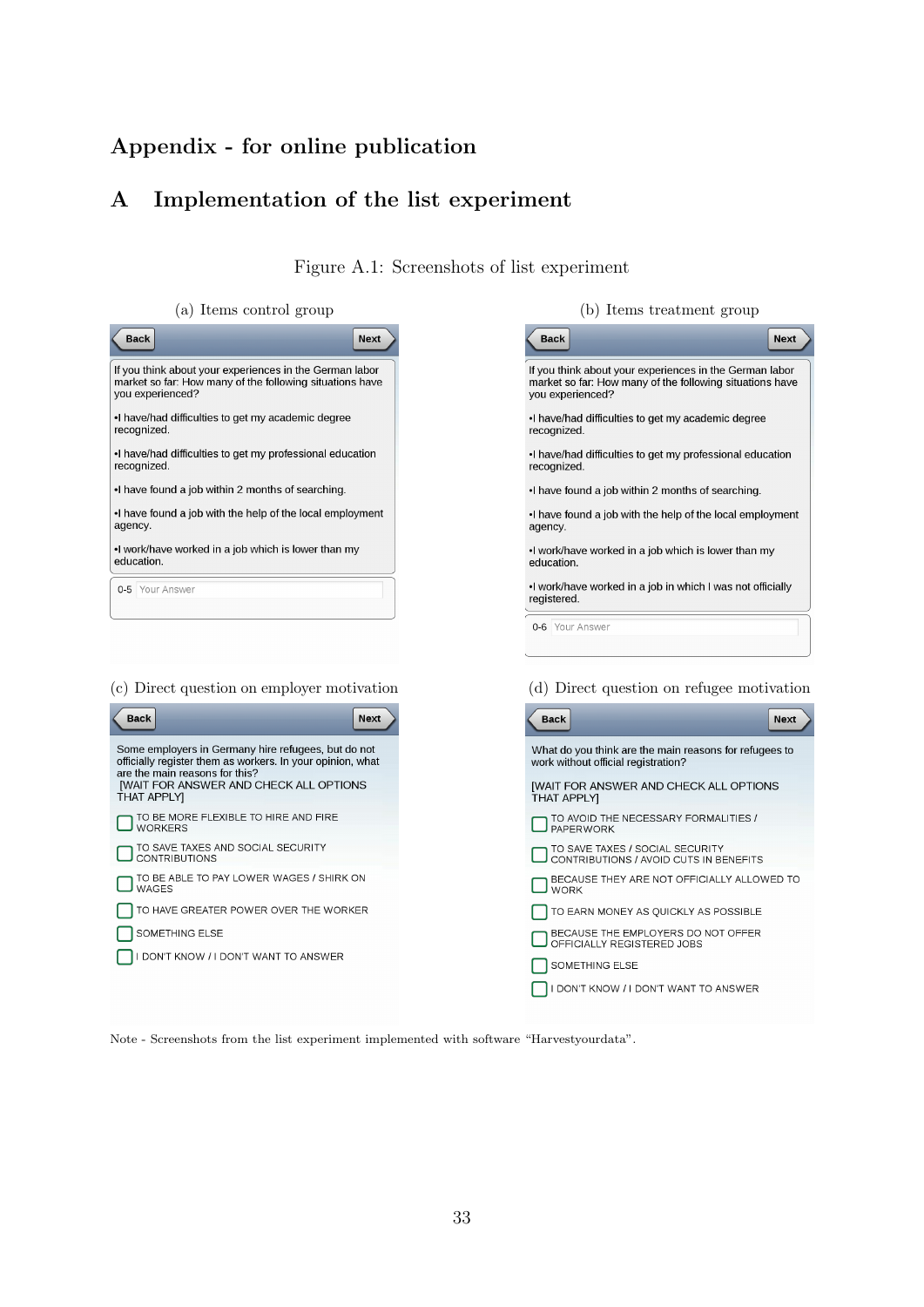## B Balancing of sample characteristics

In order to test whether the random allocation of participants to control and treatment group worked well, we examine whether the individuals in both groups are similar on average over a large number of observed characteristics. To this end, Table [B.1](#page-34-0) first reports the mean values of the whole sample in column 1, and the respective means for control and treatment group in columns 2 and 3. Column 4 displays the corresponding p-values of a simple t-test for statistical difference between the two groups.

<span id="page-34-0"></span>

|                                     | (1)   | (2)     | (3)       | (4)     |
|-------------------------------------|-------|---------|-----------|---------|
|                                     | All   | Control | Treatment | p-value |
|                                     |       | group   | group     | diff.   |
| Personal characteristics            |       |         |           |         |
| Female                              | 0.240 | 0.248   | 0.232     | 0.493   |
| Age in years                        | 31.4  | 31.3    | 31.4      | 0.912   |
| Country of origin                   |       |         |           |         |
| Syria                               | 0.225 | 0.237   | 0.212     | 0.292   |
| Afghanistan                         | 0.162 | 0.166   | 0.158     | 0.670   |
| Iraq                                | 0.140 | 0.138   | 0.141     | 0.865   |
| Iran                                | 0.061 | 0.061   | 0.061     | 0.992   |
| Gambia                              | 0.128 | 0.124   | 0.132     | 0.678   |
| Nigeria                             | 0.102 | 0.094   | 0.111     | 0.328   |
| <b>Family characteristics</b>       |       |         |           |         |
| Married/Partnership                 | 0.435 | 0.443   | 0.428     | 0.591   |
| No children                         | 0.522 | 0.521   | 0.523     | 0.963   |
| Num. children at home               | 2.071 | 2.070   | 2.072     | 0.985   |
| Waiting for relatives               | 0.218 | 0.224   | 0.212     | 0.599   |
| <b>Education and skills</b>         |       |         |           |         |
| Years of schooling                  | 9.561 | 9.537   | 9.585     | 0.779   |
| Work experience in yrs              | 6.469 | 6.476   | 6.461     | 0.975   |
| No vocational/college degree        | 0.521 | 0.502   | 0.540     | 0.178   |
| No problems in reading              | 0.616 | 0.614   | 0.617     | 0.897   |
| Average or below German proficiency | 0.782 | 0.797   | 0.767     | 0.189   |
| Labor market status                 |       |         |           |         |
| Work permission                     | 0.772 | 0.766   | 0.778     | 0.611   |
| Labor market activity               | 0.781 | 0.763   | 0.799     | 0.122   |
| Searching specific job              | 0.191 | 0.182   | 0.199     | 0.436   |
| Search with support by              |       |         |           |         |
| Local employment office             | 0.215 | 0.214   | 0.217     | 0.879   |
| Job center                          | 0.340 | 0.334   | 0.346     | 0.673   |
|                                     |       |         |           |         |

Table B.1: Balancing of sample characteristics

< table continues on next page >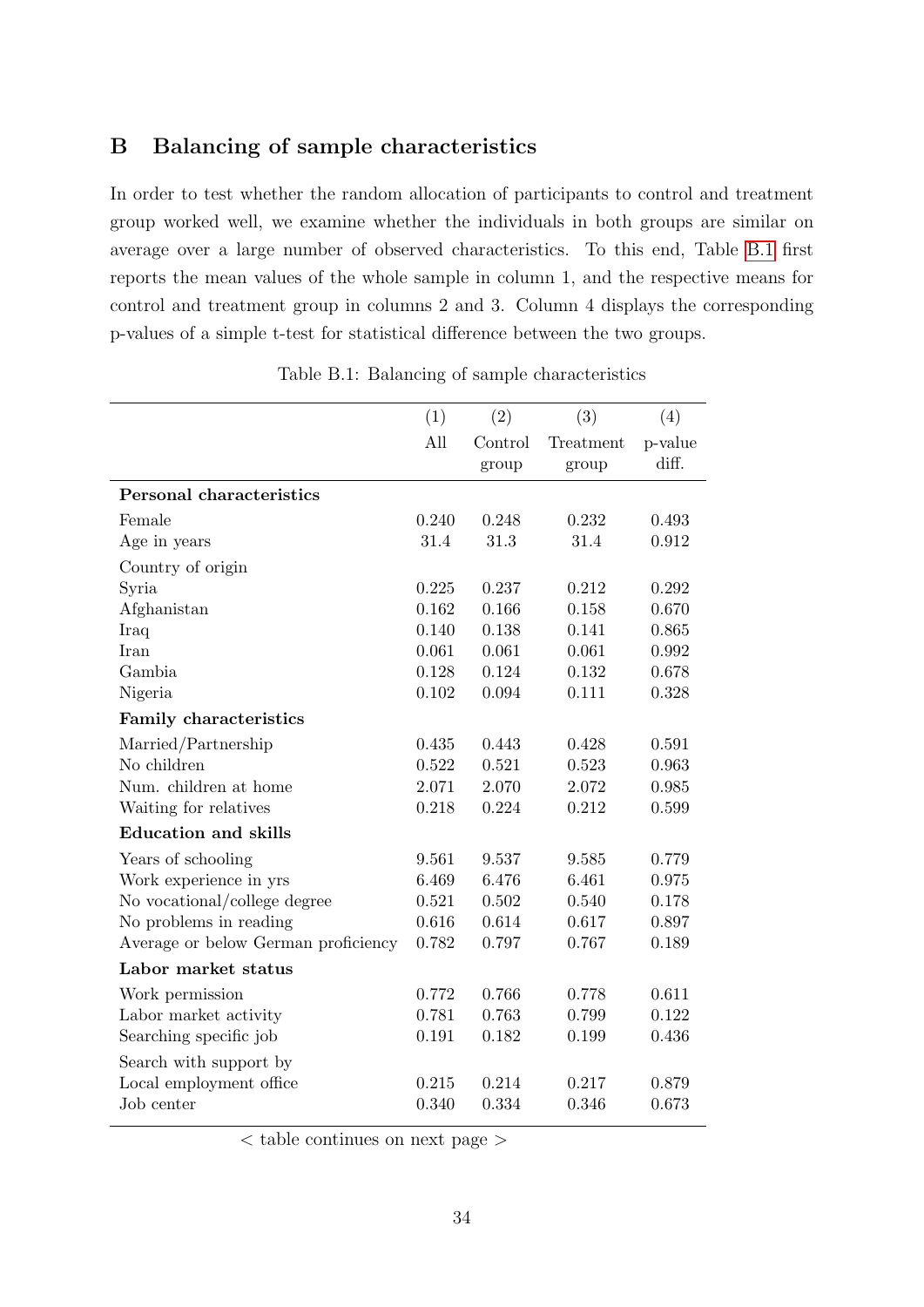| Table B.1: $\langle$ continued $\rangle$ |       |         |                                         |         |  |  |  |
|------------------------------------------|-------|---------|-----------------------------------------|---------|--|--|--|
|                                          | (1)   | (2)     | (3)                                     | (4)     |  |  |  |
|                                          | All   | Control | Treatment                               | p-value |  |  |  |
|                                          |       | group   | group                                   | diff.   |  |  |  |
| <b>Migration characteristics</b>         |       |         |                                         |         |  |  |  |
| Arrival 2015 or earlier                  | 0.490 | 0.491   | 0.489                                   | 0.926   |  |  |  |
| Legal status                             |       |         |                                         |         |  |  |  |
| No decision yet                          | 0.203 | 0.198   | 0.207                                   | 0.671   |  |  |  |
| Accepted                                 | 0.422 | 0.437   | 0.407                                   | 0.278   |  |  |  |
| Rejected                                 | 0.375 | 0.365   | 0.386                                   | 0.450   |  |  |  |
| Status of Rejection                      |       |         |                                         |         |  |  |  |
| Temporary tolerance                      | 0.237 | 0.220   | 0.254                                   | 0.153   |  |  |  |
| Asked to leave Germany                   | 0.103 | 0.108   | 0.098                                   | 0.551   |  |  |  |
| Regional characteristics                 |       |         |                                         |         |  |  |  |
| District of residence                    |       |         |                                         |         |  |  |  |
| Karlsruhe                                | 0.316 | 0.349   | 0.283                                   | 0.012   |  |  |  |
| Stuttgart                                | 0.277 | 0.259   | 0.296                                   | 0.145   |  |  |  |
| Tübingen                                 | 0.110 | 0.124   | 0.096                                   | 0.119   |  |  |  |
| Freiburg                                 | 0.293 | 0.265   | 0.322                                   | 0.028   |  |  |  |
| Joint significance                       |       |         | $\chi^2(30) = 29.042$ , p-value = 0.493 |         |  |  |  |
| Num. of observations                     | 1,259 | 637     | 622                                     |         |  |  |  |

Note LEA is the abbreviation for Local Employment Agencies. The p-value on the joint significance is from a test that differences between the characteristics of the control and treatment group are jointly zero.

Almost all p-values are larger than 0.1, indicating that the two groups are very similar in their characteristics. The only exception is the regional distribution, where the treatment group is under-represented in the region of Karlsruhe and over-represented in the Freiburg area. We therefore explicitly control for the regional distribution in the empirical analysis. The p-value from a joint test of the hypothesis that assignment to the treatment and control group is unrelated to all of these observed characteristics is 0.493. This suggests that random assignment was successful and the two groups are credible counterfactuals for each other.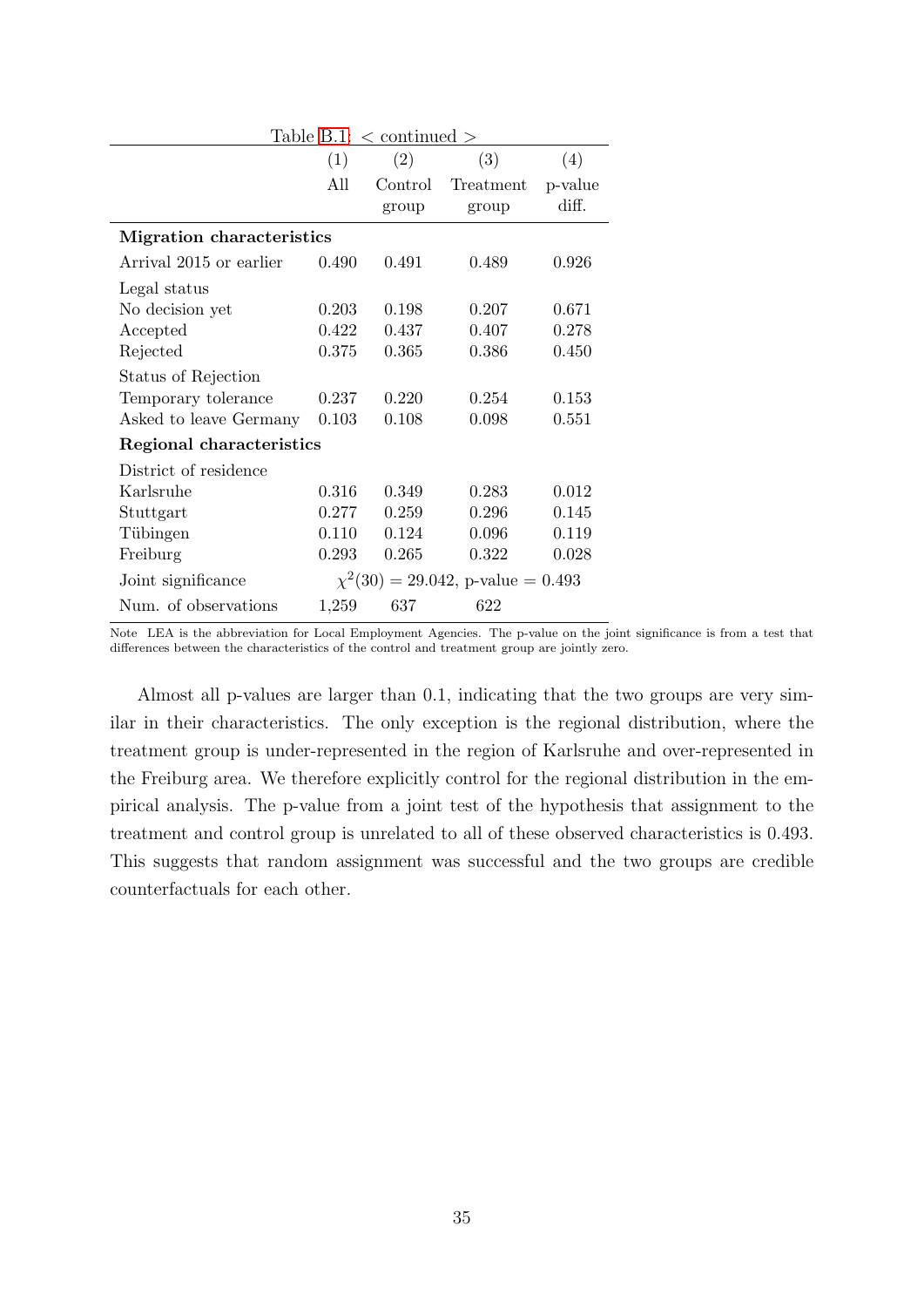## C Methodological details

#### C.1 Identification of the joint distribution of answers

In this section, we describe details on the joint distribution of answers in more details. In our application, there are 12 possible types of respondents  $(Y_i(0), Z_{i,j+1}^*)$ .  $Y_i(0)$  denotes how many of the control items would be affirmatively answered by each respondent type.  $Z_{i,j+1}^*$  indicates the true response to the sensitive item. All 12 respondent types are shown in Table [C.1.](#page-36-0) For example, type  $(Y_i(0), Z_{i,j+1}^*) = (3, 1)$  is a respondent who would affirmatively answer three of the control items and the sensitive item. Type  $(Y_i(0), Z^*_{i,j+1}) = (3,0)$ is a respondent that would affirmatively answer three of the control items but not the sensitive item. Consequently, those who answer with, for example, count '3' in the control group can consist of respondent types  $(3,1)$  and  $(3,0)$ . Those who answer with count '3' in the treatment group are respondent types  $(3,0)$  and  $(2,1)$ .

<span id="page-36-0"></span>Table C.1: Respondent types across treatment and control group

| Response       | Treatment group | Control group |
|----------------|-----------------|---------------|
| $Y_i$          | $(T_i = 1)$     | $(T_i = 0)$   |
| 6              | (5,1)           |               |
| 5              | (4,1)(5,0)      | (5,1)(5,0)    |
| 4              | (3,1)(4,0)      | (4,1)(4,0)    |
| 3              | (2,1)(3,0)      | (3,1)(3,0)    |
| $\overline{2}$ | (1,1)(2,0)      | (2,1)(2,0)    |
| 1              | (0,1)(1,0)      | (1,1)(1,0)    |
|                | (0,0)           | (0,1)(0,0)    |

The population proportions of the respondent types  $(0,0)$  and  $(J,1)$ , here  $(5,1)$ , are known from the share of respondents that answer with  $Y_i = 0$  and  $Y_i = J + 1$ , here  $Y_i = 6$ in the treatment group. Thus, the population proportion of each type  $\tau_{yz} = Pr(Y_i(0) =$  $y, Z_{i,J+1}^* = z$  with  $z = 0, 1$  is identified from observed data under Assumptions 1–3 as

$$
\tau_{y1} = Pr(Y_i \le y | T_i = 0) - Pr(Y_i \le y | T_i = 1)
$$
  

$$
\tau_{y0} = Pr(Y_i \le y | T_i = 1) - Pr(Y_i < y | T_i = 0).
$$

To give an illustrative example, consider the identification of the population proportion of respondent types  $(3,1)$  and  $(3,0)$ . For respondent type  $(3,1)$ , we calculate the cumulative probability of answering  $y = 0,1,2$ , or 3 in the control group and subtract the cumulative probability of answering  $y = 0,1,2$ , or 3 in the treatment group,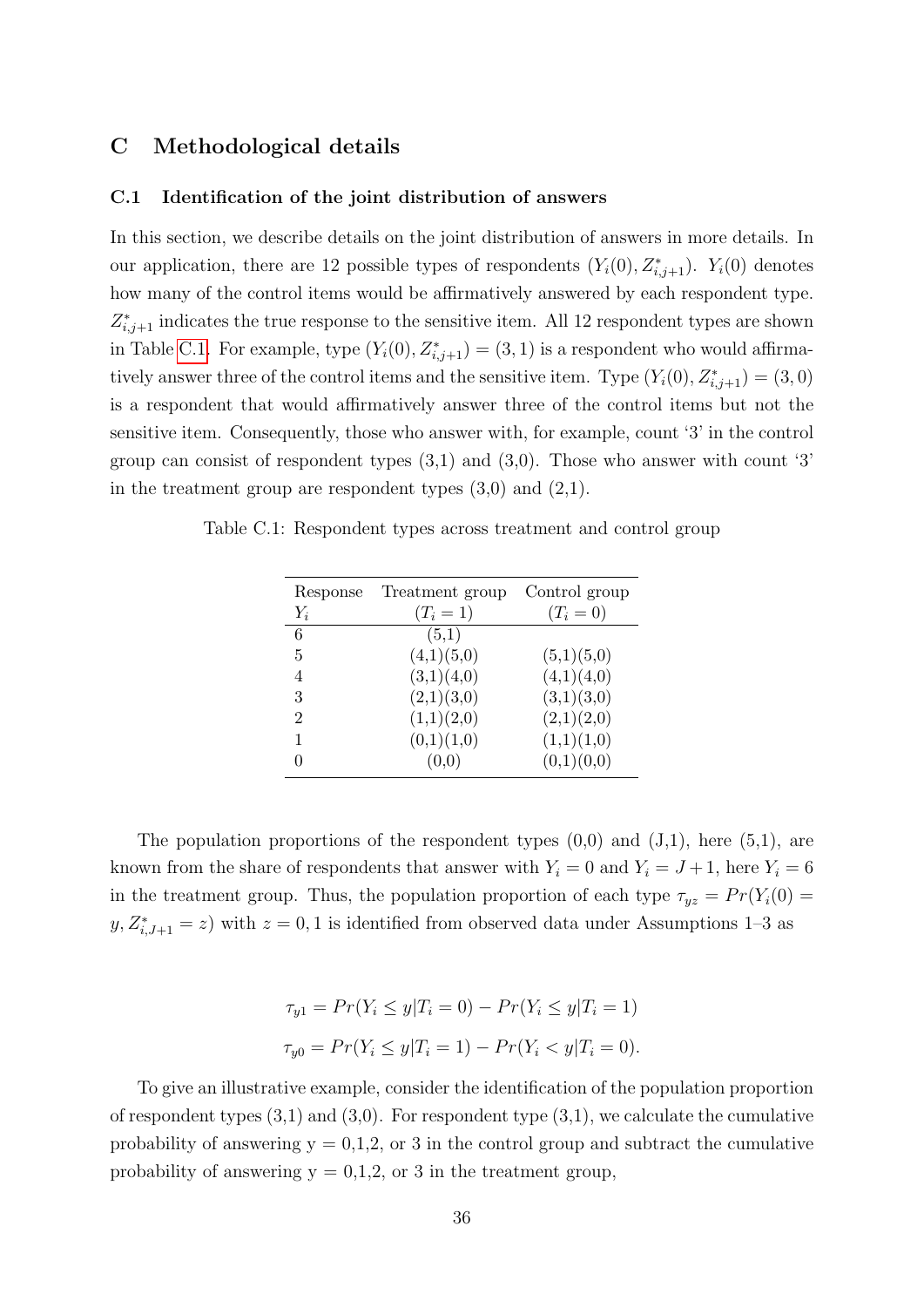$$
\tau_{31} = Pr(Y_i \le 3 | T_i = 0) - Pr(Y_i \le 3 | T_i = 1)
$$
  
= 
$$
Pr[(3, 1) + (3, 0) + (2, 1) + (2, 0) + (1, 1) + (1, 0) + (0, 1) + (0, 0)]
$$
  
- 
$$
Pr[(3, 0) + (2, 1) + (2, 0) + (1, 1) + (1, 0) + (0, 1) + (0, 0)] = Pr(3, 1).
$$

For respondent type  $(3,0)$ , we calculate the cumulative probability of answering  $y =$ 0, 1, 2, or 3 in the treatment group and subtract the cumulative probability of answering  $y = 0, 1$ , or 2 in the control group,

$$
\tau_{30} = Pr(Y_i \le 3 | T_i = 1) - Pr(Y_i < 3 | T_i = 0)
$$
\n
$$
= Pr[(3, 0) + (2, 1) + (2, 0) + (1, 1) + (1, 0) + (0, 1) + (0, 0)]
$$
\n
$$
- Pr[(2, 1) + (2, 0) + (1, 1) + (1, 0) + (0, 1) + (0, 0)] = Pr(3, 0).
$$

#### C.2 Test for detecting design effects

[Blair and Imai](#page-28-9) [\(2012\)](#page-28-9) designed a statistical test for detecting violations against the assumption of No design effect using the identification of the joint distribution as shown above. Under the null hypothesis of No design effect, belonging to the treatment group  $T_i = 1$  and thus being confronted to the sensitive item, makes the count  $Y_i$  larger than the count in the control group but at most by one item,  $Y_i(1) = Y_i(0) + Z_{i,J+1(1)}$ .  $H_0$  can be formalized by the following two restrictions

$$
H_0: \begin{cases} Pr(Y_i \le y | T_i = 0) \ge Pr(Y_i \le y | T_i = 1) & \text{for all} \quad y = 0, ..., J - 1 \quad \text{and} \\ Pr(Y_i \le y | T_i = 1) \ge Pr(Y_i \le y - 1 | T_i = 0) & \text{for all} \quad y = 1, ..., J. \end{cases}
$$

The first restriction implies that the cumulative probability of answering  $y$  in the control group is equal or larger than the cumulative probability of answering  $y$  in the treatment group at each  $y = 0, ..., J - 1$ . If for example,  $y = 2$ , the first restriction becomes  $Pr(Y_i \leq 2|T_i = 0) \geq Pr(Y_i \leq 2|T_i = 1)$ . Under  $H_0$ , respondents for which two control items and the sensitive item are true, here type  $(2,1)$ , respond  $Y_i = 3$  instead of  $Y_i = 2$  if confronted to the sensitive item. This lowers the cumulative probability at  $y = 2$ in the treatment group.

The second restriction implies that, at the same time, the cumulative probability of answering  $\gamma$  in the treatment group is equal or larger than the cumulative probability of answering  $y - 1$  in the control group at each  $y = 1, ..., J$ . For  $y = 2$  this leads to  $Pr(Y_i \leq 2|T_i = 1) \geq Pr(Y_i \leq 1|T_i = 0)$ . This is true, if respondents increase their count by at most 1. If they increase it by more than 1, the distribution of answers is shifted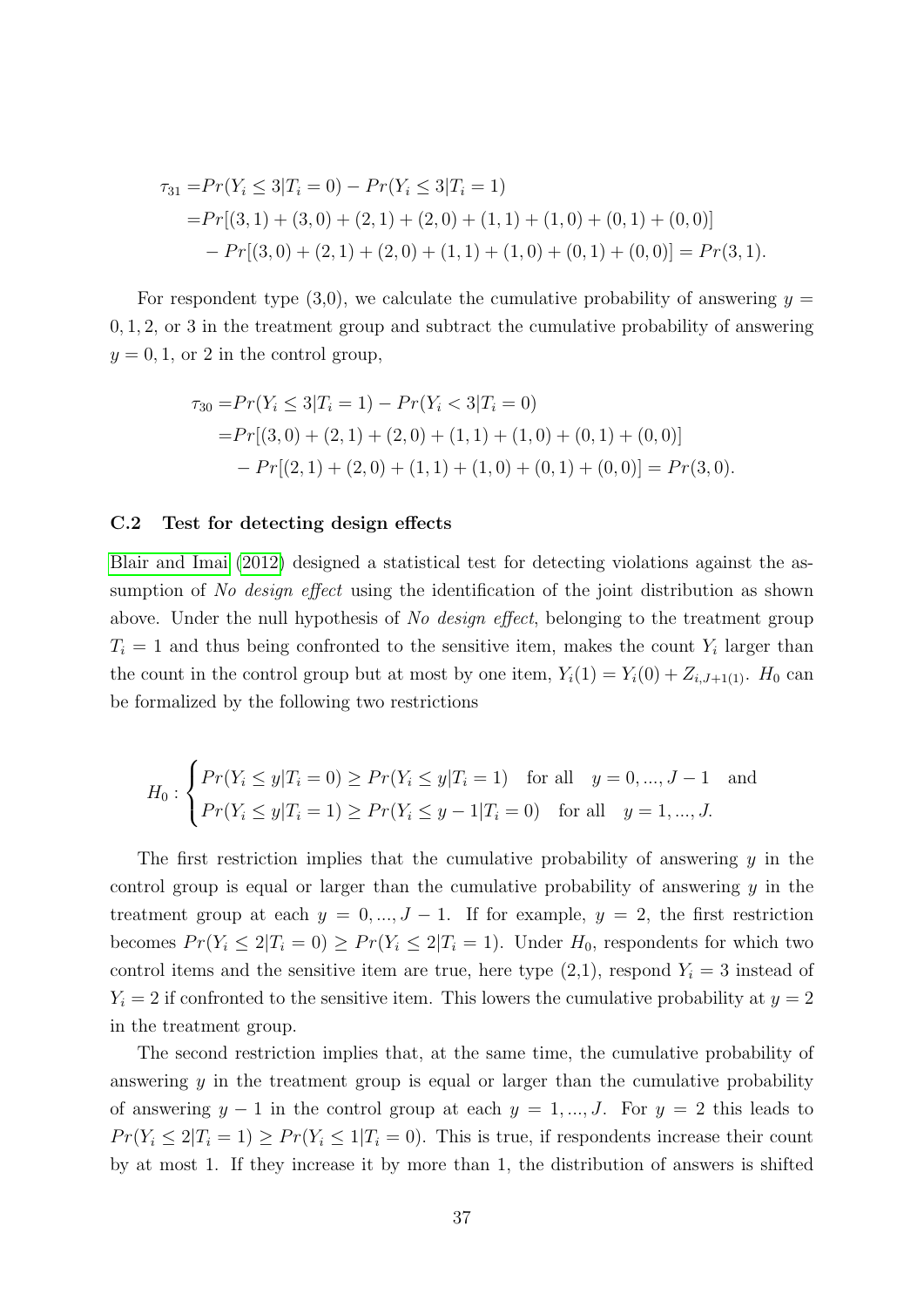upwards in the treatment group and the restriction is no longer true for all values of y.

If both restrictions hold, all proportions of respondent types should be non-negative  $\tau_{yz} \geq 0$  for all y and  $z = 0, 1$ . Consequently,  $H_0$  can never be rejected when all  $\tau_{yz}$  are non-negative. It is always rejected if all  $\tau_{yz}$  are negative. If at least one of  $\tau_{yz}$  is negative, it has to be tested whether this negative value occurs by chance. The proposed testing procedure implements two separate hypothesis tests for the two restrictions and uses a Bonferroni correction to combine the results from both tests.  $H_0$  is rejected only if the minimum of the two p-values from the tests is less than  $\alpha/2$ . The test statistic and details on the test procedure can be found on p. 64-65 in [Blair and Imai](#page-28-9) [\(2012\)](#page-28-9).

<span id="page-38-0"></span>Table C.2: Estimated proportions of respondent types  $\hat{\tau}_{yz}$ 

| Y           |                  |                                         |       | 3             | $\overline{4}$ | $\mathcal{L}$ |
|-------------|------------------|-----------------------------------------|-------|---------------|----------------|---------------|
|             | 0.621            | 0.171                                   | 0.078 | 0.010         | $-0.002$       | $-0.001$      |
| $\tau_{y0}$ | (0.020)          | $(0.025)$ $(0.018)$ $(0.010)$ $(0.007)$ |       |               |                | (0.004)       |
| $\tau_{y1}$ | 0.041<br>(0.028) | 0.010                                   | 0.041 | $0.015$ 0.009 |                | 0.005         |
|             |                  | $(0.021)$ $(0.014)$ $(0.008)$ $(0.006)$ |       |               |                | (0.006)       |

Note -  $\hat{\tau}_{yz}$  are the estimated proportions of respondent types. y gives the number of affirmative answers to the control items and z the truthful answer to the sensitive item. For example, the share or respondents for which none of the control items is true and who never experienced unregistered work  $\tau_{00} = Pr(0,0)$  is estimated to be 62.1%. We use the R command 'ict.test' from the list package to estimate the proportions [\(Blair et al., 2014\)](#page-28-10).

In Table [C.2,](#page-38-0) we show the estimated proportions of all 12 respondent types in our application. The large majority of proportions are non-negative. However, the point estimates of the shares  $\tau_{40}$  and  $\tau_{50}$  are negative but not significantly different from zero. This is an indication that we cannot reject  $H_0$ . The implementation of the test confirms this result with a large p-value of 1. Thus, we can conclude the assumption of No design effects cannot be rejected in our application. The inclusion of the sensitive item to the list of experiences did not change the responses to the control items.

#### C.3 Implementation of the ML estimator

[Imai](#page-30-12) [\(2011\)](#page-30-12) proposes a maximum likelihood estimator that uses the information of the joint distribution of respondent types to overcome the loss of statistical efficiency that is inherent in non-linear and linear regressions. In this section, we summarize how he constructs the likelihood function and apply this to our application. The starting point is the classification of respondent types in four groups according to their treatment status  $T_i$  and response  $Y_i$ .

1.  $(T_i, Y_i) = (1, 0)$ : The first group are respondents in the treatment group that answer with count '0', thus respondent type  $(Y_i(0), Z_{i,j+1}^*) = (0,0)$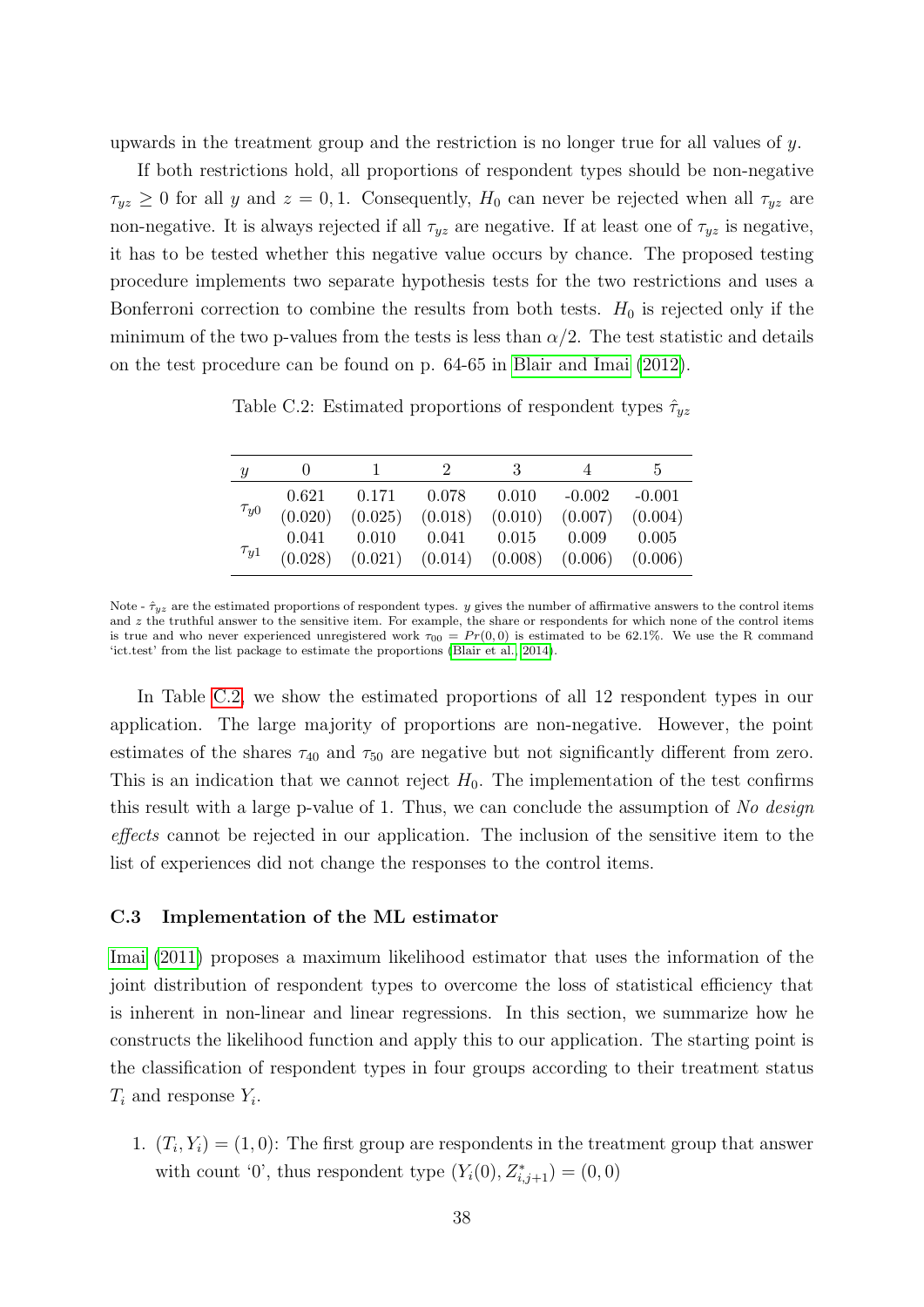- 2.  $(T_i, Y_i) = (1, J + 1)$ : The second group are respondents in the treatment group that answer with  $J + 1$ , which is count '6' in our application. They are respondent type  $(Y_i(0), Z_{i,j+1}^*) = (J, 1) = (5, 1)$
- 3.  $(T_i, Y_i) = (0, y)$ : The third group are respondents in the control group that answer with 'y'. They belong to respondent type  $(Y_i(0), Z_{i,j+1}^*) = (y, 1)$  or  $(y, 0)$  which are  $(0,1), (1,1), (2,1), (3,1), (4,1), (5,1), (0,0), (1,0), (2,0), (3,0), (4,0), (5,0).$
- 4.  $(T_i, Y_i) = (1, y)$  with  $0 < y < J + 1$ : The fourth group are respondents in the treatment group and answer with 'y', thus respondent type  $(Y_i(0), Z_{i,j+1}^*) = (y, 0)$ or  $(y - 1, 1)$ . which are  $(1,0), (2,0), (3,0), (4,0), (5,0), (0,1), (1,1), (2,1), (3,1), (4,1)$ .

Using this classification where  $\mathcal{J}(t, y)$  stand for respondents type  $(T_i, Y_i) = (t, y)$ , and defining  $h_z(y; x, \psi_z) = Pr(Y_i(0) = y | Z_{i,J+1}^* = z, X_i = x)$  and  $g(x, \delta) = Pr(Z_{i,J+1}^* = z, X_{i,J+1}^*)$  $1|X_i = x$ , the likelihood function that applies to the observed data is

$$
L_{obs}(\psi_0, \psi_1, \gamma; \{Y_i, T_i, X_i\}) = \underbrace{\prod_{i \in \mathcal{J}(1,0)} (1 - g(X_i, \delta))h_0(0; X_i, \psi_0)}_{Group 1} \times \underbrace{\prod_{i \in \mathcal{J}(1,6)} g(X_i, \delta)h_1(5; X_i, \psi_1) \times \prod_{\text{Group 2}} g(X_i, \delta)h_1(y; X_i, \psi_1)(1 - g(X_i, \delta))h_0(y; X_i, \psi_0)\} \times \underbrace{\prod_{y=0}^{J} \prod_{i \in \mathcal{J}(0,y)} \{g(X_i, \delta)h_1(y - 1; X_i, \psi_1)(1 - g(X_i, \delta))h_0(y; X_i, \psi_0)\}}_{Group 3} \times \underbrace{\prod_{y=1}^{J} \prod_{i \in \mathcal{J}(1,y)} \{g(X_i, \delta)h_1(y - 1; X_i, \psi_1)(1 - g(X_i, \delta))h_0(y; X_i, \psi_0)\}}
$$

[Imai](#page-30-12) [\(2011\)](#page-30-12) proposes an Expectation-Maximization (EM) algorithm to solve the complex likelihood function. These regression models are implemented in the R programming package 'list' by [\(Blair et al., 2014\)](#page-28-10) and in the empirical analysis.

#### <span id="page-39-0"></span>C.4 Adjusting for floor effects

Floor effects occur when respondents for which only the sensitive item is true, answer with  $Y_i = 0$  instead of giving the true answer  $Y_i = 1$  because they fear that this would reveal that they have experienced unregistered work. As shown in Table [C.3](#page-40-0) in bold numbers, those who respond with  $Y_i = 0$  but are respondent type  $(0,1)$  would be liars.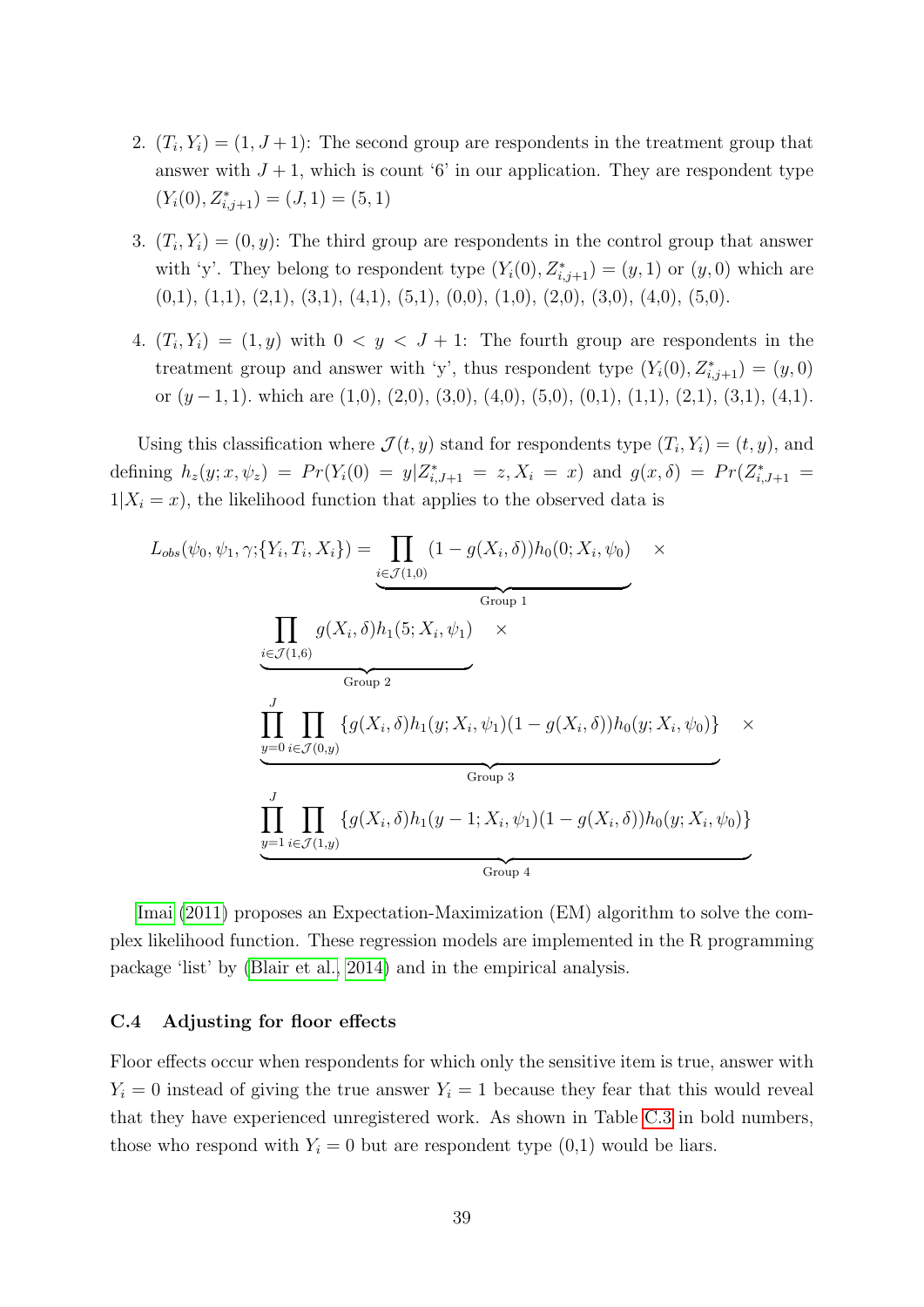<span id="page-40-0"></span>[Blair and Imai](#page-28-9) [\(2012\)](#page-28-9) discuss possible approaches when dealing with floor effects.<sup>[20](#page-40-1)</sup> First, they define the conditional probability of lying as

$$
\underline{q} \equiv Pr(Y_i(1) = 0 | Y_i(0) = 0, Z_{i,J+1}^* = 1).
$$

| Response       |                    | Treatment group |   | Control group |
|----------------|--------------------|-----------------|---|---------------|
| $Y_i$          |                    | $(T_i = 1)$     |   | $(T_i = 0)$   |
| 6              |                    | (5,1)           |   |               |
| 5              |                    | (4,1)(5,0)      |   | (5,1)(5,0)    |
| 4              |                    | (3,1)(4,0)      |   | (4,1)(4,0)    |
| 3              |                    | (2,1)(3,0)      |   | (3,1)(3,0)    |
| $\overline{2}$ |                    | (1,1)(2,0)      |   | (2,1)(2,0)    |
| 1              | $(1-q) \leftarrow$ | (0,1)(1,0)      |   | (1,1)(1,0)    |
| 0              |                    | $(0,0)$ $(0,1)$ | q | (0,1)(0,0)    |

Table C.3: Respondent types when floor effects exist

q is the population proportion of liars who answer  $Y_i = 0$  when they are assigned to the treatment group among those for which only the sensitive item is true  $\tau_{01} = (0, 1)$ . When proportion q is positive, respondents in the treatment group that answer  $Y_i = 0$ are a mixture of type  $(0,0)$  and the proportion q of type  $(0,1)$ . Those in the treatment group that answer with  $Y_i = 1$  are a mixture of type  $(1,0)$  and the  $(1-q)$  proportion of type (0,1).

First [Blair and Imai](#page-28-9) [\(2012\)](#page-28-9) show how to bound the true proportion of respondent type  $\tau_{01}^*$  by focusing on the two scenarios in which all members of this group answer honestly or all members are liars. If all members answer honestly  $(q = 0)$ , the estimated proportion of respondent type  $\tau_{01}$  is the true proportion. In our application the lower bound is  $\tau_{01} = 0.041$ . If all members are liars  $(q = 1)$  the upper bound equals  $Pr(Y_i = 0 | T_i = 0)$ which is the probability to answer with count '0' if assigned to the control group. This is  $Pr(Y_i = 0|T_i = 0) = Pr(0, 1) + Pr(0.0) = 0.041 + 0.621 = 0.662$  in our application. Using these bounds we can infer the sharp bounds of the population proportion of the

<span id="page-40-1"></span><sup>&</sup>lt;sup>20</sup> [Blair and Imai](#page-28-9) [\(2012\)](#page-28-9) discuss the procedure when floor and ceiling effects exist. Since we are facing floor effects only, we limit the presentation to this setting.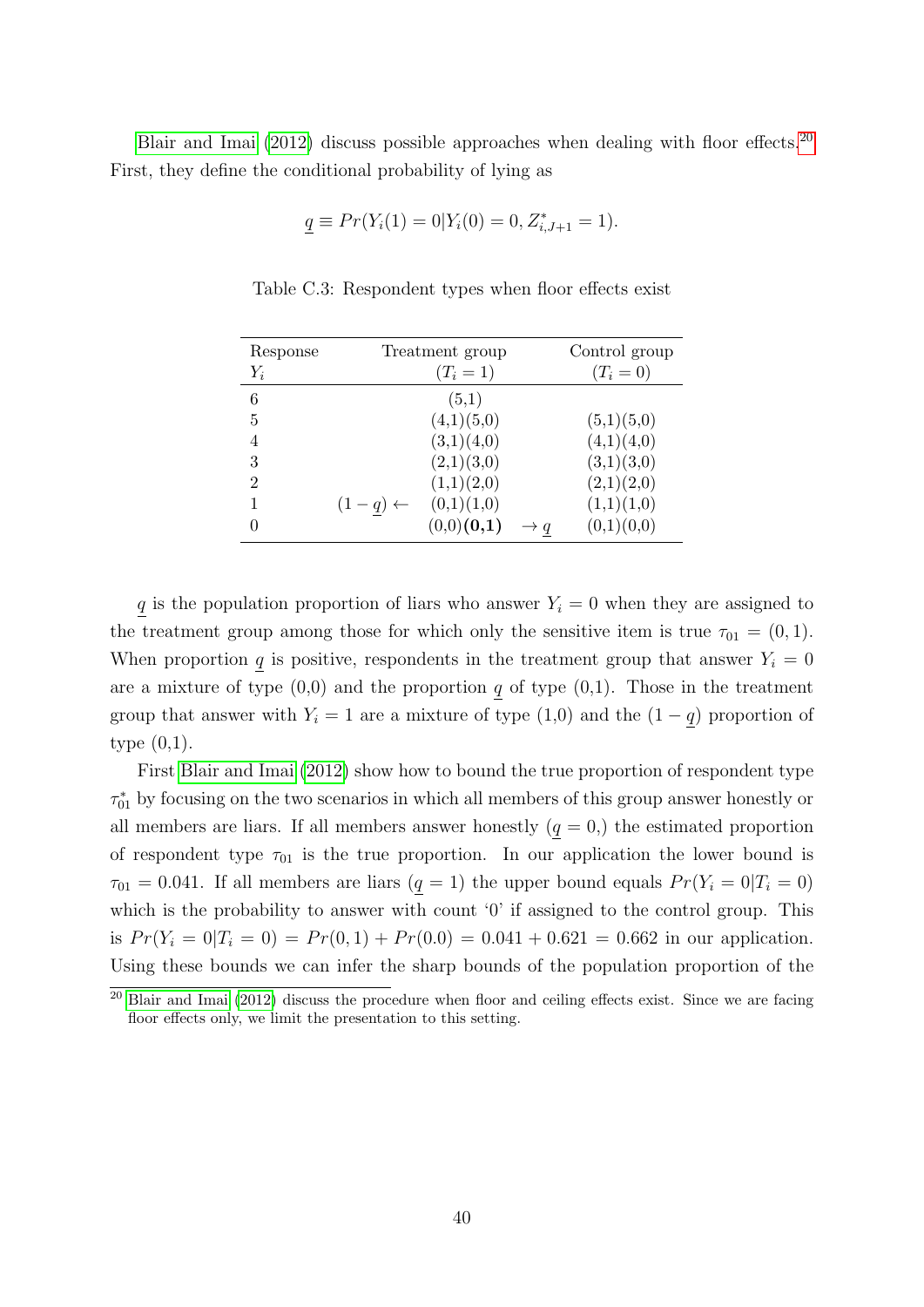respondents whose truthful answer is affirmative for the sensitive item as

$$
\underbrace{\sum_{y=0}^{J} \{Pr(Y_i \le y | T_i = 0) - Pr(Y_i \le y) | T_i = 1\}}_{\text{Lower bound}} \le Pr(Z_{i,J+1}^* = 1) \le Pr(Y_i = 0 | T_i = 0) + \sum_{y=1}^{J-1} \{Pr(Y_i \le y | T_i = 0) - Pr(Y_i \le y | T_i = 1)\}.
$$
\n
$$
\underbrace{\sum_{y=1}^{J-1} \{Pr(Y_i \le y | T_i = 0) - Pr(Y_i \le y | T_i = 1)\}}_{\text{Upper bound}}
$$

Here, the sharp bounds imply that the true proportion of refugees who experienced unregistered work varies between 12% and 74%  $(0.122 \le Pr(Z_{i,J+1}^* = 1) \le 0.74)$  which is a large range and not very informative. Furthermore, sharp bounds cannot be implemented in a multivariate analysis. As an alternative solution, they propose a set-up to quantify the bias that occurs from floor effects and develop a statistical correction procedure.

By imposing the additional assumption (4), it is possible to directly model floor effects and to estimate the proportion of respondents for which the sensitive item is true as well as the relationship to respondents characteristics if floor effects exist. Assumption A4 implies that the non-linear constraint  $\sum_{i=1}^{J}$  $j'=0$  $\tau_{j'1} = \tau_{j1}/(\tau_{j1} + \tau_{j0})$  is added to the model. Furthermore, the model for the control items simplifies to  $h(y; x, \psi) = Pr(Y_i(0) = y | X_i = x)$  and the conditional probability of lying is added to the likelihood function as  $q(x, \kappa) = Pr(Y_i(1) =$  $0|Y_i(0) = 0, Z^*_{i,J+1} = 1, X_i = x$ . The parameters  $g(x, \delta)$ ,  $h(y; x, \psi)$ , and  $q(x, \kappa)$  can be estimated using the binomial logistic regression models implemented in the R package 'list' [Blair et al.](#page-28-10) [\(2014\)](#page-28-10).